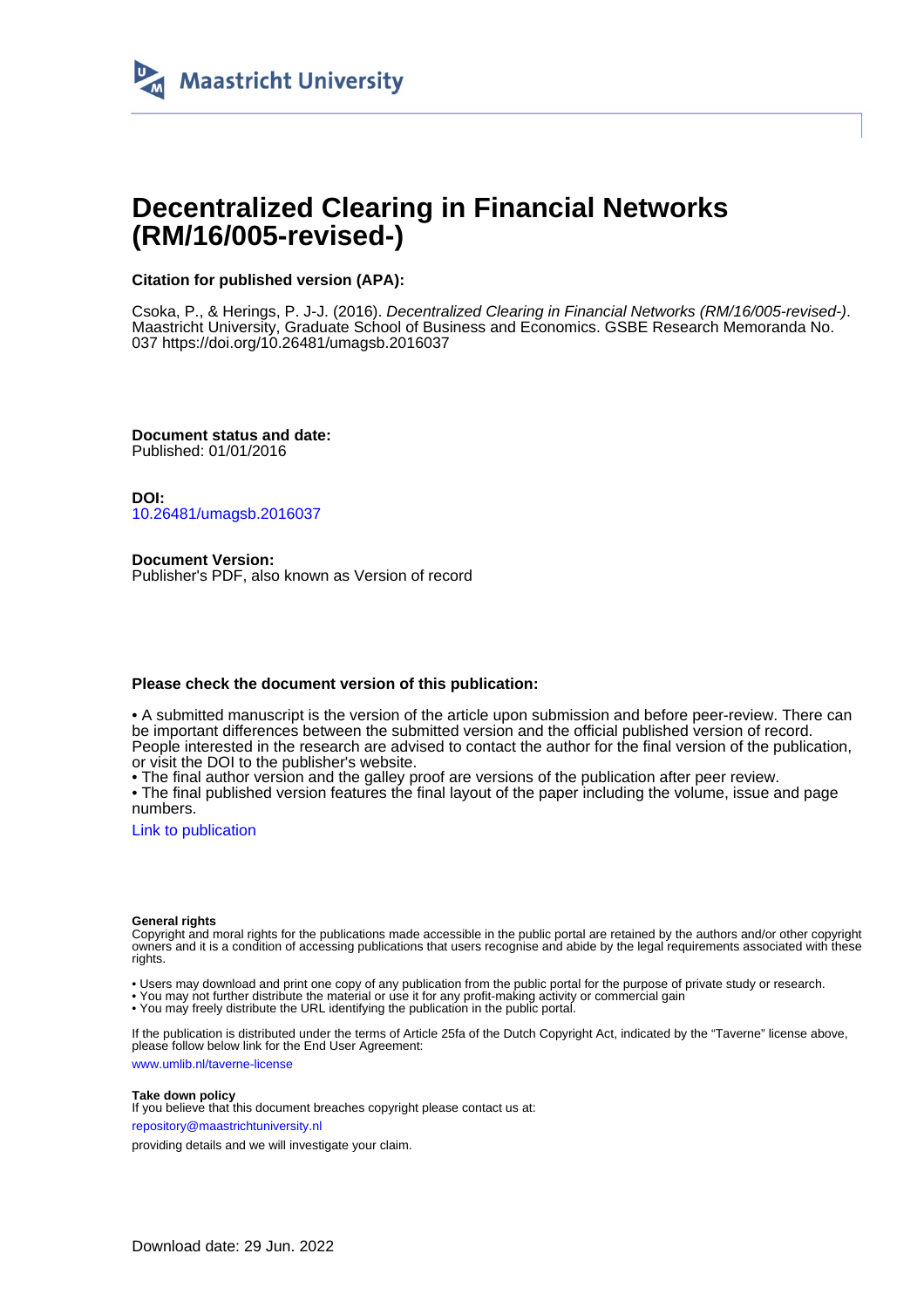

Péter Csóka, P. Jean-Jacques Herings

#### **Decentralized Clearing in Financial Networks**

RM/16/037 *(RM/16/005-revised-)*

# **GSBE**

Maastricht University School of Business and Economics Graduate School of Business and Economics

P.O Box 616 NL- 6200 MD Maastricht The Netherlands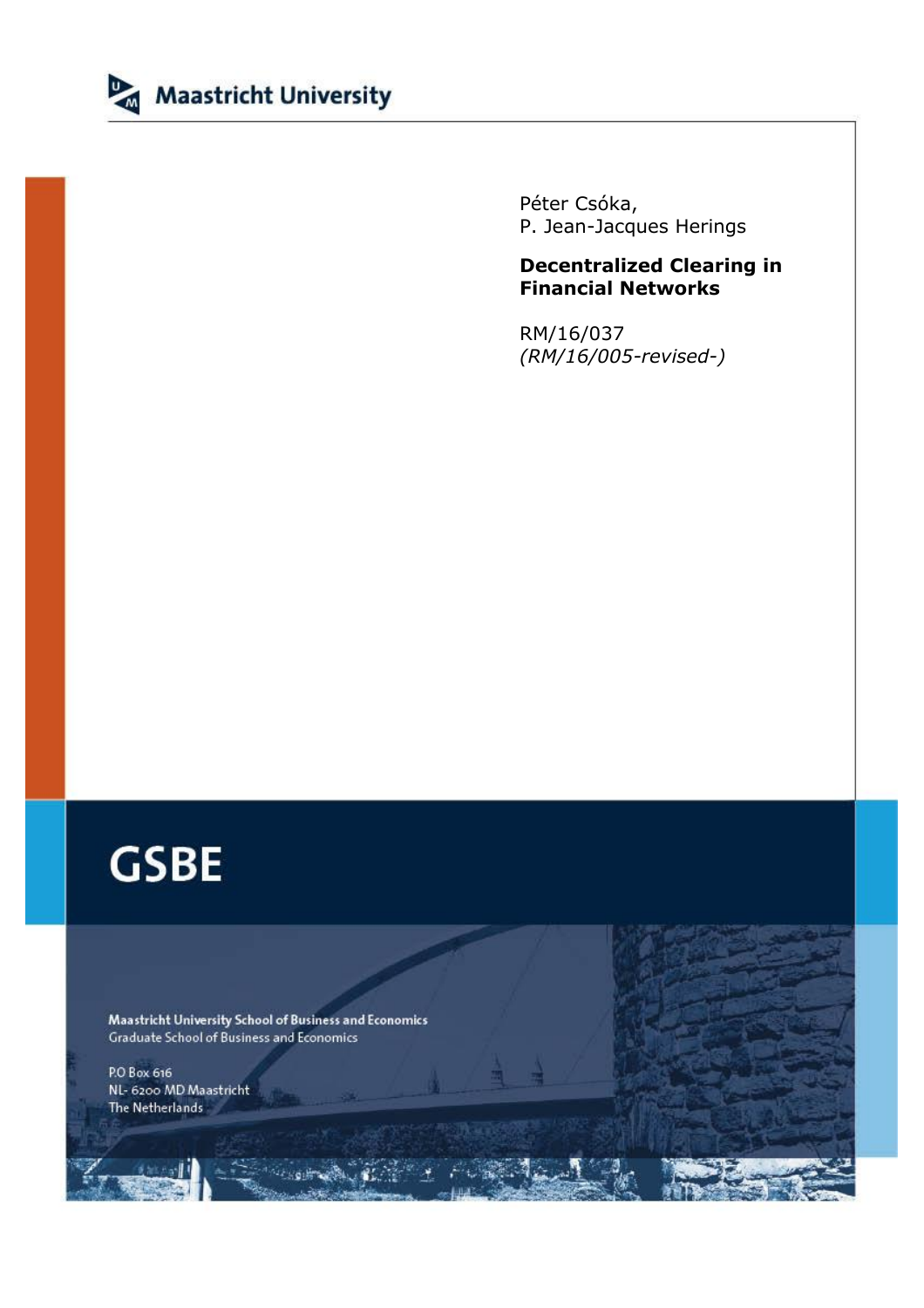# Decentralized Clearing in Financial Networks<sup>∗</sup>

Péter Csóka<sup>†</sup> P. Jean-Jacques Herings<sup>‡</sup>

November 3, 2016

#### Abstract

We consider a situation in which agents have mutual claims on each other, summarized in a liability matrix. Agents' assets might be insufficient to satisfy their liabilities leading to defaults. In case of default, bankruptcy rules are used to specify the way agents are going to be rationed. A clearing payment matrix is a payment matrix consistent with the prevailing bankruptcy rules that satisfies limited liability and priority of creditors. Since clearing payment matrices and the corresponding values of equity are not uniquely determined, we provide bounds on the possible levels equity can take. Unlike the existing literature, which studies centralized clearing procedures, we introduce a large class of decentralized clearing processes. We show the convergence of any such process in finitely many iterations to the least clearing payment matrix. When the unit of account is sufficiently small, all decentralized clearing processes lead essentially to the same value of equity as a centralized clearing procedure. As a policy implication, it is not necessary to collect and process all the sensitive data of all the agents simultaneously and run a centralized clearing procedure.

Keywords: Networks, Bankruptcy Problems, Systemic Risk, Decentralized Clearing, Indivisibilities.

JEL Classification: C71, G10.

<sup>∗</sup>We would like to thank P´eter Bencz´ur, P´eter Bir´o, D´avid Csercsik, Mikl´os Pint´er, Adam Zawadowski and participants of East Asian Conference on Game Theory, Corvinus Game Theory Seminar, 6th Annual Financial Market Liquidity Conference and 10th Workshop on Economic Design and Institutions for helpful comments.

<sup>†</sup>Corvinus University of Budapest, Corvinus Business School, Department of Finance and "Momentum" Game Theory Research Group, Centre for Economic and Regional Studies, Hungarian Academy of Sciences. E-mail: peter.csoka@uni-corvinus.hu. Péter Csóka thanks funding from National Research, Development and Innovation Office (NKFIH, PD 105859), from HAS (LP-004/2010) and from COST Action IC1205 on Computational Social Choice.

<sup>‡</sup>Department of Economics, Maastricht university, P.O. Box 616, 6200 MD, Maastricht, The Netherlands. E-mail: P.Herings@maastrichtuniversity.nl.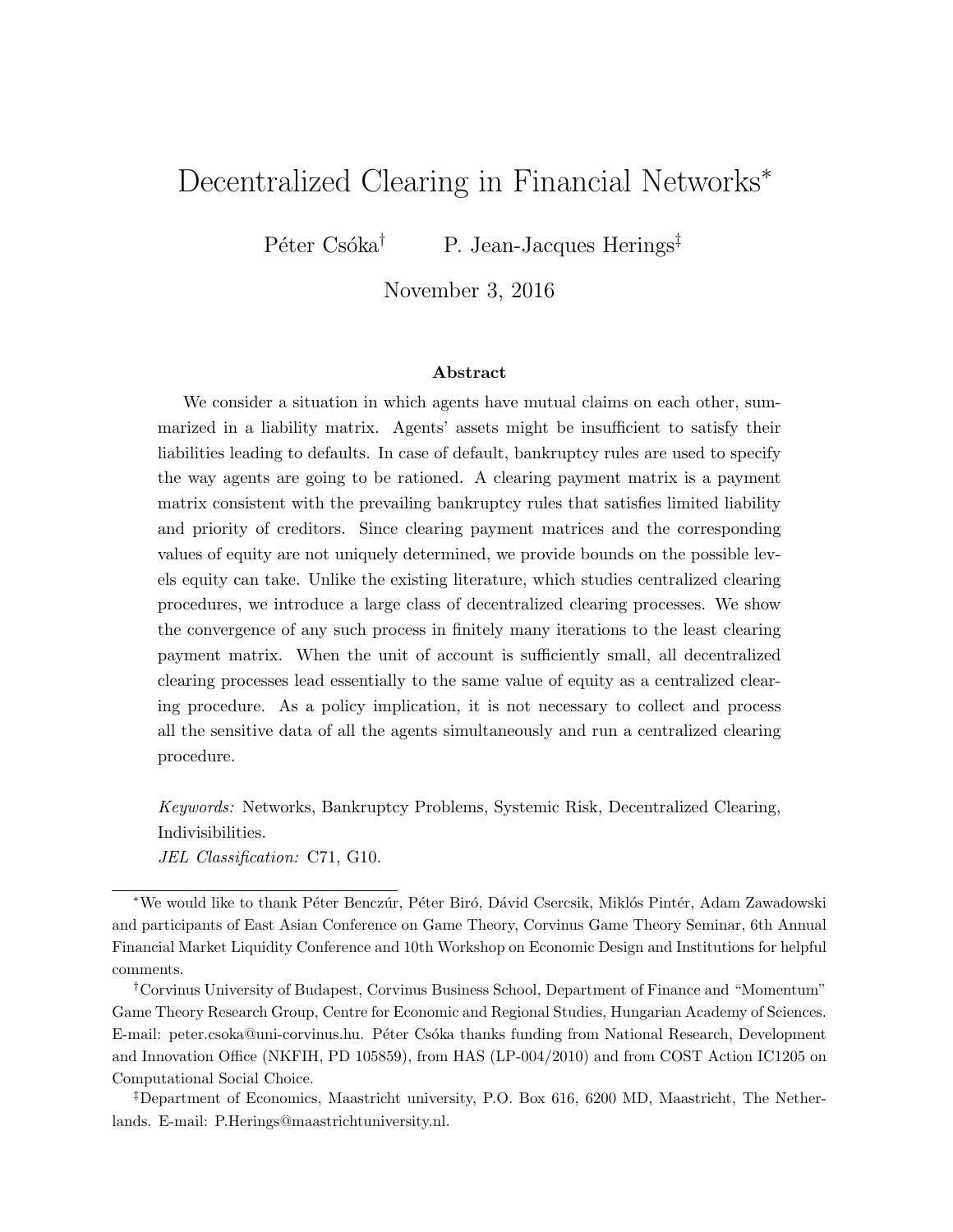## 1 Introduction

The treatment of bankruptcy of countries, banks, firms, organizations, and individuals will always be a challenge for society. In the original bankruptcy problem, starting with the seminal paper of O'Neill (1982), there is a single bankrupt agent and the other agents have claims on the estate of the bankrupt agent. In this paper, we analyze networks of agents, where agents have mutual claims on each other. An agent is characterized by his endowments and his liabilities towards the other agents. The assets of an agent consist of the sum of his endowments and the payments received from other agents having liabilities to him.

If the assets of an agent are not sufficient to satisfy his own liabilities, then the agent has to default. In a network setting, a default can also result from contagion, where an agent defaults only because other agents are not fully paying their liabilities to him. The default of a single agent can therefore result in domino effect that potentially leads to an all encompassing cascade of defaults. We are interested in the final resulting outcome in terms of payments and equity and in particular in the question whether one needs to use centralized clearing procedures as is assumed in the systemic risk literature, or whether one can rely on decentralized clearing processes as introduced in this paper instead.

An important application of our model concerns financial networks, where Eisenberg and Noe (2001) is the seminal paper. Recent crisis on financial markets triggered by the Lehman bankruptcy as well as sovereign debt problems of European countries provide prime examples of why the network perspective is important. Part of the literature on financial networks concerns the appropriate measurement of systemic risk, see Chen et al. (2013) for an axiomatic approach as well as Demange (2015). There is also a substantial literature that relates the number and magnitude of defaults to the network topology and that characterizes those structures that tend to propagate default, see Gai and Kapadia (2010), Elliott et al. (2014), Acemoglu et al. (2015), Capponi et al. (2015), and Glasserman and Young (2015). The basic setup of Eisenberg and Noe (2001) has also been extended in various directions, for instance in Cifuentes et al. (2005) and Shin (2008) by allowing for liquidity considerations and in Rogers and Veraart (2013) by allowing for costs of default.

Given the prominence of the financial applications, we use the terminology of that framework, but want to emphasize that our model is relevant outside that specific setup. Indeed, network effects of defaults occur also outside financial settings. Brown (1979) presents an application of a supply chain network consisting of coal mines and power companies, where due to a strike only the non-union mines produce and the other mines default on their deliveries of coal. Another example is related to international student exchange problems, as well as the closely related problem of tuition exchange studied in Dur and Unver  $(2015)$ , where the agents correspond to colleges. The endowments of a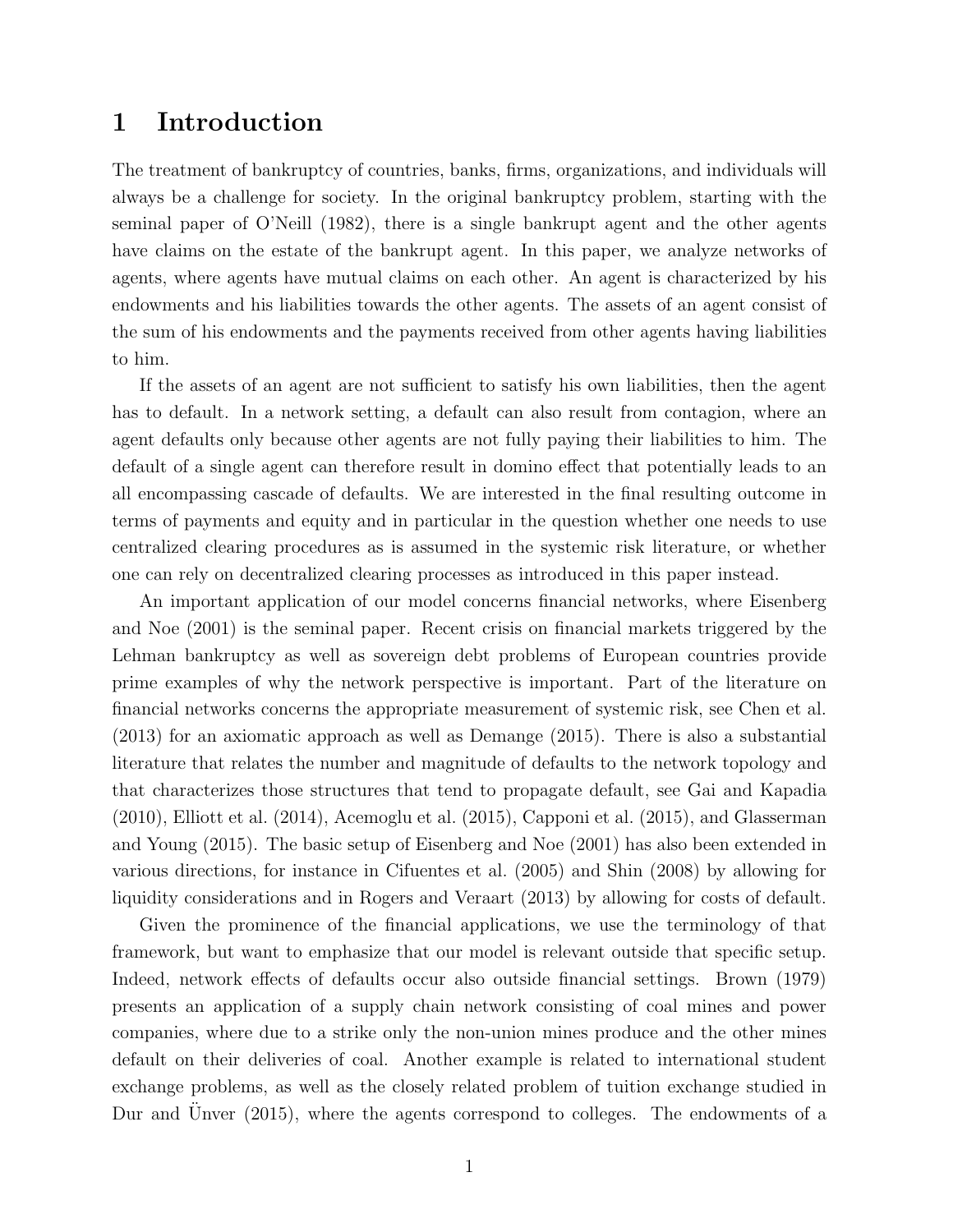college equal the maximum net inflow of students it can handle, its liabilities correspond to commitments made to receive incoming students, and claims are the agreements with other colleges to send outgoing students. As another example, the agents can be servers that process jobs for a set of users. The endowments of a server correspond to its capacity for processing jobs, its liabilities to jobs that it has to process for other servers, and its claims to jobs that are outsourced to other servers. An example similar to the one with servers concerns time banks, where the agents are workers instead of servers.

A clearing payment matrix describes how much the agents pay to each other. The literature on financial networks has presented a number of algorithms to compute a clearing payment matrix and emphasize the computation of the greatest clearing payment matrix. Examples of such algorithms are presented in Eisenberg and Noe (2001), Rogers and Veraart (2013), and Elliott et al. (2014). These algorithms correspond to centralized procedures for finding a clearing payment matrix. The required levels of payments during the execution of the algorithm are typically not implementable and are computed by solving a joint optimization program or a simultaneous system of equations.

As noted in Elsinger et al. (2006) and Gai and Kapadia (2010), the complexity of the financial system means that policymakers have only partial information about the true linkages between financial intermediaries. It is therefore not realistic to assume that a single decision maker has all the information that is needed for the execution of the algorithms. On top of that, it is not realistic to assume that all assets of defaulting agents can be liquidated instantaneously.

Whereas the entire literature on systemic risk has considered centralized procedures to compute a clearing payment matrix, we introduce a large class of decentralized clearing processes in this paper. At each point in time, an agent is selected by means of a process that is potentially history-dependent and stochastic. This agent would typically be an agent that has filed for bankruptcy. Next, the selected agent makes any amount of feasible payments to the other agents. The amount that is paid depends only on local information and is determined by a process that again is potentially history-dependent and stochastic. The only requirement that we make is that the selected agent be eligible, that is can make a positive incremental payment without ending up with negative equity.

To define the class of decentralized clearing processes, it is mathematically convenient to express all quantities in some smallest unit of account (dollars, number of students, number of jobs, etc.) and work in a discrete setup. We also show that our main result, on finite convergence of any decentralized clearing process in our class, is not true in the perfectly divisible case. The discrete setup has also been analyzed in the bankruptcy literature with multiple claimants on a single estate, see Young (1994) Moulin (2000), Moulin and Stong  $(2002)$ , Herrero and Martínez  $(2008)$ , and Chen  $(2015)$ , but so far not in a network setting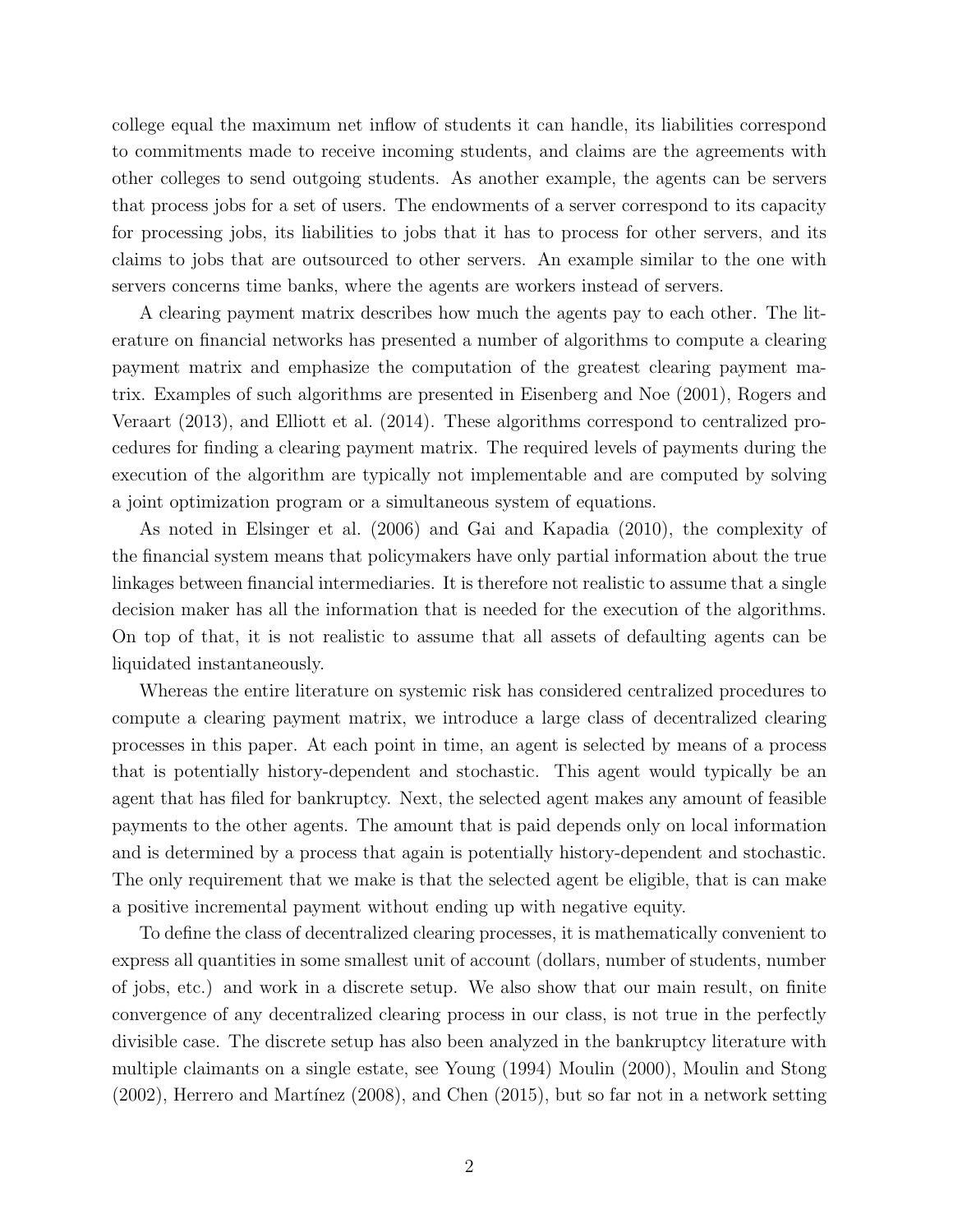and the emphasis in that literature is on the axiomatic foundation of allocation rules. All papers in the systemic risk literature stick to the perfectly divisible approach.

We think of the discrete model as being more general than the perfectly divisible model. On the one hand, using integers, we can study all the financial applications, where the unit of account can be taken to be one cent or one dollar and it is really a matter of mathematical convenience whether one uses a model with integers or reals. At the same time, we can study all the applications where indivisibilities matter like the mentioned applications of international student exchange or job processing by a network of servers, where realism dictates the use of integers rather than reals.

If an agent is bankrupt, then a bankruptcy rule specifies how the liabilities of various creditors are going to be settled. Following the seminal paper by Eisenberg and Noe (2001), the literature on systemic risk in financial networks has adopted proportional rules specifying payment ratios less than one in case of default. In reality, not all the liabilities are of the same seniority and some of the liabilities are more senior than others. American bankruptcy law, for instance, is a mixed lexicographic-proportional system, see Kaminski (2000). We therefore allow for general bankruptcy rules and present a convenient representation for them.

A clearing payment matrix is characterized by the properties of feasibility, limited liability, and priority of creditors. Feasibility of a payment matrix means that payments are made in accordance with bankruptcy rules. Limited liability means the payment matrix should result in non-negative equity levels for all agents. Priority of creditors requires that if an agent is not paying all of its liabilities, then a higher payment should lead to a negative equity level.

We characterize all clearing payment matrices as a fixed point of an appropriately defined function. We show that there exist a least and a greatest clearing payment matrix. Unlike the perfectly divisible case, different clearing payment matrices may result in different amounts of equity. We provide lower and upper bounds on the maximum difference in equity value that results from two different clearing payment matrices.

We show that any decentralized process in a large class converges in finitely many iterations to the least clearing payment matrix. In this sense, the cost of decentralization is therefore to go from the greatest to the least clearing payment matrix. The bounds we derive on the final levels of equity show that this cost is typically small in financial applications. Thus as a policy implication for financial applications, instead of working on collecting and processing data centrally, we suggest that it is sufficient to have local liquidators enforcing bankruptcy rules.

This paper is organized as follows. Section 2 presents the model of financial networks, the representation of bankruptcy rules, and some examples. Section 3 defines clearing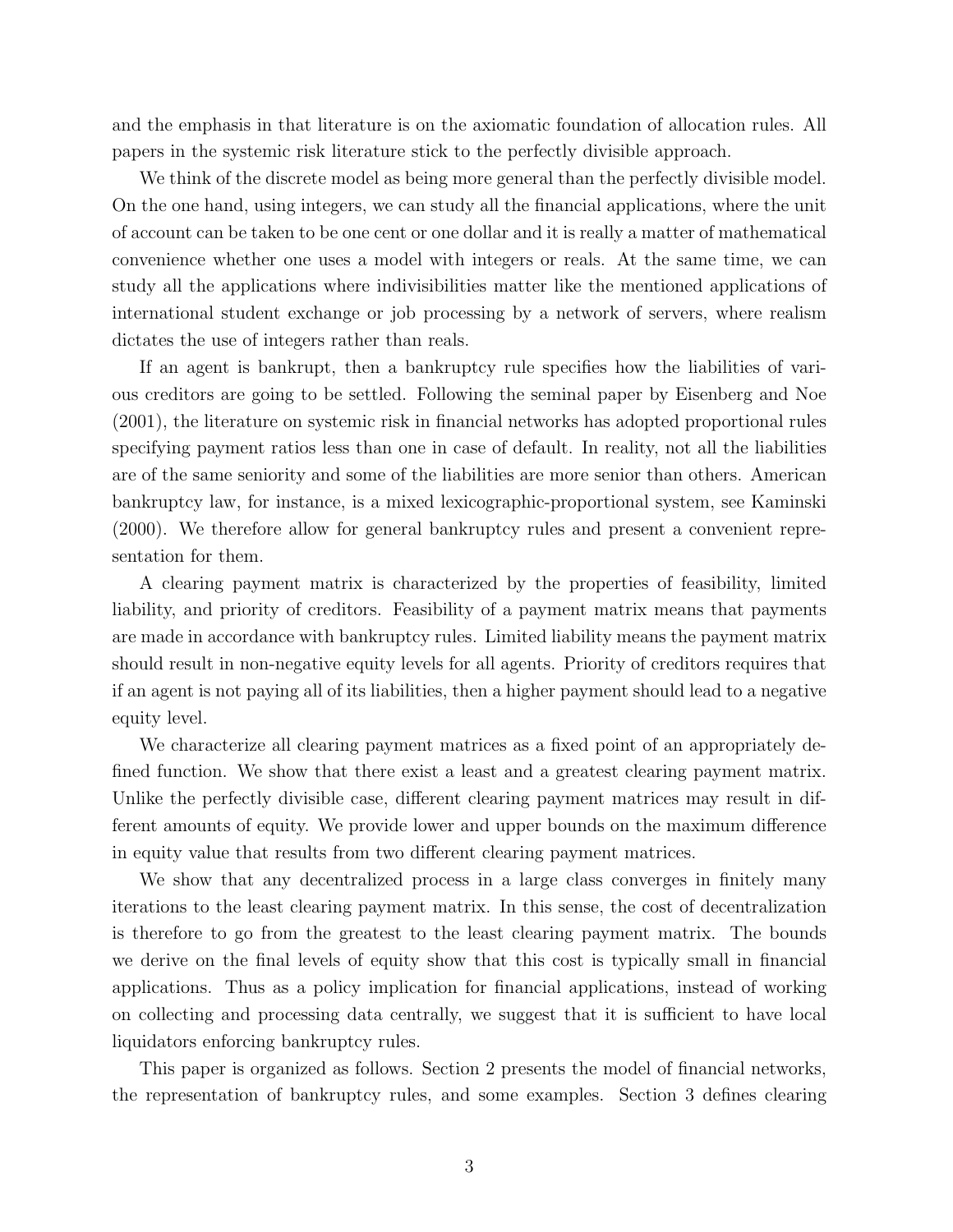payment matrices. In Section 4 we analyze clearing payment matrices as fixed points and derive the bounds for the difference in equity value that results from two different clearing payment matrices. Section 5 introduces a large class of decentralized clearing processes and shows how any process in this class converges to the least clearing payment matrix in a finite number of iterations. Section 6 deals with the relationship between the discrete and the perfectly divisible case. Section 7 concludes.

## 2 Financial Networks

In the bankruptcy literature, there is typically a single bankrupt agent and the estate is an exogenously given amount.<sup>1</sup> The emphasis of the analysis is on the study of normative properties of different bankruptcy rules. The systemic risk literature invariably uses the proportional bankruptcy rule. In that literature there are multiple defaulting agents and the estates are endogenously determined. In this section, we develop our model of financial networks that combines insights from both literatures.

The primitives of a *financial network* are given by the tuple  $(z, L, b)$ .

Let  $\mathbb{N}_0$  denote the natural numbers including 0. The vector  $z \in \mathbb{N}_0^I$  represents the endowments of the agents in the finite set of agents  $I$  with cardinality  $n$ . The endowment of an agent includes all his tangible and intangible assets, but excludes the claims and liabilities such an agent has towards the other agents. We work in the space of natural numbers, so implicitly it is assumed that everything is expressed in a smallest unit of account, which could be one dollar or one cent in the financial applications.

The  $n \times n$  liability matrix  $L \in \mathbb{N}_0^{I \times I}$  describes the mutual claims of the agents. Its entry  $L_{ij}$  is the liability of agent i towards agent j or, equivalently, the claim of agent j on agent i. We make the normalizing assumption that  $L_{ii} = 0$  for all  $i \in I$ . In general, it can occur that agent  $i$  has a liability towards agent  $j$  and agent  $j$  has a liability towards agent  $i$ , so both  $L_{ij} > 0$  and  $L_{ji} > 0$  can occur simultaneously.

The payments to be made by agent  $i \in I$  to the other agents are determined by the bankruptcy rule  $b_i : \mathbb{N}_0 \to \mathbb{N}_0^I$  of agent i. Given a value  $E_i \in \mathbb{N}_0$  of the estate of agent i, the

<sup>&</sup>lt;sup>1</sup>For surveys of the literature on bankruptcy problems, we refer the reader to Thomson (2003), Thomson (2013), and Thomson (2015). There is also an emerging literature on the extension of the bankruptcy literature to network settings. The emphasis in these papers is on the axiomatic foundation of allocation rules. Bjørndal and Jörnsten (2010) analyze generalized bankruptcy problems with multiple estates as flow sharing problems and define the nucleolus and the constrained egalitarian solution for such problems. Moulin and Sethuraman (2013) consider bipartite rationing problems, where agents can have claims on a subset of unrelated estates. They consider whether rules for single resource problems can be consistently extended to their framework. Groote Schaarsberg et al. (2013) axiomatize the Aumann-Maschler bankruptcy rule in financial networks with general division rules.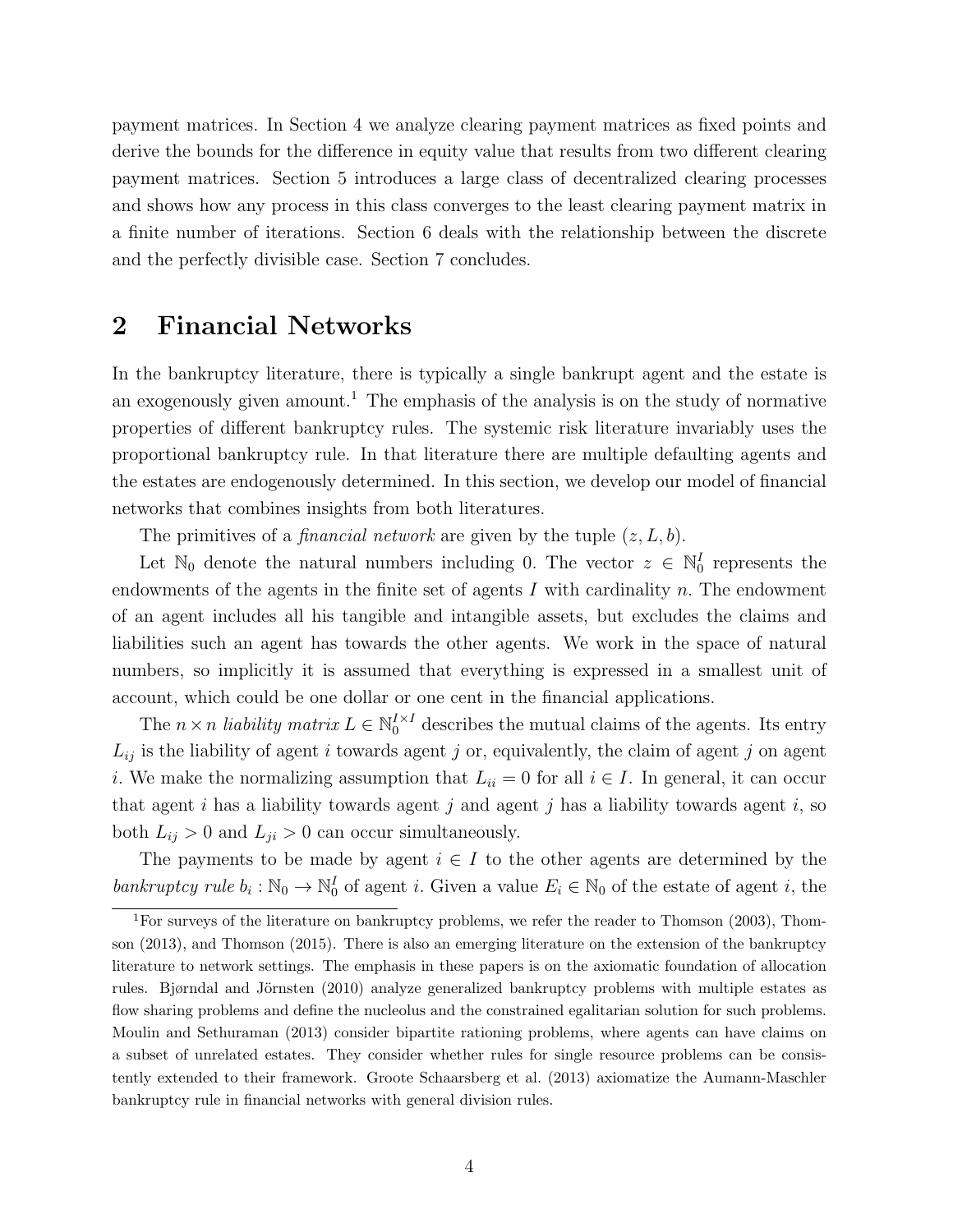monetary amount  $b_{ij}(E_i) \in \mathbb{N}_0$  specifies how much agent i has to pay to agent  $j \in I$ . The tuple  $(b_i)_{i\in I}$  of bankruptcy rules is denoted by b.

Contrary to the bankruptcy literature, the value of the estate  $E_i$  of agent  $i \in I$  is endogenously determined in a financial network, since it depends not only on the initial endowments of agent i, but also on the claims i has on other agents, part of which may not be received by agent i. Exactly how the value of the estate is endogenously determined is one of the important aspects studied in this paper and is addressed in the subsequent sections.

We make the following assumption on bankruptcy rules.

**Assumption 1.** Let  $(z, L, b)$  be a financial network. For every  $i \in I$ , the bankruptcy rule  $b_i$  is a monotonic function  $b_i : \mathbb{N}_0 \to \mathbb{N}_0^I$  such that:

- 1. For every  $E_i \in \mathbb{N}_0$ ,  $\sum_{j \in I} b_{ij}(E_i) \le \min\{\sum_{j \in I} L_{ij}, E_i\}$  with equality if  $\sum_{j \in I} L_{ij} \le E_i$ .
- 2. For every  $E_i \in \mathbb{N}_0$ , for every  $j \in I$ ,  $b_{ij}(E_i) \leq L_{ij}$ .
- 3. For every  $E_i, E'_i \in \mathbb{N}_0$  such that  $E_i \leq E'_i$ ,  $\sum_{j \in I} b_{ij}(E'_i) \leq E_i$  implies  $b_i(E_i) = b_i(E'_i)$ .

Assumption 1 requires the bankruptcy rule  $b_i$  to be monotonic: For every  $E_i, E'_i \in \mathbb{N}_0$ such that  $E_i \leq E'_i$  it holds for every  $j \in I$  that  $b_{ij}(E_i) \leq b_{ij}(E'_i)$  or, equivalently,  $b_i(E_i) \leq$  $b_i(E'_i)$ . A weakly higher value of the estate leads to weakly higher payments to all agents. This property is called resource monotonicity in the bankruptcy literature, see Thomson (2003), or endowment monotonicity, see Thomson (2015).

Assumption 1.1 allows for the possibility that  $\sum_{j\in I} b_{ij}(E_i) < E_i$  if  $E_i < \sum_{j\in I} L_{ij}$ . Some of the estate may not be distributed among the agents in case the estate falls below the total value of the liabilities. We will illustrate how fairness considerations, like the fairness norm that equal claimants should receive an equal payment, can be at odds with the requirement that  $\sum_{j\in I} b_{ij}(E_i) = E_i$  whenever  $E_i < \sum_{j\in I} L_{ij}$ . At the same time, we present several rules that do satisfy the requirement that  $\sum_{j\in I} b_{ij}(E_i) = E_i$  whenever  $E_i < \sum_{j\in I} L_{ij}$ , so such rules are by no means excluded.

Assumption 1.2 specifies that a claimant never receives more than the value of his claim.

Assumption 1.3 puts limits on the extent to which paying less than the estate is possible. If total payments made at the higher estate  $E'_{i}$  do not exceed the value of the lower estate  $E_i$ , than those are also the payments made at  $E_i$ .

We continue by presenting a convenient representation for bankruptcy rules. The image  $F_i$  of a bankruptcy rule  $b_i$  determines the set of feasible payments. More formally, we have

$$
F_i = b_i(\mathbb{N}_0) = \bigcup_{\{E_i \in \mathbb{N}_0 | E_i \le \sum_{j \in I} L_{ij}\}} \{b_i(E_i)\},
$$

where the second equality follows from the observation that by Assumptions 1.1 and 1.2 it holds that  $b_i(E_i) = L_i$  whenever  $E_i \geq \sum_{j \in I} L_{ij}$ . The set of feasible payments  $F_i$  can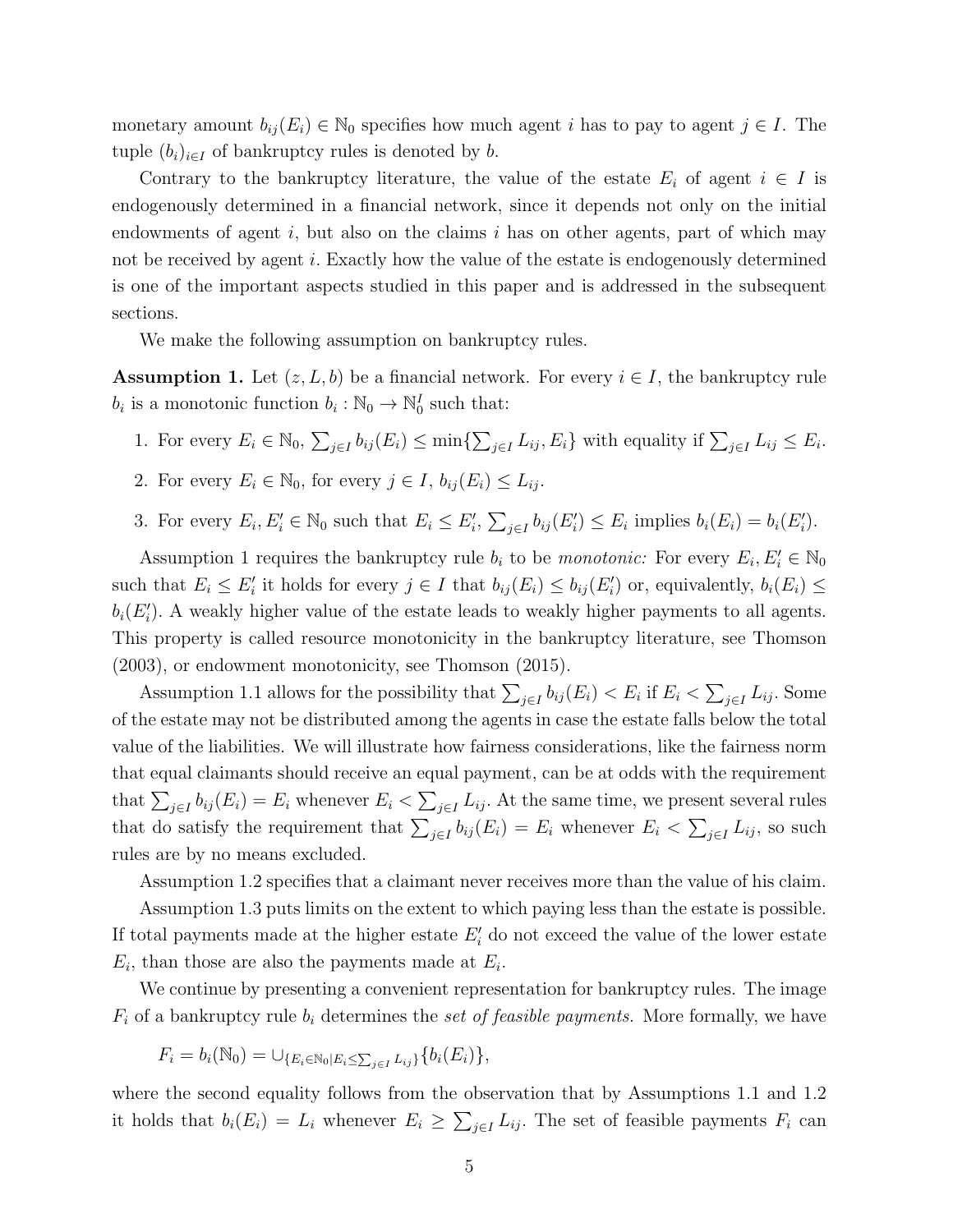be found by considering the value of the bankruptcy rule for integer values of the estate between zero and the total amount of claims.

Assumption 1.3 corresponds to the requirement that bankruptcy rules impose maximal feasible payments. Indeed,  $b_i(E_i)$  is the maximal vector in  $F_i$  for which the sum of the components is less than or equal to  $E_i$ . Notice that the monotonicity of  $b_i$  implies that  $\leq$  is a total order on the set  $F_i$ , i.e. the order  $\leq$  on  $F_i$  is antisymmetric, transitive, and complete. A maximal vector in  $F_i$  for which the sum of the components is less than or equal to  $E_i$  is therefore uniquely determined.

Vice versa, any set  $T_i \subset \mathbb{N}_0^I$ , which is totally ordered by  $\leq$ , contains  $0^I$ , and has  $L_i$  as a maximum, pins down a bankruptcy rule  $b_i^{T_i}$  with set of feasible payments equal to  $T_i$ . For  $E_i \in \mathbb{N}_0$ , let

$$
b_i^{T_i}(E_i) = \max\{f_i \in T_i \mid \sum_{j \in I} f_{ij} \le E_i\},\tag{1}
$$

where the maximum in (1) is unique since  $T_i$  is a finite set,  $T_i$  contains  $0^I$ , and  $\leq$  is a total order on  $T_i$ . The following proposition states that  $b_i^{T_i}$  indeed satisfies Assumption 1.

**Proposition 1.** For every  $i \in I$ , let  $T_i$  be a subset of  $\mathbb{N}_0^I$ , which is totally ordered by  $\leq$ , contains  $0^I$ , and with  $\max T_i = L_i$ . Then the tuple of induced bankruptcy rules  $(b_i^{T_i})_{i \in I}$ satisfies Assumption 1.

**Proof.** Let some  $i \in I$  be given. Clearly, it holds that  $b_i^{T_i}$  is a monotonic function from  $\mathbb{N}_0$  into  $\mathbb{N}_0^I$ .

If 
$$
\sum_{j \in I} L_{ij} \le E_i
$$
, then

$$
b_i^{T_i}(E_i) = \max\{f_i \in T_i \mid \sum_{j \in I} f_{ij} \le E_i\} = L_i,
$$

where the second equality follows since  $\sum_{j\in I} L_{ij} \leq E_i$ . In this case, we therefore have that

$$
\sum_{j\in I} b_{ij}^{T_i}(E_i) = \min\{\sum_{j\in I} L_{ij}, E_i\}.
$$

If  $\sum_{j\in I} L_{ij} > E_i$ , then

$$
\sum_{j\in I} b_{ij}^{T_i}(E_i) \le E_i = \min\{\sum_{j\in I} L_{ij}, E_i\},\
$$

where the inequality follows immediately from the definition of  $b_i^{T_i}(E_i)$ . Assumption 1.1 is therefore satisfied.

Since  $T_i$  is totally ordered by  $\leq$ , we have, for every  $f_i \in T_i$ ,  $f_i \leq \max T_i = L_i$ . It now follows that, for every  $E_i \in \mathbb{N}_0$ , for every  $j \in I$ ,  $b_{ij}^{T_i}(E) \leq L_{ij}$ . This shows that Assumption 1.2 holds.

Let  $E_i, E'_i \in \mathbb{N}_0$  be such that  $E_i \leq E'_i$  and  $\sum_{j \in I} b_{ij}^{T_i}(E'_i) \leq E_i$ . Since

$$
b_i^{T_i}(E_i') = \max\{f_i \in T_i \mid \sum_{j \in I} f_{ij} \le E_i'\}
$$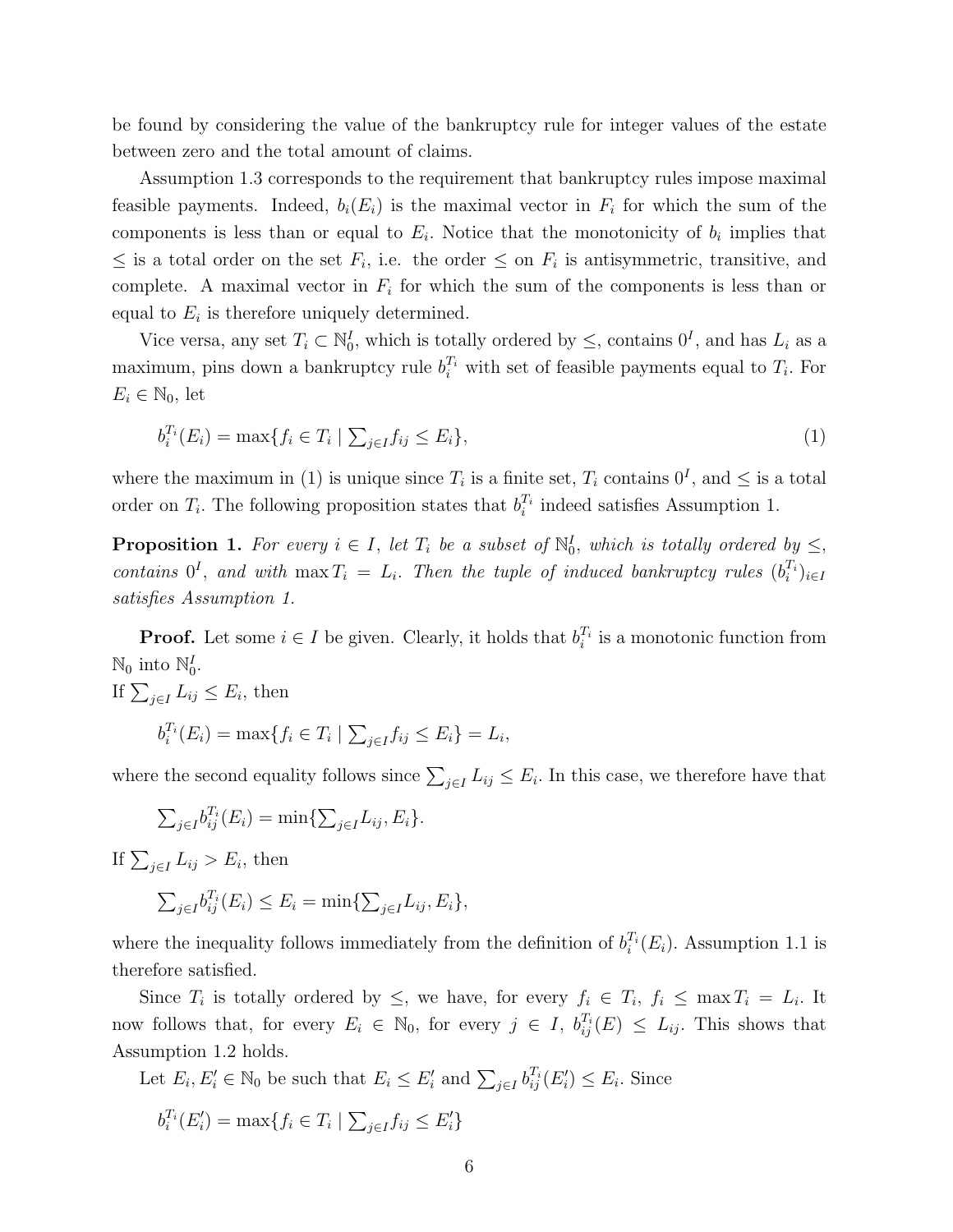and  $\sum_{j\in I} b_{ij}^{T_i}(E'_i) \leq E_i$ , it follows that

$$
b_i^{T_i}(E_i) = \max\{f_i \in T_i \mid \sum_{j \in I} f_{ij} \le E_i\} = b_i^{T_i}(E'_i).
$$

We have shown that Assumption 1.3 holds.

An important class of bankruptcy rules consists of the priority bankruptcy rules. They depend on a permutation  $\pi : I \to \{1, \ldots, n\}$ , which indicates the rank of the various liabilities. For  $j \in I$ , we define

$$
\pi^j = \{ i \in I \mid \pi(i) < \pi(j) \}
$$

as the set of agents ranked before agent j according to  $\pi$ .

**Definition 1.** Given a vector of liabilities  $L_i \in \mathbb{N}_0^I$  of agent  $i \in I$  and a permutation  $\pi: I \to \{1, \ldots, n\}$ , the priority bankruptcy rule  $b_i^{\pi}: \mathbb{N}_0 \to \mathbb{N}_0^I$  is defined by

$$
b_{ij}^{\pi}(E_i) = \max\{0, \min\{L_{ij}, E_i - \sum_{k \in \pi^j} L_{ik}\}\}, \quad j \in I, \ E_i \in \mathbb{N}_0.
$$

Under the bankruptcy rule  $b_i^{\pi}$ , the estate of agent i has a priority list of creditors as determined by the permutation  $\pi$ . The claims of agents  $\pi^{-1}(1)$ ,  $\pi^{-1}(2)$ ,... are paid for sequentially as long as the estate of agent i permits this.

A priority bankruptcy rule clearly satisfies Assumption 1. It also has the property that  $\sum_{j\in I} b_{ij}(E_i) = \min\{E_i, \sum_{j\in I} L_{ij}\}\$  for every  $E_i \in \mathbb{N}_0$ , so the equality also holds in case  $\sum_{j\in I} L_{ij} > E_i$ . Priority bankruptcy rules have nice axiomatic foundations. As has been demonstrated in Moulin (2000) these are the only rules satisfying consistency, upper composition, and lower composition.<sup>2</sup>

Another frequently used bankruptcy rule is the proportional bankruptcy rule. It is easily defined when the estate and the payments are treated as real numbers. Given a vector of liabilities  $L_i \in \mathbb{R}_0^I$ , the function  $d_i^{\text{prop}}$  $i^{\text{prop}} : \mathbb{R}_+ \to \mathbb{R}_+^I$  is defined by

$$
d_{ij}^{\text{prop}}(E_i) = \min\{L_{ij}, \frac{L_{ij}}{\sum_{k \in I} L_{ik}} E_i\}, \quad j \in I, \ E_i \in \mathbb{R}_+.
$$

<sup>2</sup>Consistency imposes that in case an agent leaves with the payment as described by the bankruptcy rule, then applying the bankruptcy rule to the smaller problem does not change the payments of the remaining agents. Upper composition requires that first applying the bankruptcy rule using a too optimistic value of the estate and using the resulting payments as the liabilities for the correct value of the estate leads to the same payments as directly applying the bankruptcy rule to the correct value of the estate. Lower composition is the dual of upper composition. It requires that first applying the bankruptcy rule using a too pessimistic value of the estate, revising the liabilities accordingly, and then dividing the remainder of the estate leads to the same result as directly applying the bankruptcy rule to the correct value of the estate.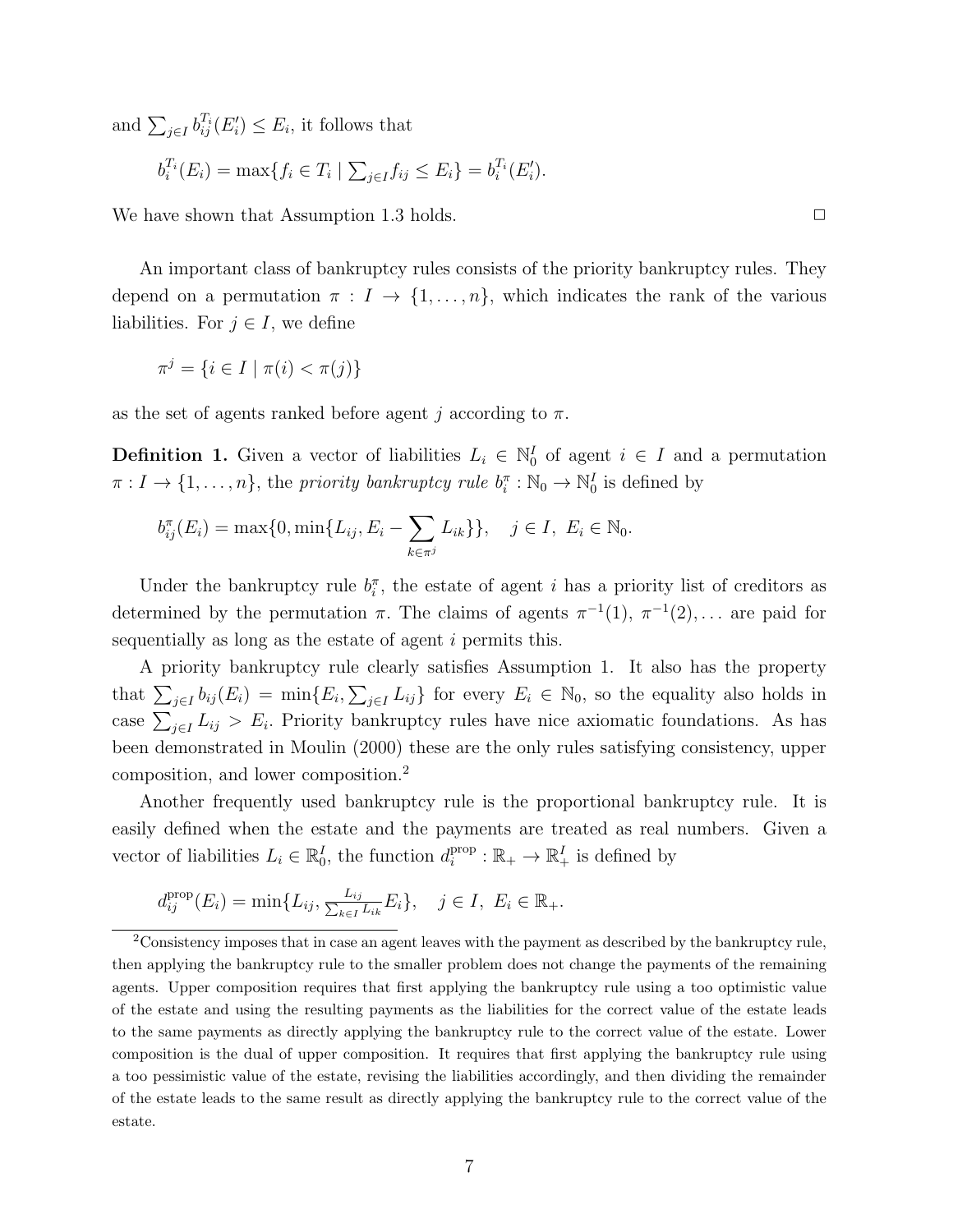Under the function  $d_{ij}^{\text{prop}}$ , the estate is divided in proportion to the liabilities. If the estate exceeds the sum of the liabilities, then every claimant receives his claim.<sup>3</sup>

The function  $d_{ij}^{\text{prop}}$  may not lead to integers, even if the estate is an integer. It is for this reason that Moulin (2000) describes the priority rules as the most natural rationing methods in the discrete model.

There are many ways to define a proportional rule while taking the integer requirements into account. We present two such constructions here leading to the *fair propor*tional bankruptcy rule and the quota bankruptcy rule, respectively. The fair proportional bankruptcy rule is based on the fairness principle that agents with equal claims should receive equal payments.

Given a set  $X \subset \mathbb{R}^I_+$ , we define

$$
\lfloor X\rfloor = \{f \in \mathbb{N}_0^I \mid \exists x \in X \text{ such that } f = \lfloor x \rfloor\},\
$$

where  $\lfloor x \rfloor$  denotes the vector obtained by taking for every  $i \in I$  the floor of  $x_i$ , the largest integer which is less than or equal to  $x_i$ .

**Definition 2.** Given a vector of liabilities  $L_i \in \mathbb{N}_0^I$  of agent  $i \in I$ , the *fair proportional*  $bankruptcy$  rule  $b_i^{prop}$  $i^{prop}: \mathbb{N}_0 \to \mathbb{N}_0^I$  is defined by

$$
b_i^{\rm prop} = b_i^{\lfloor d_i^{\rm prop}(\mathbb{R}_+) \rfloor}.
$$

Under the fair proportional bankruptcy rule, all possible real-valued payment vectors  $d_i^{\text{prop}}$  $i^{\text{prop}}(\mathbb{R}_+)$  are first rounded down to obtain the set of feasible payments  $T_i = \lfloor d_i^{\text{prop}} \rfloor$  $i^{\text{prop}}(\mathbb{R}_+)$ . Next, the fair proportional bankruptcy rule  $b_i^{\text{prop}}$  $i_i^{\text{prop}}$  is defined by setting it equal to the bankruptcy rule  $b_i^{T_i}$  induced by  $T_i$ . Clearly,  $b_i^{\text{prop}}$  $i<sub>i</sub>$ <sup>prop</sup> satisfies the fairness criterion that equal claimants receive an equal payment.

It is easily verified that  $\lfloor d_i^{\text{prop}} \rfloor$  $\binom{prop}{i}(\mathbb{R}_{+})$  satisfies the conditions of Proposition 1, so  $b_i^{prop}$ i satisfies Assumption 1.

We illustrate the definitions of bankruptcy rule and set of feasible payments in the following example.

**Example 1.** We have three agents  $I = \{1, 2, 3\}$ . Agent 1 has an initial endowment  $z_1 = 1$ and his liabilities are  $L_1 = (0, 2, 2)$  as presented in Table 1. We assume that agents 2 and 3 have no liabilities, so the estate of agent 1 is equal to his initial endowment,  $E_1 = z_1 = 1$ . The network aspect is not relevant for this example and the only problem is therefore to divide the estate of agent 1.

First, let us consider priority bankruptcy rules, where priorities are described by the identity,  $\pi(1) = 1$ ,  $\pi(2) = 2$ , and  $\pi(3) = 3$ , so first payments to agent 1 should be made, a

<sup>3</sup>The perfectly divisible case is treated in detail in Section 6.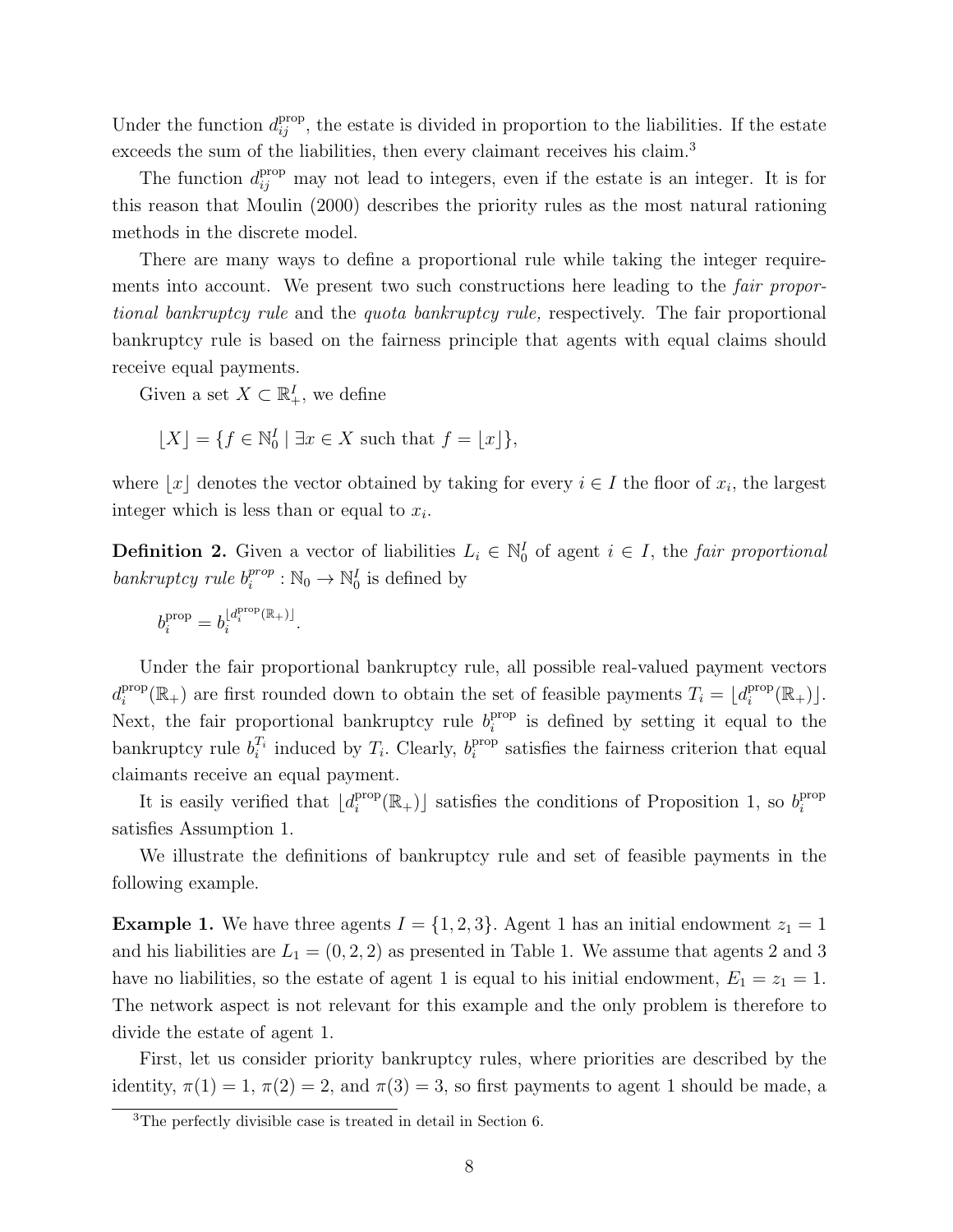$$
\begin{array}{c|cc}\nE_1 & L_1 \\
\hline\n1 & 0 & 2 & 2\n\end{array}
$$

Table 1: The estate and claims on the estate of agent 1 in Example 1.

possible remainder of the estate to agent 2, and if there is still part of the estate remaining, payments can be made to agent 3. Since agent 1 has no liability towards himself, it is easily verified that the set of feasible payments is given by

$$
F_1 = \{(0,0,0), (0,1,0), (0,2,0), (0,2,1), (0,2,2)\}.
$$

It therefore holds that  $b_1^{\pi}(1) = (0, 1, 0)$ , so the entire estate goes to agent 2.

Second, let us consider the fair proportional bankruptcy rule. In this case we have

$$
F_1 = \lfloor d_1^{\text{prop}}(\mathbb{R}_+) \rfloor = \{ (0,0,0), (0,1,1), (0,2,2) \}.
$$

It follows that  $b_1^{\text{prop}}$  $I_1^{\text{prop}}(1) = (0, 0, 0)$ , so no payments are made to any agent in this case.

Another possibility in defining the proportional rule is to emphasize efficiency rather than fairness and require that the entire estate be divided. In a different guise, that problem has been extensively studied in the rich political science literature on apportionment. Apportionment addresses how to allocate a fixed number of seats among regions according to their respective numbers of inhabitants as well as the related problem of how to allocate a fixed number of seats among political parties according to their respective votes. In bankruptcy problems, the estate  $E_i$  plays the role of the fixed number of seats, the agents in the set I correspond to either regions or the political parties, and the liability  $L_{ij}$  to either the number of inhabitants of region  $j$  or the number of votes of political party  $j$ .

Balinski and Young (1975) give an overview of many methods for apportionment that are used in practise, like the Jefferson method (known in the United states as the method of greatest divisors and in Europe as the method of d'Hondt), the Hamilton method (generally known as the Vinton method), the Webster method (known as the method of major fractions), and the Huntington method (known as the method of equal proportions). Balinski and Young (1975) make a new proposal themselves, called the quota method. Not all these methods qualify as bankruptcy rules. For instance, the Alabama paradox refers to the fact that the Hamilton method violates monotonicity, a property called house monotonicity in the apportionment literature.

The quota method of Balinski and Young (1975) is actually not a single solution but rather a set of solutions. One solution in the set is defined next and we call it the *quota* bankruptcy rule. To define it, we need some additional notation. Given a permutation  $\pi : I \to \{1, \ldots, n\}$ , the unique argument that has the highest priority according to  $\pi$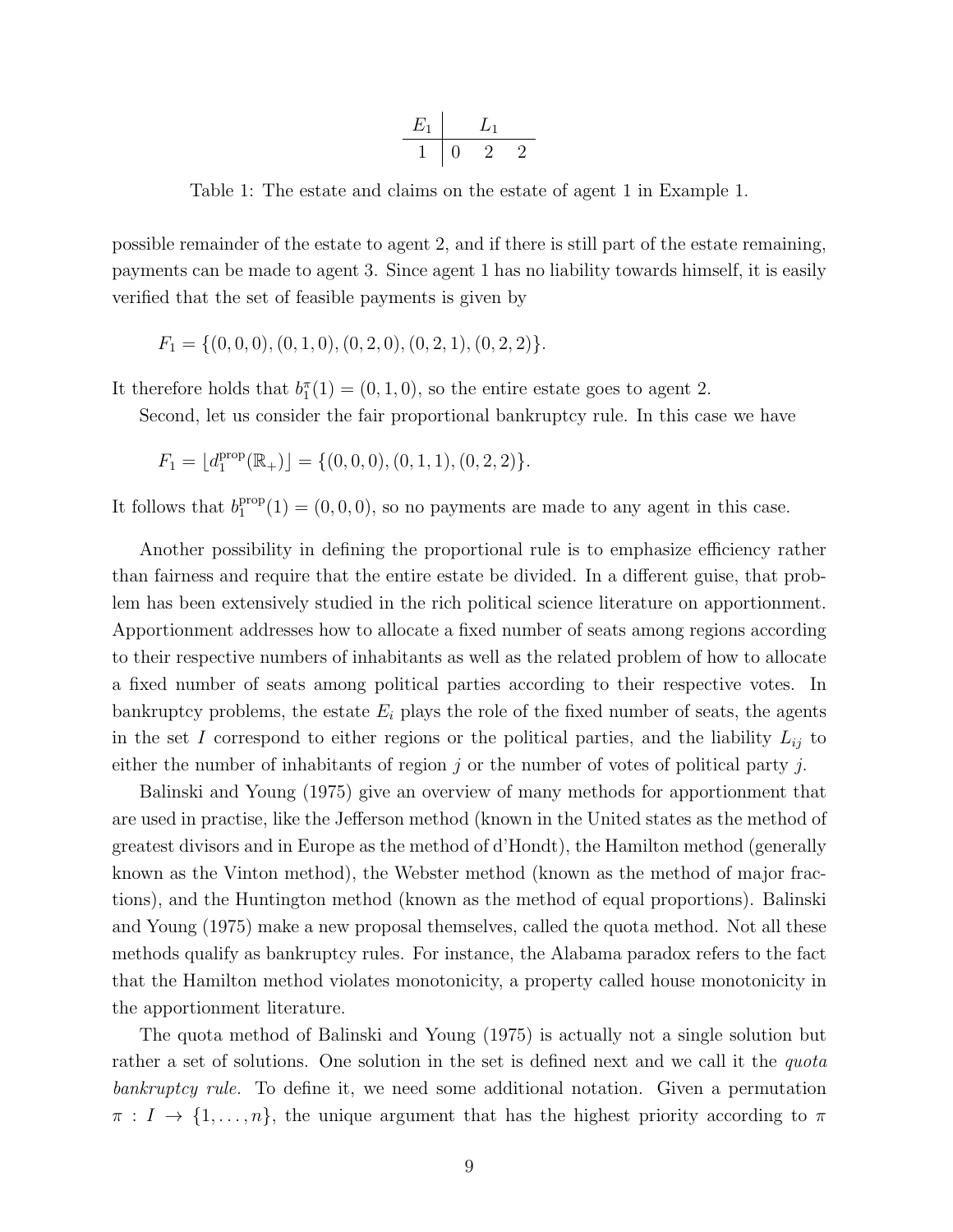among the arguments that maximize a function g defined on a subset  $K$  of  $I$  is denoted by  $\arg \max_{k \in K} g(k)$ , so if  $j \in \arg \max_{k \in K} g(k)$  and for every  $i \in \arg \max_{k \in K} g(k)$  it holds that  $\pi(j) \leq \pi(i)$ , then  $\arg \max_{k \in K} g(k) = j$ .

Let some agent  $i \in I$  with liabilities  $L_i$  and estate  $E_i < \sum_{j \in I} L_{ij}$  be given and suppose agent i makes a payment  $P_i \in \mathbb{N}_0^I$ . The set of agents whose payment is below their proportional share is defined as

$$
B_i(P_i, E_i) = \{ j \in I \mid P_{ij} < \frac{L_{ij}}{\sum_{k \in I} L_{ik}} E_i \}.
$$

**Definition 3.** Given a vector of liabilities  $L_i \in \mathbb{N}_0^I$  of agent  $i \in I$  and a permutation  $\pi: I \to \{1,\ldots,n\}$ , the *quota bankruptcy rule*  $q_i^{\pi}: \mathbb{N}_0 \to \mathbb{N}_0^I$  is recursively defined as follows.

$$
q_i^{\pi}(0) = 0^I.
$$

If  $0 < E_i < \sum_{j \in I} L_{ij}$ , then

 $q_{ij}^{\pi}(E_i) = \begin{cases} q_{ij}^{\pi}(E_i-1) + 1, & \text{if } j = \arg\max_{k \in B_i(q_i^{\pi}(E_i-1),E_i)}^{\pi} \ \end{cases}$  $L_{ik}$  $\frac{L_{ik}}{q_{ik}^{\pi}(E_i-1)+1},$  $q_{ij}^{\pi}(E_i-1),$  otherwise.

If  $E_i \geq \sum_{j \in I} L_{ij}$ , then

 $q_i^{\pi}(E_i) = L_i.$ 

The quota bankruptcy rule is defined recursively for increasing values of the estate. Given some value of the estate  $E_i$ , it considers the agents j' in the set  $B_i(q_i^{\pi}(E_i-1), E_i)$ whose payment  $q_{ij}^{\pi}(E_i-1)$  at estate  $E_i-1$  is strictly below their quota  $(L_{ij'}/(\sum_{k\in I} L_{ik}))E_i$ at estate  $E_i$ . Among those agents, it considers the agents k with the highest ratio of liability to payment when the payment would be increased by one,  $L_{ik}/(q_{ik}^{\pi}(E_i-1)+1)$ , and selects the agent with the highest priority according to  $\pi$  to receive the additional unit. It follows from the results in Balinski and Young (1975) that the quota bankruptcy rule is monotonic. It is clear that the quota bankruptcy rule always divides the entire estate when the total liabilities exceed the estate. It is now easily verified that quota bankruptcy rules satisfy Assumption 1. An interesting property of the quota bankruptcy rule is that it satisfies

$$
\lfloor \frac{L_{ij}}{\sum_{k \in I} L_{ik}} E_i \rfloor \le q_{ij}^{\pi}(E_i) \le \lceil \frac{L_{ij}}{\sum_{k \in I} L_{ik}} E_i \rceil,
$$

so the payment received by every agent is always in between his quota when rounded down and his quota when rounded up.

Example 2. We consider again the primitives of Example 1, now assuming that the estate of agent 1 is subject to the quota bankruptcy rule. As before, priorities are described by the identity,  $\pi(1) = 1$ ,  $\pi(2) = 2$ , and  $\pi(3) = 3$ . It is easily derived that

$$
F_1 = \{(0,0,0), (0,1,0), (0,1,1), (0,2,1), (0,2,2)\}.
$$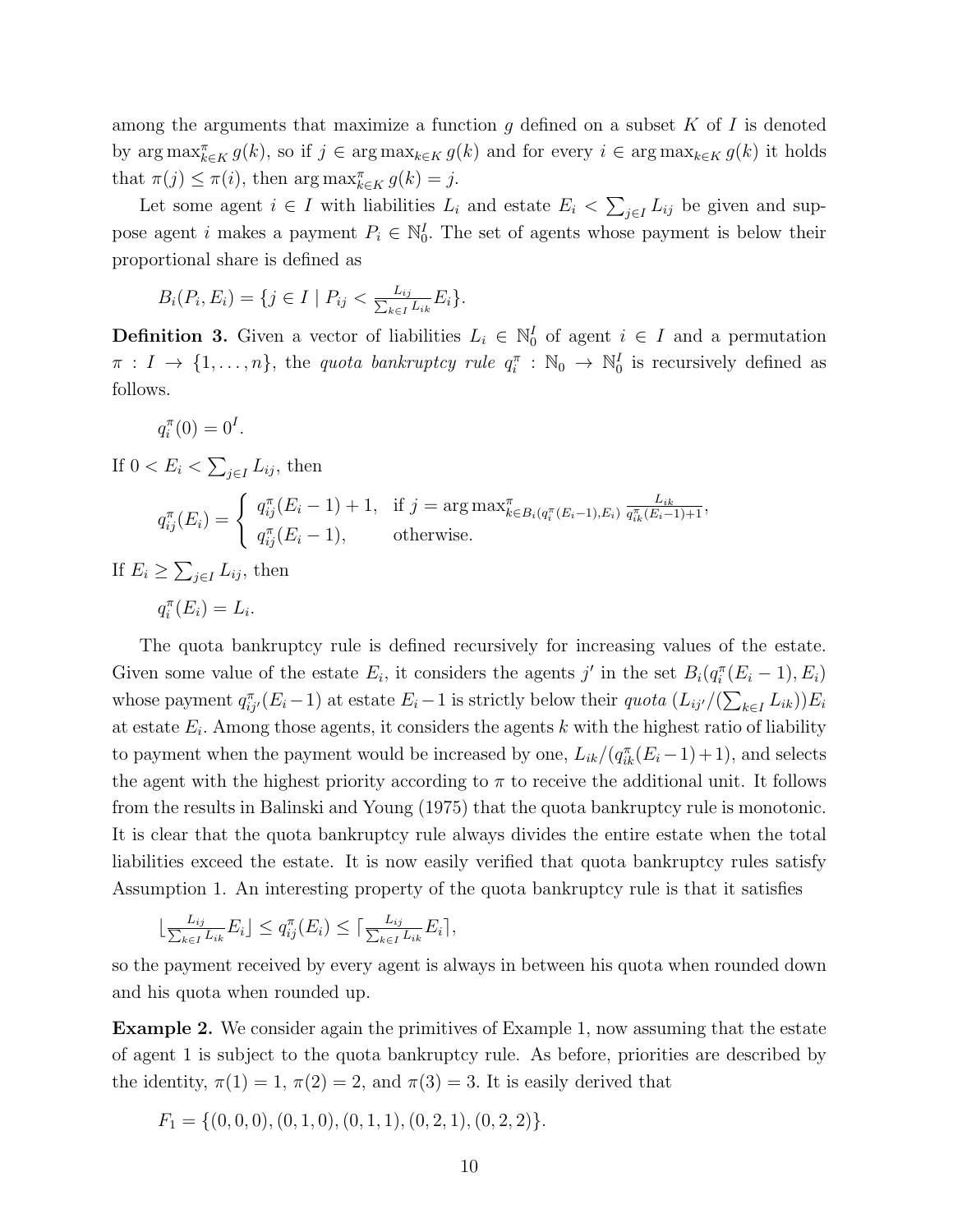It therefore holds that  $q_1^{\pi}(1) = (0, 1, 0)$ , so the entire estate goes to agent 2. While efficient, the quota bankruptcy rule is not fair. Agents 2 and 3 have identical claims on the estate of agent 1, but receive different payments.

Example 3. As a final example, consider the *all-or-nothing bankruptcy rule*, in which either all or none of the claims are being paid. An example of such a rule can be found in Acemoglu et al. (2015) who study banking networks and assume that banks are forced to liquidate their projects in full, e.g. because it is difficult to liquidate a fraction of an ongoing real project. Other examples would arise in applications with supply chain networks, where either a complete or no delivery takes place.

In Example 1, the set of feasible payments corresponding to the all-or-nothing bankruptcy rule is given by

$$
F_1 = \{(0,0,0), (0,2,2)\}.
$$

Using Proposition 1, it is easily shown that all-or-nothing bankruptcy rules satisfy Assumption 1.

### 3 Clearing Payment Matrices

Let some financial network  $(z, L, b)$  be given. An  $n \times n$  payment matrix  $P \in \mathbb{N}_0^{I \times I}$  collects the mutual payments of the agents, that is,  $P_{ij}$  is the amount paid by agent i to agent j. We make the normalizing assumption that  $P_{ii} = 0$  for all  $i \in I$ . The set of all payment matrices with this property is denoted by M. The partial order  $\leq$  on M is defined in the usual way: For  $P, P' \in \mathcal{M}$ , it holds that  $P \le P'$  if and only if  $P_{ij} \le P'_{ij}$  for all  $(i, j) \in I \times I$ .

A payment matrix  $P \in \mathcal{M}$  is *feasible* if for every  $i \in I$  it holds that  $P_i \in F_i$ , so a payment matrix is feasible if every row  $i$  of the matrix belongs to the set of feasible payments of agent i, that is payments are made in accordance with bankruptcy rules.

The set of all feasible payment matrices is denoted by  $P$ , so

$$
\mathcal{P} = \{ P \in \mathcal{M} \mid \forall i \in I, \ P_i \in F_i \}.
$$

The sum of the initial endowments of an agent and the payments received from the other agents determines an agent's asset value, more formally defined as follows.

**Definition 4.** Given a financial network  $(z, L, b)$  and a payment matrix  $P \in \mathcal{M}$ , the asset *value*  $a_i(P)$  of agent  $i \in I$  is given by

$$
a_i(P) = z_i + \sum_{j \in I} P_{ji}.
$$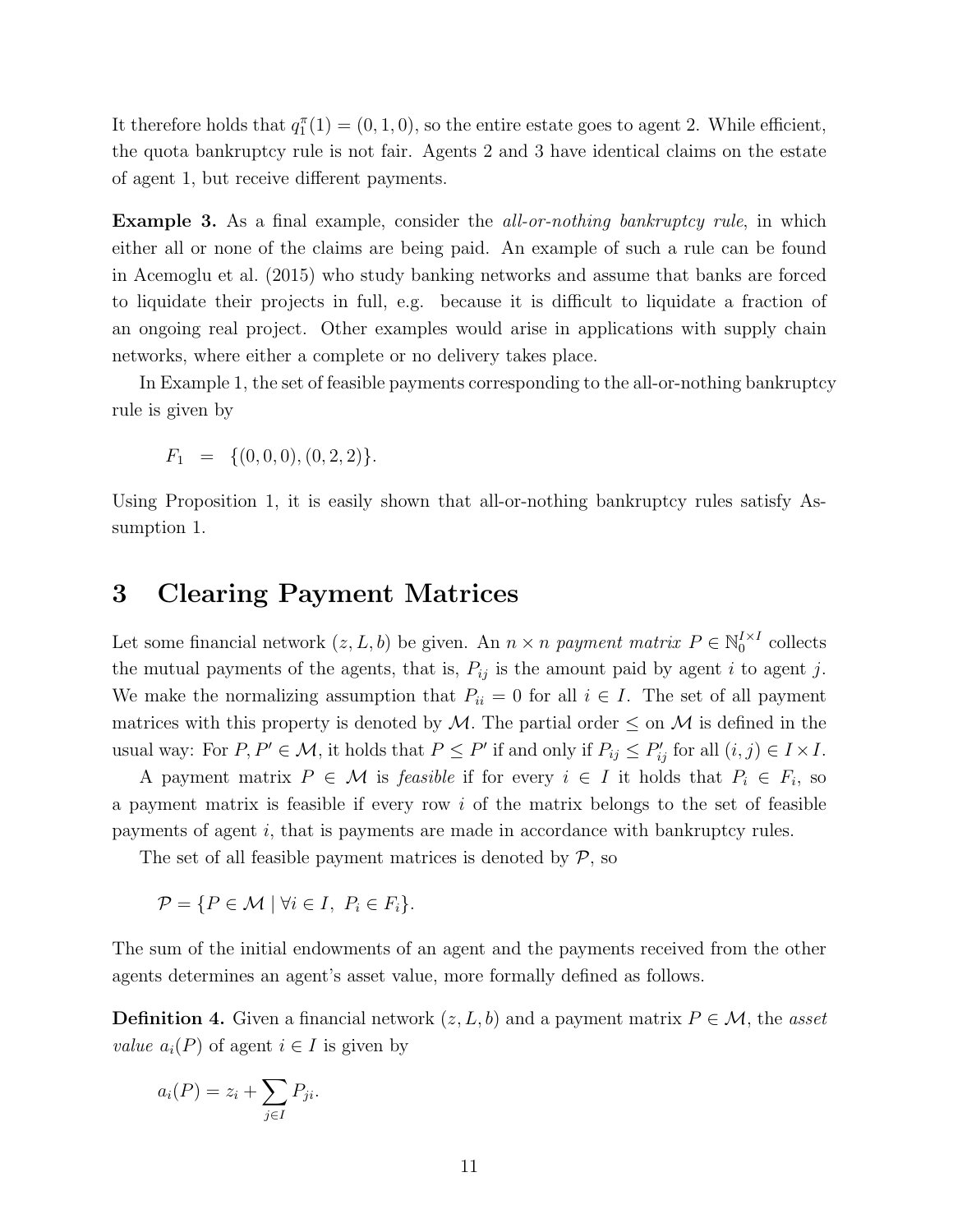The asset value of an agent will play the role of the estate  $E_i$ .

Subtracting the payments as made by an agent from his asset value yields an agent's equity. More formally, we have the following definition.

**Definition 5.** Given a financial network  $(z, L, b)$  and a payment matrix  $P \in \mathcal{M}$ , the equity  $e_i(P)$  of agent  $i \in I$  is given by

$$
e_i(P) = a_i(P) - \sum_{j \in I} P_{ij} = z_i + \sum_{j \in I} (P_{ji} - P_{ij}).
$$
\n(2)

If agent  $i \in I$  has negative equity even when all agents pay all their liabilities, so if

$$
e_i(L) = z_i + \sum_{j \in I} (L_{ji} - L_{ij}) < 0,
$$

then agent i has so-called *fundamental default*. When an agent defaults only because other agents are not fully paying their liabilities to him, then the agent is said to have contagion default.

It holds that

$$
\sum_{i \in I} e_i(P) = \sum_{i \in I} z_i + \sum_{i \in I} \sum_{j \in I} (P_{ji} - P_{ij}) = \sum_{i \in I} z_i.
$$
\n(3)

Payment matrices only lead to a redistribution of initial endowments.

**Example 4.** Consider a financial network  $(z, L, b)$  with three agents  $I = \{1, 2, 3\}$  and endowments and liabilities as presented in Table 2. For every  $i \in I$ , the bankruptcy rule  $b_i$ equals the priority bankruptcy rule  $b^{\pi}$  where  $\pi$  is the identity, so agent 1 has priority over agent 2, who in turn has priority over agent 3.

$$
\begin{array}{c|cc}\n z & L \\
1 & 0 & 2 & 2 \\
1 & 2 & 0 & 2 \\
1 & 0 & 0 & 0\n\end{array}
$$

Table 2: The endowments and liabilities of the agents in Example 4.

The payment matrix  $P$  in Table 3 is feasible since each row i is selected from the set of feasible payments  $F_i$ . Agent 1 has equity  $e_1(P) = 2$ , but still has unpaid liabilities to both agents 2 and 3. Agent 2 has negative equity,  $e_2(P) = -2$ . The payment matrix P suffers from two undesirable features. Agent 1 has a positive equity value and outstanding liabilities. Agent 2 has a negative equity value.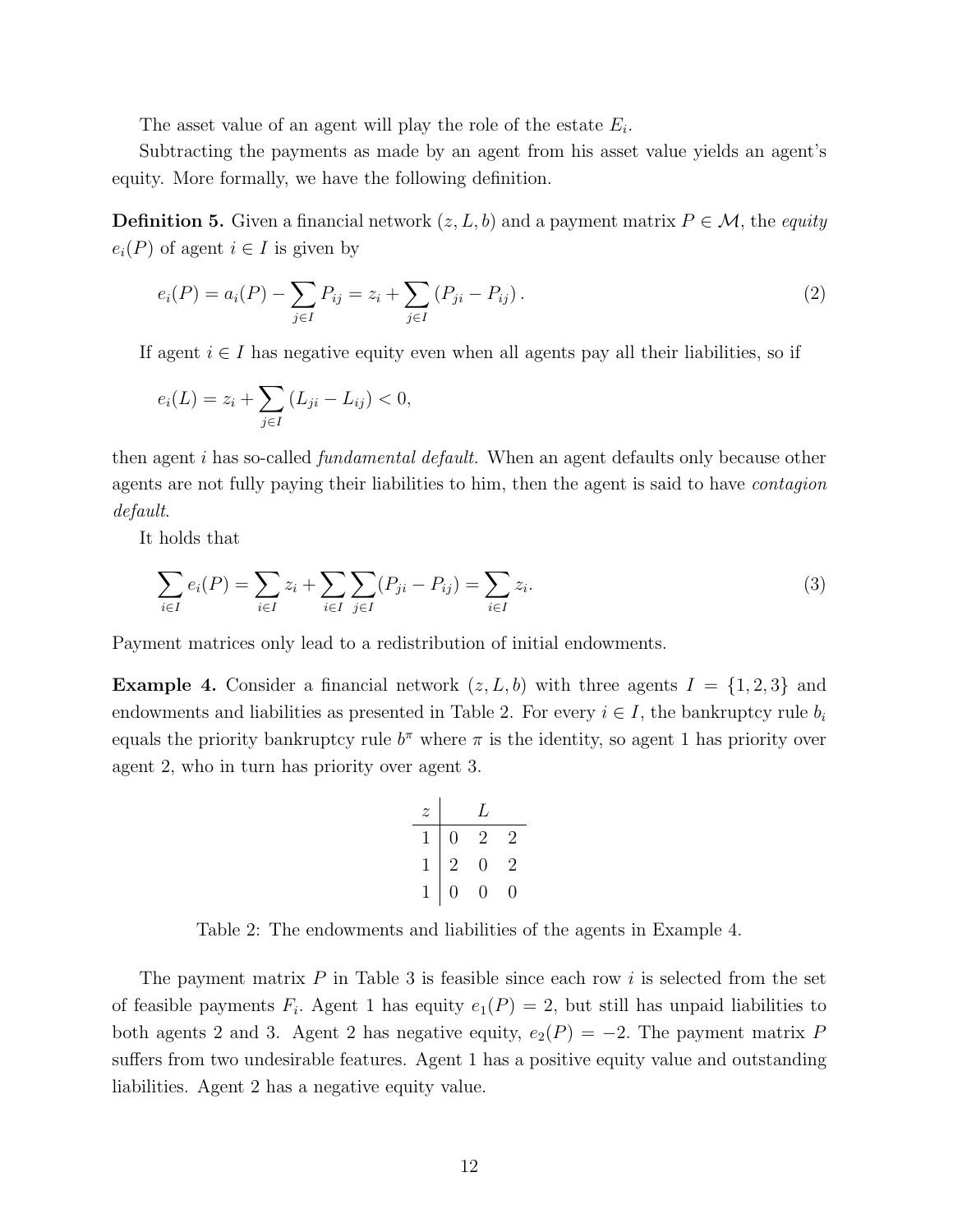| $z \mid$ |  |  |                                                                                     | $\mid a(P) \mid e(P)$                                                                   |  |  |
|----------|--|--|-------------------------------------------------------------------------------------|-----------------------------------------------------------------------------------------|--|--|
|          |  |  |                                                                                     | $1 \begin{array}{ c c c c c c c c } \hline 1 & 0 & 2 & 2 \end{array}$   0   1   0     3 |  |  |
|          |  |  | $1 \begin{bmatrix} 2 & 0 & 2 \end{bmatrix}$ $2 \begin{bmatrix} 0 & 2 \end{bmatrix}$ | 2                                                                                       |  |  |
|          |  |  | $1 \begin{bmatrix} 0 & 0 & 0 \end{bmatrix} \begin{bmatrix} 0 & 0 & 0 \end{bmatrix}$ | -3                                                                                      |  |  |

Table 3: An undesirable payment matrix in Example 4.

To overcome this situation, we extend the notions of priority of creditors and limited liability defined in the perfectly divisible case for proportional rules by Eisenberg and Noe  $(2001)$  to our discrete setup with general bankruptcy rules.<sup>4</sup>

**Definition 6.** Given a financial network  $(z, L, b)$ ,  $P \in \mathcal{M}$  is a *clearing payment matrix* if it satisfies the following three properties:

- 1. Feasibility:  $P \in \mathcal{P}$ .
- 2. Limited liability: For every  $i \in I$ ,  $e_i(P) \geq 0$ .
- 3. Priority of creditors: For every  $i \in I$ , for every  $P'_i \in F_i$  such that  $P'_i > P_i$  it holds that  $a_i(P) - \sum_{j \in I} P'_{ij} < 0$ .

A clearing payment matrix is feasible, leads to non-negative equity values, and satisfies priority of creditors. Notice that priority of creditors is satisfied whenever  $P_i = L_i$  since there is no  $P'_i \in F_i$  with  $P'_i > P_i$  in that case.<sup>5</sup>

The following proposition shows that in case the asset value of an agent is sufficient to pay all his liabilities, then the agent will do so in a clearing payment matrix.

**Proposition 2.** Let P be a clearing payment matrix for the financial network  $(z, L, b)$ . For every  $i \in I$ , if  $a_i(P) \ge \sum_{j \in I} L_{ij}$ , then  $P_i = L_i$ .

**Proof.** Suppose not. Let  $i \in I$  be such that  $a_i(P) \geq \sum_{j \in I} L_{ij}$  and  $P_i < L_i$ . We define  $P'_{i} = L_{i}$ , which is an element of  $F_{i}$  by Assumption 1. It holds that

$$
a_i(P) - \sum_{j \in I} P'_{ij} = a_i(P) - \sum_{j \in I} L_{ij} \ge 0,
$$

<sup>4</sup>Eisenberg and Noe (2001) refers to 'priority of creditors' as 'priority of debt claims' or 'absolute priority' and to 'limited liability' as 'limited liability (of equity)'.

<sup>&</sup>lt;sup>5</sup>In the perfectly divisible setup, priority of creditors is defined as follows by Eisenberg and Noe (2001): For every  $i \in I$ , if  $P_i < L_i$ , then  $e_i(P) = 0$ . In the presence of integer payments, this condition is too strong. We therefore use the requirement in Condition 3 of Definition 6 that agent  $i$  ends up with negative equity if he chooses a feasible payment that is strictly higher, whereas all other agents remain paying the same.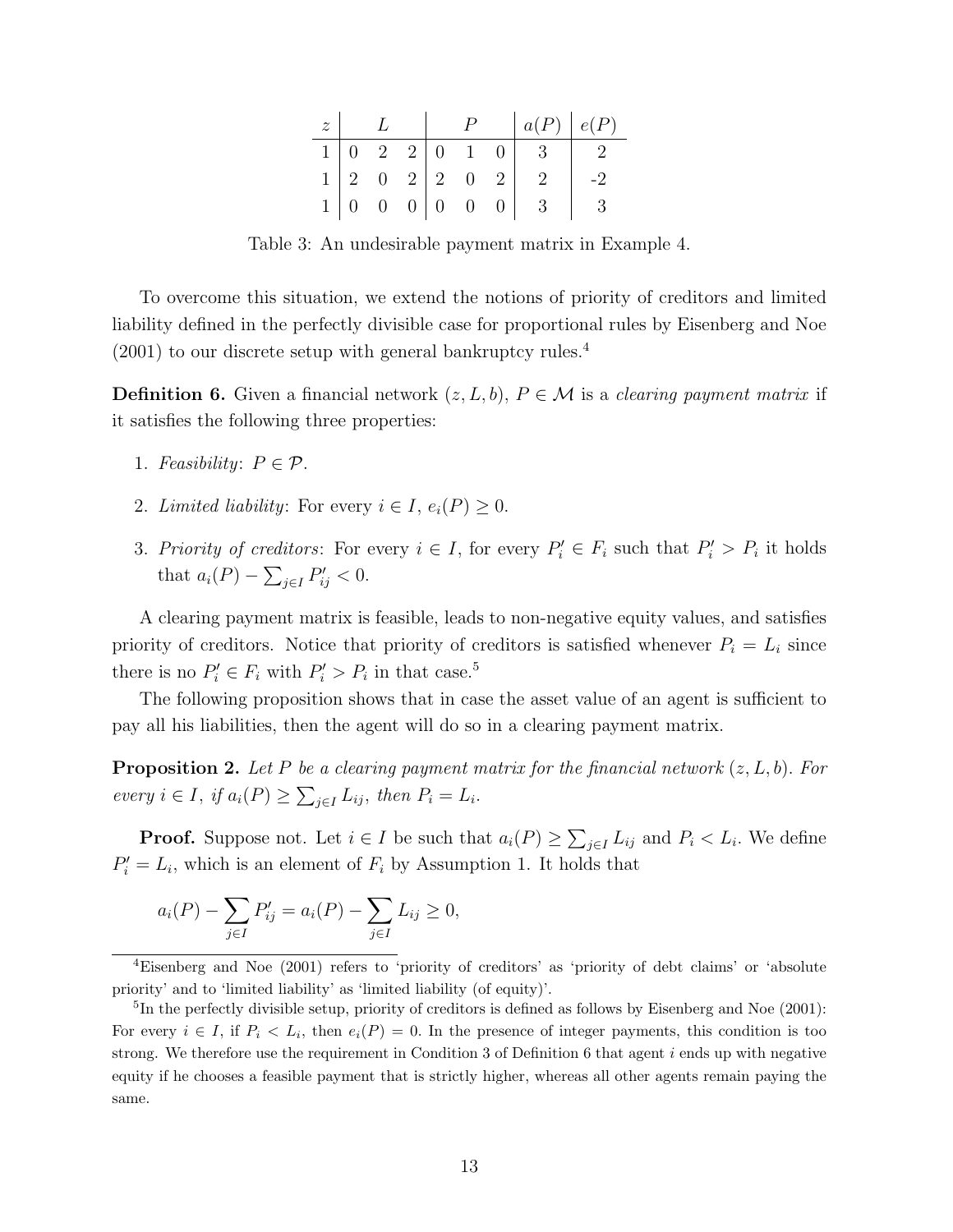so P violates priority of creditors and is therefore not a clearing payment matrix, a contradiction.

For the perfectly divisible setup with proportional rules, Eisenberg and Noe (2001) show that when all endowments are positive, then there is a unique clearing payment matrix. Although in general multiple clearing payment matrices can co-exist, Eisenberg and Noe (2001) show that the final value of equity is the same irrespective of the clearing matrix that is being used. Glasserman and Young (2015) present other conditions to get a unique clearing payment matrix. For the perfectly divisible setup with general bankruptcy rules, though not allowing for agent specific bankruptcy rules, uniqueness of final equity values is shown in Groote Schaarsberg et al. (2013).

The next example shows that in the case with indivisibilities, the clearing payment matrix with fair proportional bankruptcy rules may not be unique even when all initial endowments are positive. More importantly, the resulting values of equity might be different as well.

**Example 5.** As in Example 4, we consider a financial network  $(z, L, b)$  with three agents  $I = \{1, 2, 3\}$  and endowments and liabilities as presented in Table 2, but replace the priority bankruptcy rules of that example by fair proportional bankruptcy rules.

Table 4 presents the clearing payment matrix  $\underline{P}$  and Table 5 the clearing payment matrix  $\overline{P}$ . There are no other clearing payment matrices. The matrices  $\underline{P}$  and  $\overline{P}$  induce different equity values,  $e(\underline{P}) = (1, 1, 1)$  and  $e(\overline{P}) = (0, 0, 3)$ .

| $z \perp$ |                                                                                       |  |  | $\underline{P}$ $a(\underline{P})$ $e(\underline{P})$ |  |
|-----------|---------------------------------------------------------------------------------------|--|--|-------------------------------------------------------|--|
|           |                                                                                       |  |  | 1   0 2 2   0 0 0   1                                 |  |
|           | $1 \begin{bmatrix} 2 & 0 & 2 \end{bmatrix}$ 0 0 0                                     |  |  |                                                       |  |
|           | $1 \begin{bmatrix} 0 & 0 & 0 \end{bmatrix} 0 \begin{bmatrix} 0 & 0 & 0 \end{bmatrix}$ |  |  |                                                       |  |

Table 4: The clearing payment matrix  $P$  in Example 5, fair proportional bankruptcy rules.

|  |  |  | $z \begin{vmatrix} L \end{vmatrix} \overline{P} \begin{vmatrix} a(\overline{P}) \end{vmatrix} e(\overline{P})$                                |  |  |
|--|--|--|-----------------------------------------------------------------------------------------------------------------------------------------------|--|--|
|  |  |  |                                                                                                                                               |  |  |
|  |  |  |                                                                                                                                               |  |  |
|  |  |  | $\begin{array}{c cccc c} 1 & 0 & 2 & 2 & 0 & 1 & 1 & 2 & 0 \\ 1 & 2 & 0 & 2 & 1 & 0 & 1 & 2 & 0 \\ 1 & 0 & 0 & 0 & 0 & 0 & 3 & 3 \end{array}$ |  |  |

Table 5: The clearing payment matrix  $\overline{P}$  in Example 5, fair proportional bankruptcy rules.

It holds that  $e_1(\underline{P}) = e_2(\underline{P}) = 1$ , so there is some equity left for both agents 1 and 2 when the payment matrix  $\underline{P}$  is used. Nevertheless, Condition 3 of Definition 6, priority of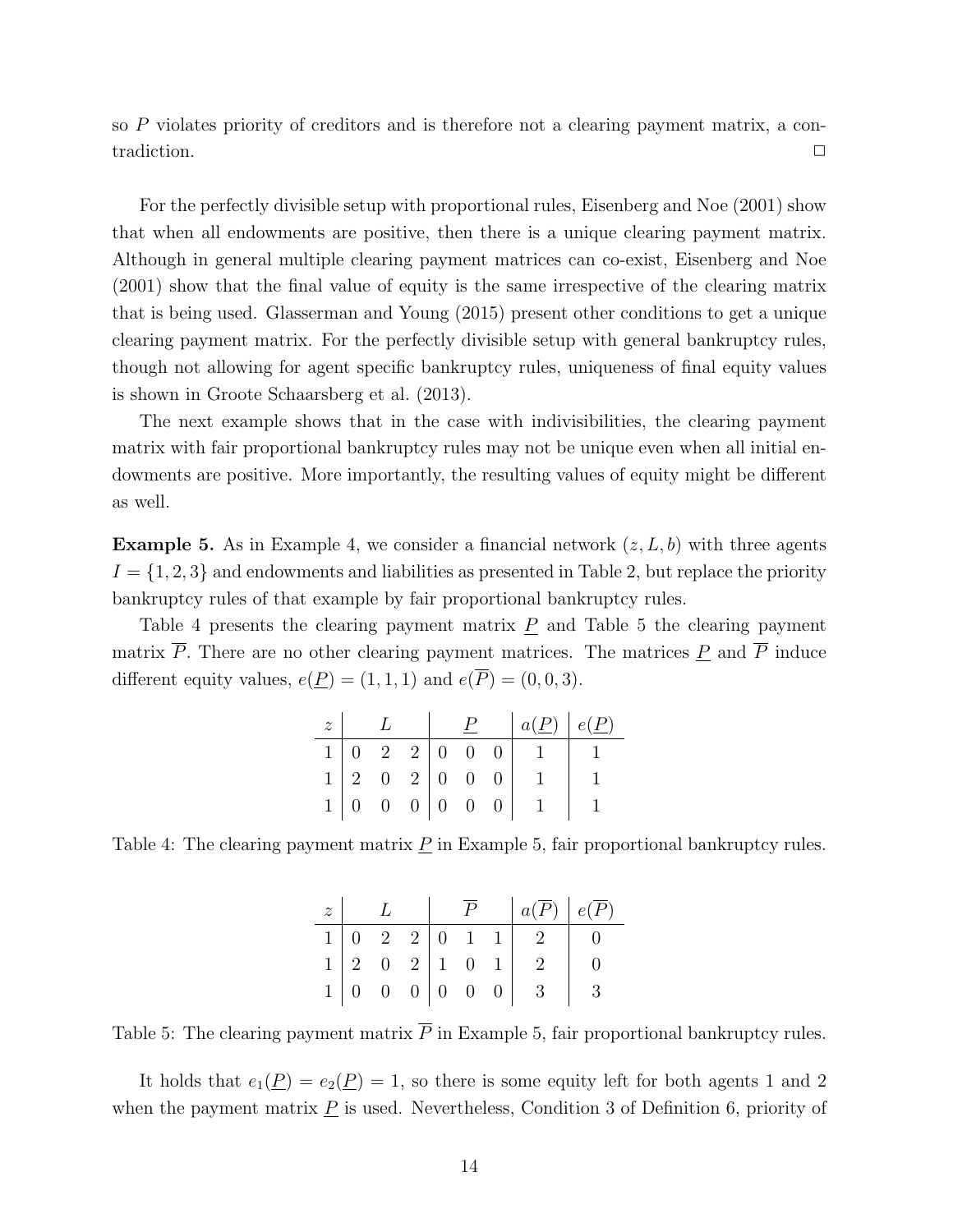creditors, holds since there is no higher feasible payment compatible with the asset values of agents 1 and 2.

Although Example 5 shows the possibility of multiple values of equity, the next section puts bounds on the maximum differences that are possible. For financial applications it will turn out that the consequences of having multiple equity values are not very serious. On the other hand, if the application concerns a student exchange network, then some college not accepting a couple of students may trigger many other colleges doing the same, and in this case there could be significant effects.

## 4 Clearing Payment Matrices as Fixed Points

In this section, we characterize a clearing payment matrix as a fixed point of an appropriately defined function and derive the bounds for the difference between the values of equity for a given agent in any two clearing payment matrices.

Given a financial network  $(z, L, b)$ , let  $\varphi : \mathcal{P} \to \mathcal{P}$  be defined by

$$
\varphi_{ij}(P) = b_{ij}(a_i(P)), \quad P \in \mathcal{P}, \ i, j \in I.
$$

**Proposition 3.** Let a financial network  $(z, L, b)$  be given. The matrix  $P \in \mathcal{P}$  is a clearing payment matrix if and only if  $P = \varphi(P)$ .

#### Proof.

 $(\Rightarrow)$ 

Consider some  $i \in I$ . We define  $P'_i = \varphi_i(P)$ . Since  $P_i \in F_i$  and  $b_i$  is monotonic, it holds that either (a)  $P_i < P'_i$ , or (b)  $P_i = P'_i$ , or (c)  $P_i > P'_i$ .

Case (a).  $P_i < P'_i$ .

We have that

$$
a_i(P) - \sum_{j \in I} P'_{ij} = a_i(P) - \sum_{j \in I} \varphi_{ij}(P) = a_i(P) - \sum_{j \in I} b_{ij}(a_i(P)) \ge 0.
$$

This contradicts the fact that  $P$  satisfies priority of creditors. We conclude that Case (a) cannot occur.

Case (c).  $P_i > P'_i$ .

Since P satisfies limited liability, it holds that  $e_i(P) \geq 0$ . Let  $E_i \in \mathbb{N}_0$  be such that  $P_i = b_i(E_i)$ . From  $b_i(E_i) = P_i > P'_i = b_i(a_i(P))$ , it follows that  $a_i(P) < E_i$ . Together with the fact that

$$
\sum_{j \in I} b_{ij}(E_i) = \sum_{j \in I} P_{ij} = a_i(P) - e_i(P) \le a_i(P),
$$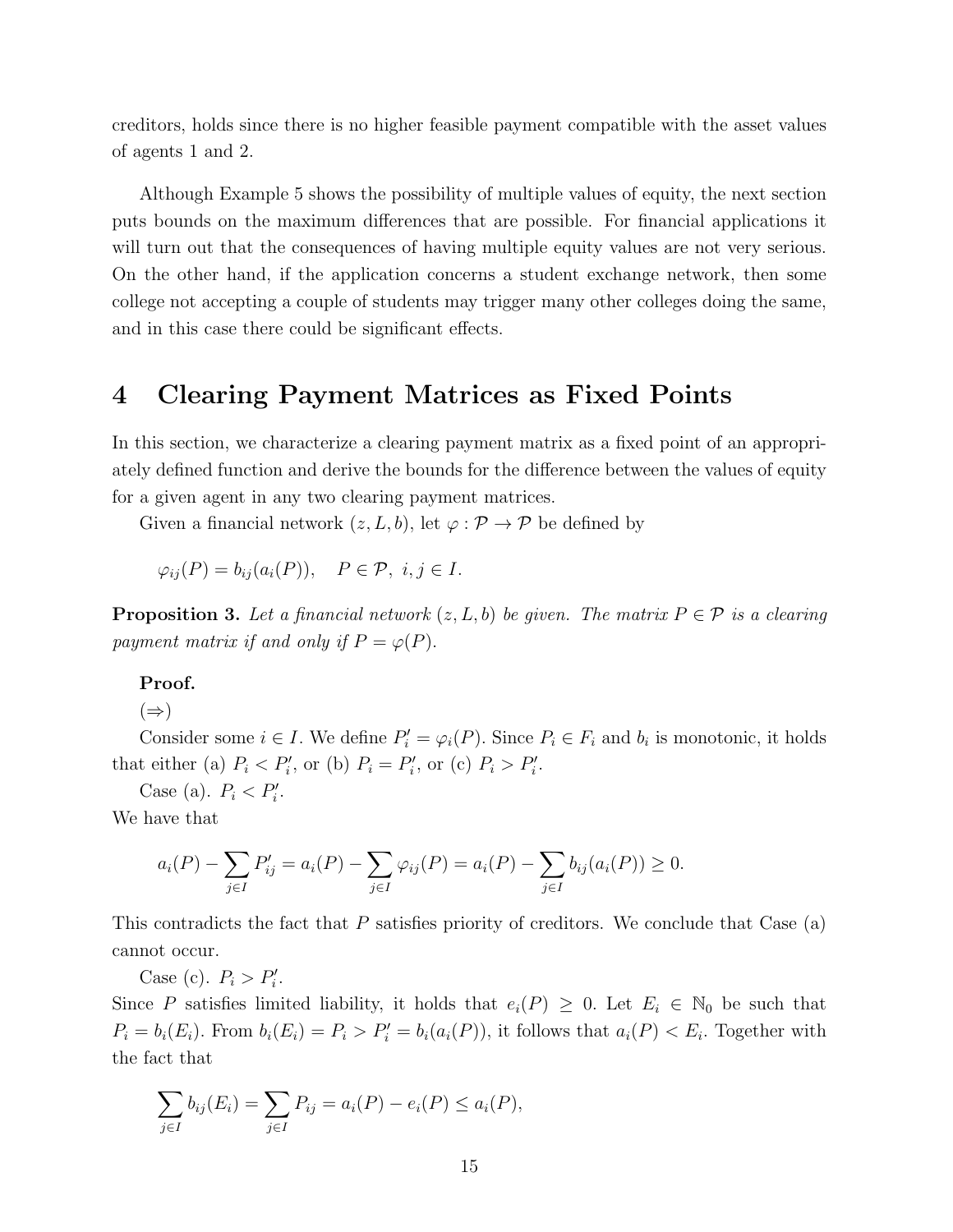this implies by Assumption 1 that  $b_i(a_i(P)) = b_i(E_i)$  and therefore that  $P'_i = P_i$ , a contradiction to  $P_i > P'_i$ . We conclude that Case (c) cannot occur.

It now follows that Case (b) holds, so  $P_i = P'_i = \varphi_i(P)$ .

 $(\Leftarrow)$ 

- 1. Feasibility. It holds that  $P \in \mathcal{P}$  by the definition of  $\varphi$ .
- 2. Limited liability. For every  $i \in I$ , we have that

$$
P_i = \varphi_i(P) = b_i(a_i(P)),
$$

so

$$
e_i(P) = a_i(P) - \sum_{j \in I} P_{ij} = a_i(P) - \sum_{j \in I} b_{ij}(a_i(P)) \ge a_i(P) - a_i(P) = 0.
$$

3. Priority of creditors. Let  $i \in I$  and  $P'_i \in F_i$  be such that  $P'_i > P_i$ . Let  $E'_i \in \mathbb{N}_0$  be such that  $b_i(E'_i) = P'_i$ . Since  $b_i(a_i(P)) = P_i < P'_i = b_i(E'_i)$ , monotonicity of  $b_i$  implies that  $E'_i > a_i(P).$ 

Suppose, by contradiction, that  $a_i(P) - \sum_{j \in I} P'_{ij} \geq 0$ . Then it holds that

$$
\sum_{j\in I} b_{ij}(E'_i) = \sum_{j\in I} P'_{ij} \le a_i(P).
$$

Since  $E'_i > a_i(P)$ , it follows from Assumption 1 that

$$
P_i = b_i(a_i(P)) = b_i(E'_i).
$$

We conclude that  $P_i = P'_i$ , a contradiction to the assumption that  $P'_i > P_i$ .  $\Box$ 

A lattice is a partially ordered set in which every pair of elements has a supremum and an infimum. A complete lattice is a lattice in which every non-empty subset has a supremum and an infimum. Any finite lattice can be shown to be complete. The infimum of a two-point set  $\{x, x'\}$  is denoted by  $x \wedge x'$  and its supremum by  $x \vee x'$ .

The matrices in  $\mathcal P$  are partially ordered by  $\leq$ , since  $\leq$  is a reflexive, transitive, and antisymmetric order on P.

Consider two matrices  $P, P' \in \mathcal{P}$ . We define the matrices  $\underline{P}, \overline{P} \in \mathcal{P}$  by

$$
\frac{P_i}{P_i} = P_i \wedge P'_i, \quad i \in I,
$$
  

$$
\overline{P}_i = P_i \vee P'_i, \quad i \in I.
$$

Since  $F_i$  is totally ordered by  $\leq$ , it holds that  $\underline{P}_i$  is either equal to  $P_i$  or to  $P'_i$ . Similarly, it holds that  $\overline{P}_i$  is either equal to  $P_i$  or to  $P'_i$ . It is now immediate that  $\underline{P}, \overline{P} \in \mathcal{P}$  and that  $P \wedge P' = \underline{P}$  and  $P \vee P' = \overline{P}$ . Every pair of matrices in  $P$  therefore has a supremum and an infimum in  $P$ . We conclude that the set  $P$  is a complete lattice.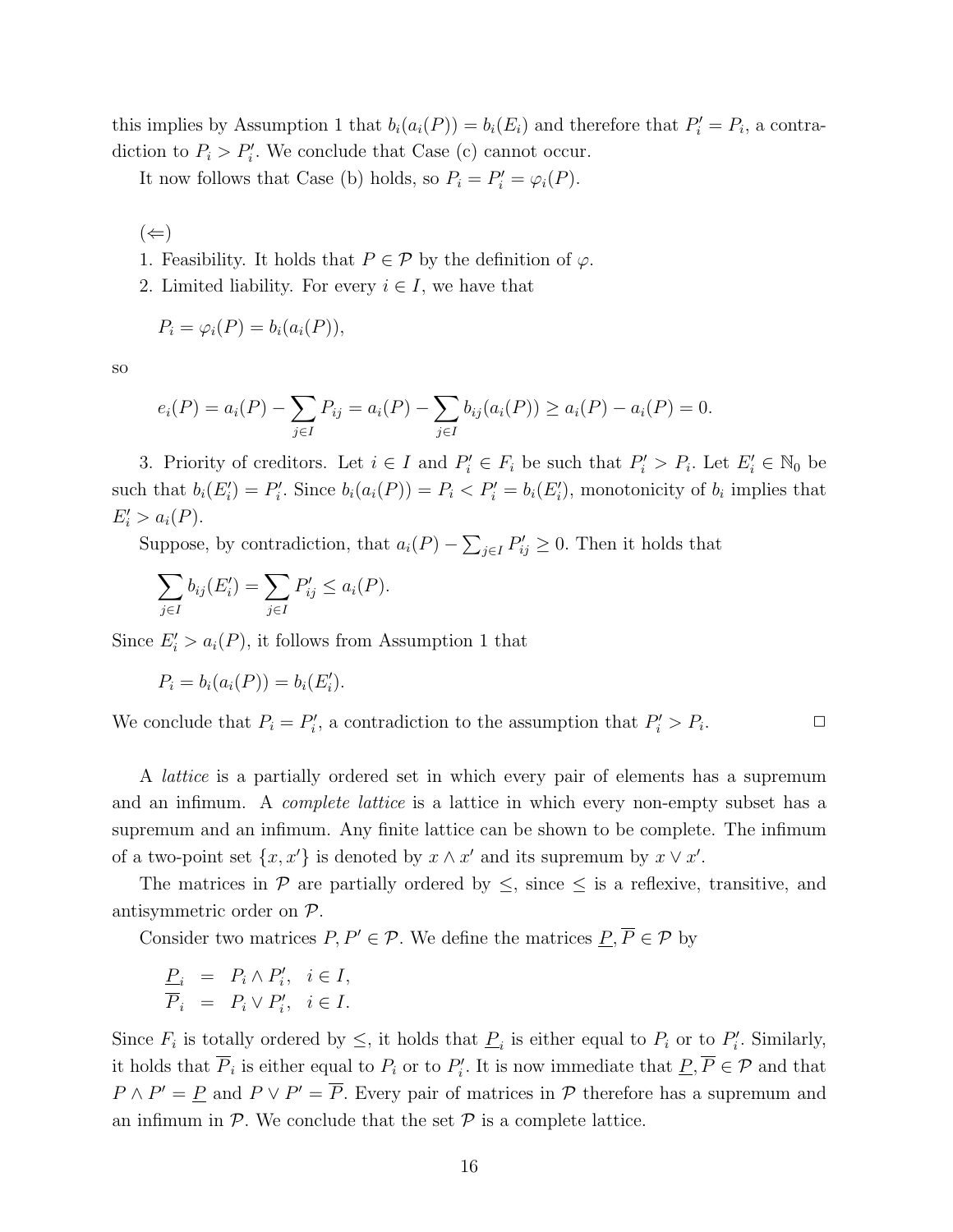**Proposition 4.** Consider a financial network  $(z, L, b)$ . The set of clearing payment matrices is a complete lattice. In particular, there exists a least clearing payment matrix  $P^$ and a greatest clearing payment matrix  $P^+$ .

**Proof.** We show that  $\varphi$  is monotone. Let  $P, P' \in \mathcal{P}$  be such that  $P \leq P'$ . For every  $i \in I$ , it holds that

$$
\varphi_i(P) = b_i(a_i(P)) = b_i(z_i + \sum_{j \in I} P_{ji}) \le b_i(z_i + \sum_{j \in I} P'_{ji}) = b_i(a_i(P')) = \varphi_i(P'),
$$

where the inequality follows from the monotonicity of  $b_i$ .

By Tarski's fixed point theorem (Tarski, 1955), the set of fixed points of  $\varphi$  is a complete lattice with respect to  $\leq$ . It follows that the set of fixed points has a least and a greatest element. By Proposition 3, the set of fixed points of  $\varphi$  is equal to the set of clearing payment matrices.  $\Box$ 

Example 5 shows that two clearing payment matrices may lead to different values of equity. To analyze the size of the possible differences, we introduce the following notation. For every  $i \in I$ , for every  $P_i \in F_i \setminus \{L_i\}$ , we define  $S_i(P_i)$  as the unique successor of  $P_i$ , i.e. the lowest feasible payment vector that is strictly greater than  $P_i$ . Note that  $S_i(P_i)$  is not defined if  $P_i = L_i$ .

For every  $i \in I$ , the number  $\kappa_i$  equals the maximal difference between total payments in two consecutive feasible payment vectors for agent i. If  $F_i$  consists of a single element, so  $F_i = \{L_i\} = \{0^I\}$ , then we define  $\kappa_i = 1$ . Otherwise,  $F_i$  has at least two elements and we define

$$
\kappa_i = \max_{P_i \in F_i \setminus \{L_i\}} \sum_{j \in I} (S_{ij}(P_i) - P_{ij}).
$$

The bankruptcy rules discussed in Section 2 give three typical numbers for  $\kappa_i$ . If  $b_i$  is a priority bankruptcy rule or a quota bankruptcy rule, then  $\kappa_i = 1$ . If  $b_i$  is the fair proportional bankruptcy rule and  $L_i > 0$ , then  $\kappa_i$  is at most as large as the number of non-zero liabilities  $\lambda_i = \#\{j \in I \mid L_{ij} > 0\}$  of agent i, which in turn is less than the number of agents n. If  $b_i$ corresponds to the all-or-nothing bankruptcy rule and  $L_i > 0$ , then  $\kappa_i = \sum_{j \in I} L_{ij}$  equals the sum of the liabilities of agent  $i$ .

The numbers  $\kappa_i$  for  $i \in I$  can be used to provide lower and upper bounds on the maximum difference in equity value that results from two different clearing payment matrices.

**Proposition 5.** Consider a financial network  $(z, L, b)$  and two clearing payment matrices P and P' with  $P \leq P'$ . For every  $i \in I$ , the difference between the value of equity at P and P' satisfies  $-(\kappa_i - 1) \le e_i(P') - e_i(P) \le \sum_{j \in I \setminus \{i\}} (\kappa_j - 1).$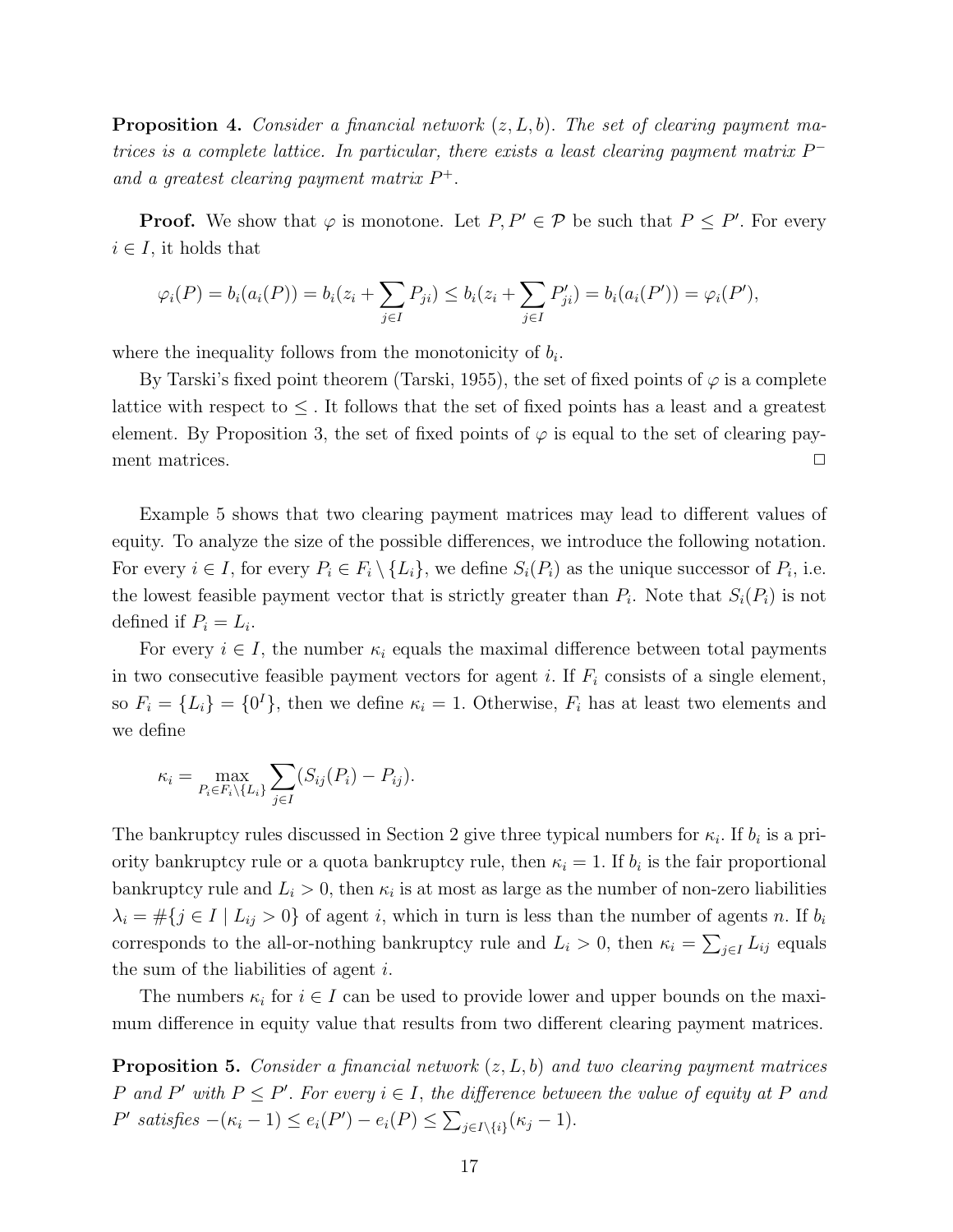**Proof.** We argue first that, for every  $i \in I$ ,

$$
\max\{0, a_i(P) - \sum_{j \in I} L_{ij}\} = a_i(P) - \sum_{j \in I} P_{ij} - \varepsilon_i(P) = e_i(P) - \varepsilon_i(P),
$$
\n(4)

where

$$
\varepsilon_i(P) \in \begin{cases} \{0\}, & \text{if } a_i(P) \geq \sum_{j \in I} L_{ij}, \\ \{0, \ldots, \kappa_i - 1\}, & \text{if } a_i(P) < \sum_{j \in I} L_{ij}. \end{cases}
$$

We distinguish two cases: (a)  $a_i(P) \ge \sum_{j \in I} L_{ij}$  and (b)  $a_i(P) < \sum_{j \in I} L_{ij}$ .

Case (a).  $a_i(P) \geq \sum_{j \in I} L_{ij}$ . It holds that

$$
\max\{0, a_i(P) - \sum_{j \in I} L_{ij}\} = a_i(P) - \sum_{j \in I} L_{ij} = a_i(P) - \sum_{j \in I} P_{ij} = e_i(P),
$$

where the second equality follows from Proposition 2. It follows that  $\varepsilon_i(P) = 0$ .

Case (b).  $a_i(P) < \sum_{j \in I} L_{ij}$ . It holds that

$$
\varepsilon_i(P) = e_i(P) - \max\{0, a_i(P) - \sum_{j \in I} L_{ij}\} = e_i(P).
$$
\n(5)

Since P is a clearing payment matrix, it follows that  $\varepsilon_i(P) \in \mathbb{N}_0$ . Moreover, we have by Proposition 3 that

$$
\sum_{j \in I} P_{ij} = \sum_{j \in I} b_{ij}(a_i(P)) \le \min\{\sum_{j \in I} L_{ij}, a_i(P)\} = a_i(P) < \sum_{j \in N} L_{ij}.
$$

Since  $P$  satisfies priority of creditors, we have that

$$
a_i(P) - \sum_{j \in I} S_{ij}(P_i) < 0.
$$

Finally, using Equation (5), it follows that

$$
\varepsilon_i(P) = e_i(P) = a_i(P) - \sum_{j \in I} P_{ij} \le a_i(P) - \sum_{j \in I} S_{ij}(P_i) + \kappa_i \le \kappa_i - 1.
$$

This completes the proof that Equation (4) holds.

Let some  $i \in I$  be given. Since  $P \leq P'$ , we have that

$$
\max\{0, a_i(P) - \sum_{j \in I} L_{ij}\} \le \max\{0, a_i(P') - \sum_{j \in I} L_{ij}\},\
$$

so it follows from Equation (4) that

$$
e_i(P) - \varepsilon_i(P) \le e_i(P') - \varepsilon_i(P').
$$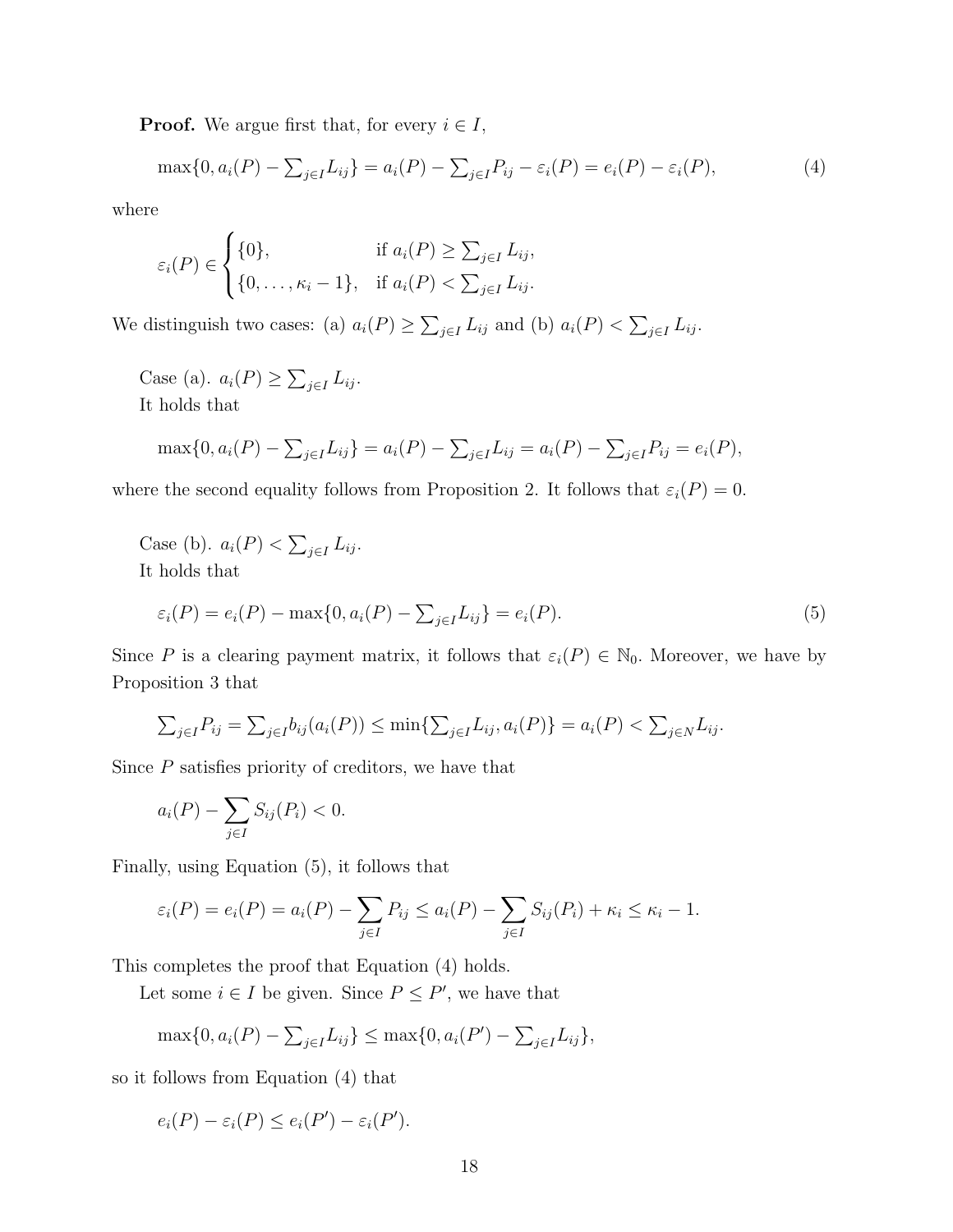Rewriting this inequality, we obtain

$$
e_i(P') - e_i(P) \ge \varepsilon_i(P') - \varepsilon_i(P) \ge -(\kappa_i - 1).
$$

Using Equation (3), we find that

$$
e_i(P') - e_i(P) = \sum_{j \in I \setminus \{i\}} (e_j(P) - e_j(P')) \le \sum_{j \in I \setminus \{i\}} (\kappa_j - 1),
$$

which completes the proof.

By Proposition 4, it holds for any clearing payment matrix P that  $P^- \leq P \leq P^+$ . Natural choices in Proposition 5 are therefore  $P = P^-$  and  $P' = P^+$ .

In Example 5 it holds that  $\kappa_1 = \kappa_2 = 2$  and  $\kappa_3 = 1$ . There are only two possible clearing payment matrices, P and  $\overline{P}$ . It holds that  $e_1(\overline{P}) - e_1(\underline{P}) = e_2(\overline{P}) - e_2(\underline{P}) = -1$  $-(\kappa_1 - 1) = -(\kappa_2 - 1)$ , so the lower bound of Proposition 5 is tight. Since  $e_3(\overline{P}) - e_3(\underline{P}) =$  $2 = (\kappa_1 - 1) + (\kappa_2 - 1)$ , the upper bound of Proposition 5 is tight as well.

In a financial network with priority or quota bankruptcy rules, or more generally, in a financial network where  $\kappa_i = 1$  for every  $i \in I$ , Proposition 5 implies that the difference between the value of equity for a given agent at the least clearing payment matrix  $P^-$  and any clearing payment matrix  $P$  is zero. The value of equity is uniquely determined in this case.

In a financial network with fair proportional bankruptcy rules, the difference between the value of equity of agent i at the greatest clearing payment matrix  $P^+$  and any clearing payment matrix P is bounded between  $-\lambda_i \ge -(n-1)$  and  $\sum_{j\in I\setminus\{i\}} (\lambda_j - 1) \le (n-1)$  $1(n-1-1) = (n-1)(n-2)$  by Proposition 5. If all bankruptcy rules are all-or-nothing, then this difference is bounded between  $-(\kappa_i - 1) \ge -\sum_{j \in I} L_{ij}$  and  $\sum_{j \in I \setminus \{i\}} (\kappa_j - 1) \le$  $\sum_{j\in I\setminus\{i\}}\sum_{k\in I}L_{jk}.$ 

## 5 Decentralized Clearing

The literature on default in financial networks has so far always considered centralized clearing procedures. In this section, we introduce a large class of decentralized clearing processes. We show that any process in this class converges to the least clearing payment matrix. Bounds on equity differences with the greatest clearing payment matrix are given by Proposition 5.

In a centralized clearing procedure, implicitly all agents are filing for bankruptcy simultaneously and a clearing payment matrix is centrally computed. One possibility to do so is by formulating an integer programming problem where the objective is to maximize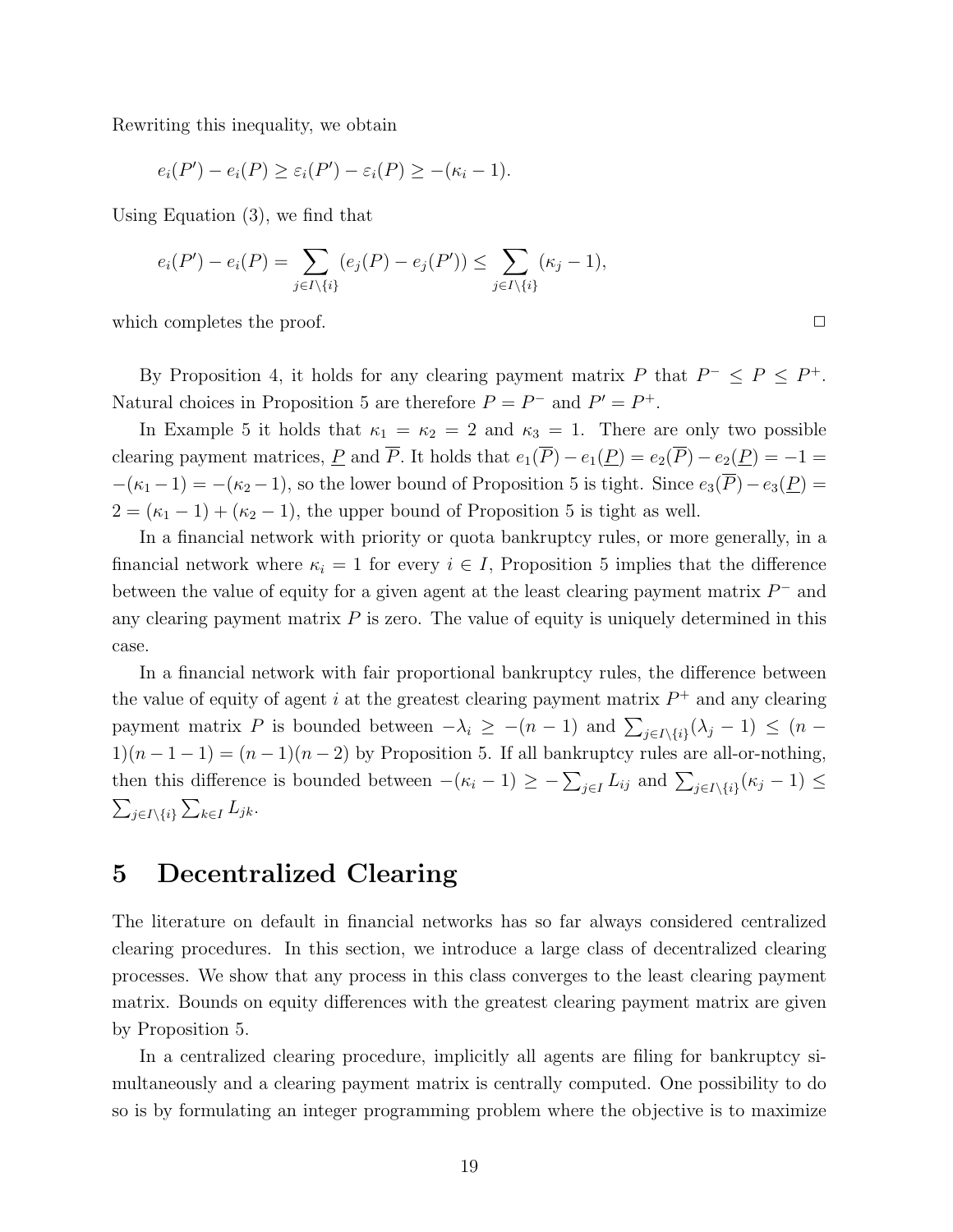the total payments that are made subject to feasibility constraints, see also Eisenberg and Noe (2001) for a similar formulation in the perfectly divisible case with proportional rules.

$$
\max_{P \in \mathcal{P}} \sum_{i \in I} \sum_{j \in J} P_{ij},
$$
\n
$$
\text{subject to } \sum_{j \in I} (P_{ij} - P_{ji}) \le z_i, \quad i \in I.
$$
\n
$$
(6)
$$

**Proposition 6.** Consider a financial network  $(z, L, b)$ . The payment matrix  $P^+$  is the unique solution to the maximization problem in  $(6)$ .

**Proof.** Assume the payment matrix  $P'$  is a solution to the maximization problem in (6). We show next that  $P'$  satisfies the conditions of Definition 6, so  $P'$  is a clearing payment matrix.

1. Feasibility. Since  $P' \in \mathcal{P}$ , feasibility is satisfied, that is payments are made in accordance with bankruptcy rules.

2. Limited liability. For every  $i \in I$ , since  $\sum_{j \in I} (P'_{ij} - P'_{ji}) \leq z_i$ , we have

$$
e_i(P') = z_i + \sum_{j \in I} (P'_{ji} - P'_{ij}) \ge 0,
$$

so  $P'$  satisfies limited liability.

3. Priority of creditors. Suppose there is  $i' \in I$  and  $P_{i'}^* \in F_{i'}$  such that  $P_{i'}^* > P_{i'}'$  and

$$
a_{i'}(P') - \sum_{j \in I} P^*_{i'j} \ge 0. \tag{7}
$$

Complete the definition of the matrix  $P^*$  by setting  $P_i^* = P_i'$  for  $i \in I \setminus \{i'\}$ . We have that

$$
\sum_{j\in I} (P_{i'j}^* - P_{ji'}^*) = \sum_{j\in I} (P_{i'j}^* - P_{ji'}') \le a_{i'}(P') - \sum_{j\in I} P_{ji'}' = z_{i'} + \sum_{j\in I} (P_{ji'}' - P_{ji'}') = z_{i'},
$$

where the inequality follows from (7). For every  $i \in I \setminus \{i'\}$ , it holds that

$$
\sum_{j \in I} (P_{ij}^* - P_{ji}^*) = \sum_{j \in I} (P_{ij}' - P_{ji}^*) \le \sum_{j \in I} (P_{ij}' - P_{ji}') \le z_i,
$$

where the last inequality follows since  $P'$  is a solution to the maximization problem in (6).

We have shown that  $P^*$  satisfies all feasibility constraints of the maximization problem in (6). Since  $P^* > P'$ , we obtain a contradiction to P' being an optimal solution.

Consequently, for every  $i \in I$ , for every  $P_i^* \in F_i$  such that  $P_i^* > P_i'$ , it holds that  $a_i(P') - \sum_{j \in I} P^*_{ij} < 0$  and P' satisfies priority of creditors.

A solution to the maximization problem in (6) is therefore a clearing payment matrix. We show next that the greatest clearing payment matrix  $P^+$ , guaranteed to exist by Proposition 4, satisfies the feasibility constraints of the maximization problem (6).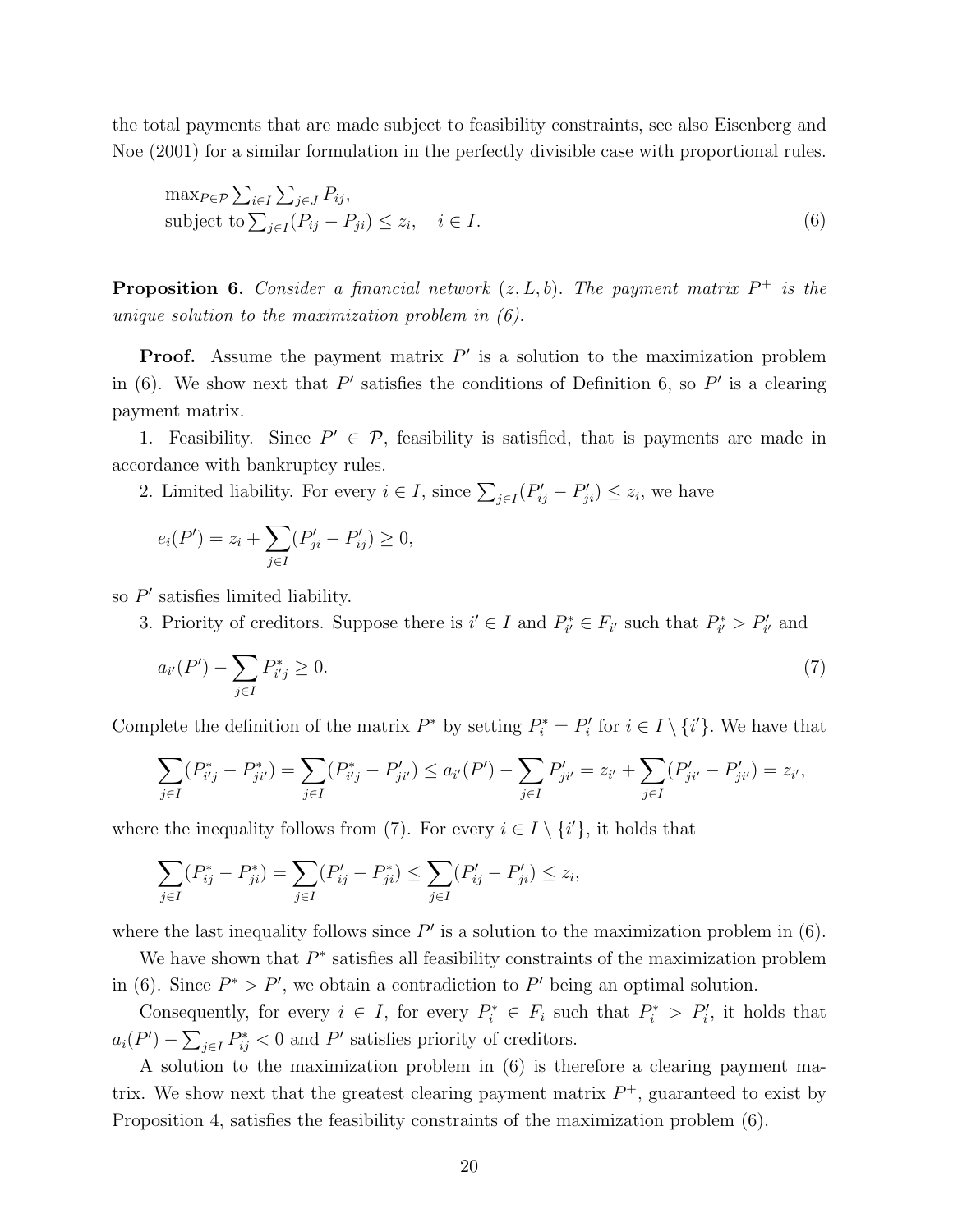It holds that  $P^+ \in \mathcal{P}$ . Since  $P^+$  satisfies limited liability, for every  $i \in I$  it holds that

$$
e_i(P^+) = z_i + \sum_{j \in I} (P_{ji}^+ - P_{ij}^+) \ge 0.
$$

The proposition now follows from the observation that  $P^+$  is the greatest clearing payment matrix and that the objective function in (6) is strictly monotonic in all entries of  $P$ .  $\Box$ 

The only feature of the objective function in maximization problem (6) that is used in the proof of Proposition 9 is its strict monotonicity in each entry of  $P$ . If we replace the objective function  $\sum_{i\in I}\sum_{j\in I}P_{ij}$  in (6) by any objective function  $o: \mathcal{P} \to \mathbb{R}$  that is strictly monotonic on  $P$ , then we get  $P^+$  as the unique solution. So even if the objective function is such that some agents are favored to others, i.e. carry a higher weight in the objective function, or if smaller payments are relatively more important than bigger payments, i.e. the marginal benefits from additional payments are decreasing and the objective function is concave, it would still be the case that  $P^+$  emerges as the unique solution.

Eisenberg and Noe (2001) formulate the fictitious default algorithm to find a clearing payment matrix for the perfectly divisible case with proportional rules. It starts by assuming that all agents pay their liabilities in full and then checks whether defaults occur. If no first-order default arises, then the algorithm is terminated. Otherwise, it is assumed that the agents involved in first-order defaults end up with zero equity, whereas the other agents pay their liabilities in full, a problem that corresponds to solving a system of linear equations. If no second-order defaults occur, then the algorithm is terminated. Otherwise it proceeds by setting the equity of first-order and second-order defaulting agents to zero, and so on. It is shown that this algorithm terminates in at most  $n$  steps to the greatest clearing payment matrix. Variations on this algorithm have been presented in Rogers and Veraart (2013) and Elliott et al. (2014).

The centralized approaches towards clearing have their limitations. In reality, agents do not file for bankruptcy simultaneously and even for agents that are declared bankrupt, the settlement of payments does not occur at the same time. Indeed, not all assets of a bankrupt agent are equally liquid and the liquidation process may take considerable time. Moreover, examples like the Lehman bankruptcy or the European sovereign debt problems involve many different (international) institutions. As emphasized by Elsinger et al. (2006) and Gai and Kapadia (2010), the complexity of the financial system means that policymakers have only partial information about the true linkages between financial intermediaries. The information that is required for a centralized approach is simply not available.

In this section, we introduce a general class of decentralized clearing processes with the following features. At each point in time, an agent is selected by means of a process that is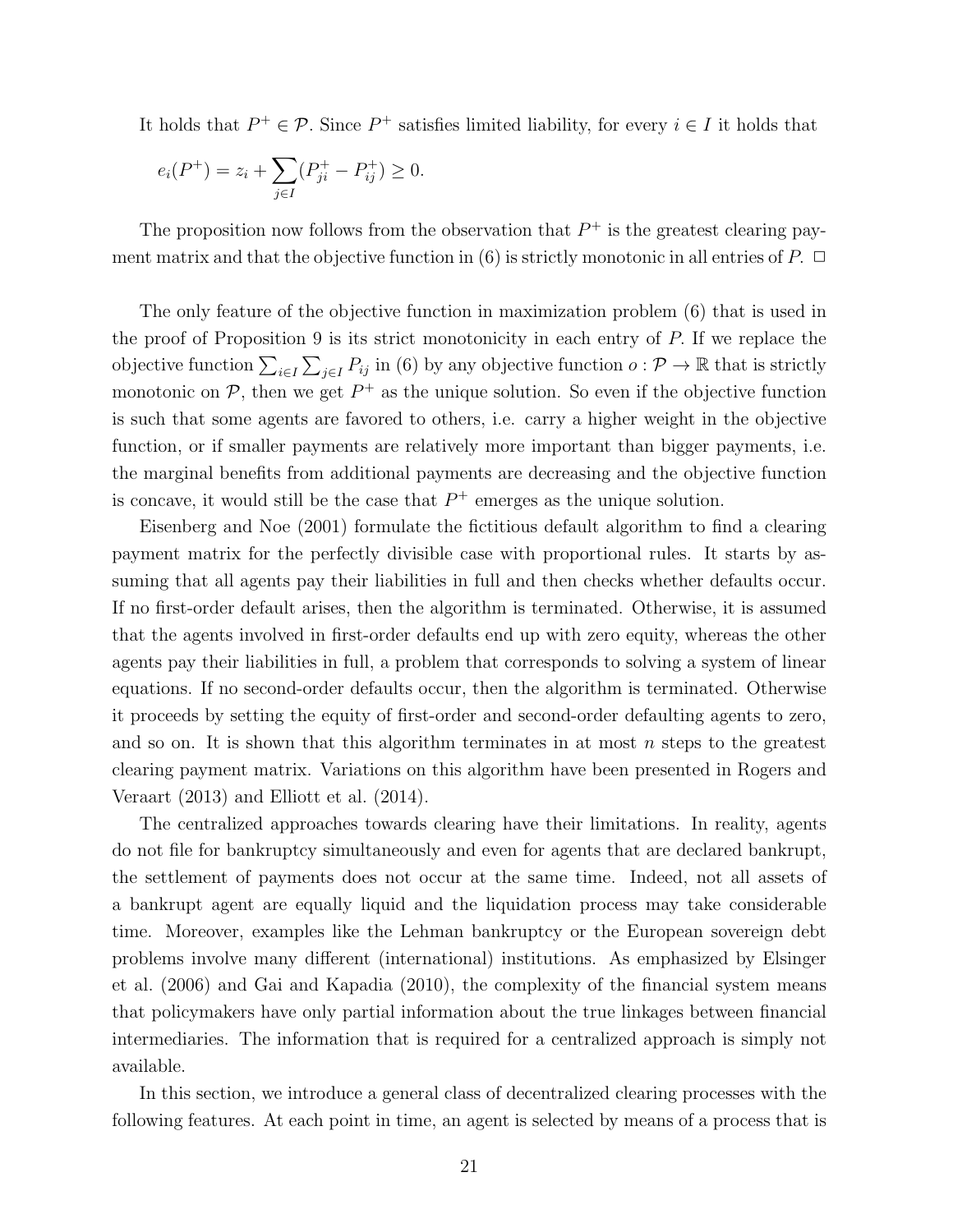potentially history-dependent and stochastic. This agent would typically be an agent that has filed for bankruptcy. Next, the selected agent makes any amount of feasible payments to the other agents. The amount that is paid depends only on local information and is determined by a process that again is potentially history-dependent and stochastic. The only requirement that we make is that the selected agent be eligible, that is can make a positive incremental payment without ending up with negative equity.

**Definition 7.** Let  $(z, L, b)$  be a financial network. The set of *eligible* agents at  $P \in \mathcal{P}$  is equal to

$$
G(P) = \{ i \in I | \exists P_i' \in F_i \text{ such that } P_i' > P_i \text{ and } a_i(P) - \sum_{j \in I} P_{ij}' \ge 0 \}.
$$

It is easily verified that a payment matrix  $P \in \mathcal{P}$  violates priority of creditors if and only if  $G(P) \neq \emptyset$ .

The requirement of making a payment that does not violate limited liability addresses another problematic aspect of the centralized approach, which is that the payment matrices as derived in for instance the intermediate steps of the fictitious default algorithm lead to negative equity values and are therefore not implementable.

Next, we define the general class of decentralized clearing processes described before.

**Definition 8.** Let some financial network  $(z, L, b)$  be given. A decentralized clearing process operates as follows.

- **Step 1** We define  $k = 1$  and  $P^1 = 0^{I \times I}$ . If  $G(P^1) = \emptyset$ , then stop. Otherwise, continue to Step 2.
- **Step 2** Select any agent  $i_{k+1} \in G(P^k)$  and any payment vector  $P_{i_{k+1}}^{k+1}$  $e_{i_{k+1}}^{k+1} \in F_{i_{k+1}}$  such that  $P_{i_{k+1}}^{k+1}$  $I_{i_{k+1}}^{k+1} > P_{i_{k+1}}^{k}$  and  $a_{i_{k+1}}(P^k) - \sum_{j\in I} P_{i_{k+1}j}^{k+1} \geq 0$ . The matrix  $P^{k+1}$  is completed by defining  $P_j^{k+1} = P_j^k$  for every  $j \in I \setminus \{i_{k+1}\}.$
- **Step 3** If  $G(P^{k+1}) = \emptyset$ , then stop. Otherwise, increase the value of k by 1 and return to Step 2.

We start from  $P^1 = 0^{I \times I}$ . This payment matrix satisfies feasibility and limited liability, and violates priority of creditors if and only if  $G(P^1) \neq \emptyset$ . In Step 2 of the process, the selected eligible agent  $i_{k+1} \in G(P^k)$  is required to make a positive (not necessarily maximal) additional payment  $P_{i_{k+1}}^{k+1} - P_{i_{k+1}}^k$ . The payment matrix  $P^{k+1}$  clearly satisfies feasibility. It satisfies limited liability by construction for the selected agent. Since the payments for the other agents only increase, it can be shown by induction that for them limited liability is satisfied as well. The payment matrix  $P^{k+1}$  violates priority of creditors if and only if  $G(P^{k+1}) \neq \emptyset$ .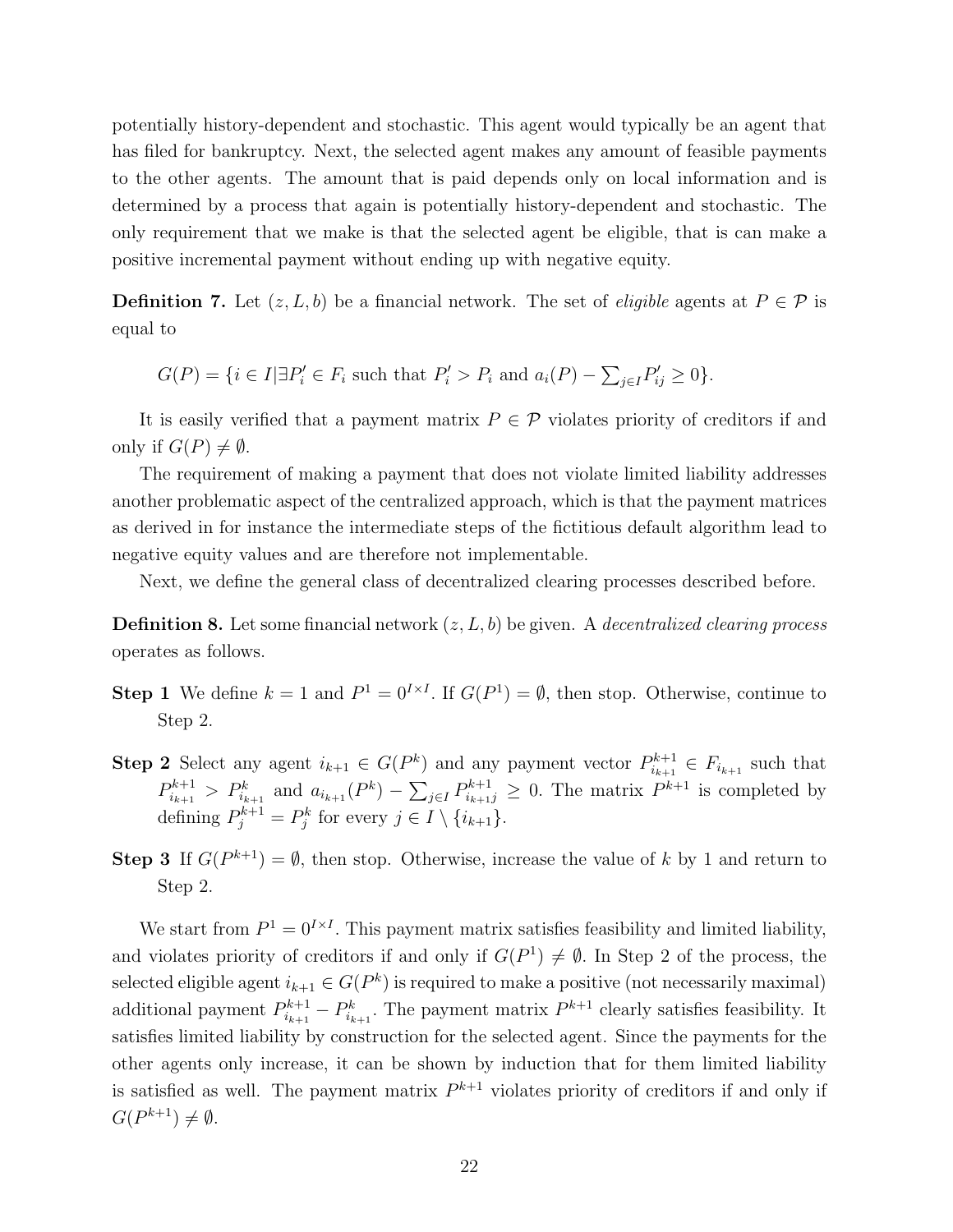There are many alternative ways in which agents can be selected in Step 2 of a decentralized clearing process. Typically, the selection would be determined by the timing of agents filing for bankruptcy and the timing of the liquidation of their assets. The payment vector in Step 2 can be the greatest payment vector that satisfies limited liability, but it is also possible that the assets of a defaulting agent are not all simultaneously liquidated and therefore sequential payments to the agent's creditors are made. In this way, a decentralized clearing process allows for selling the liquid assets first and the illiquid ones later.

Although our clearing processes are decentralized, a substantial amount of information gathering may still be required in order to carry them out. If, for instance, we consider the big lawsuit resulting from the bankruptcy of a highly connected firm, then even in a decentralized clearing process, all the legal entities that have a relationship to this highly connected firm should be at the table, either directly or via representatives, in order to select a feasible payment vector in Step 2 of Definition 8. For instance, in case the prevailing bankruptcy rule is a mix of priority and proportional rules, then at the very least all the liabilities having the highest priority should be determined in order to select a feasible payment vector. In case all liabilities belong to the same priority class, then the claims of all the claimants of the firm should be known in order to determine a feasible payment vector.

We illustrate the decentralized clearing process by means of the following example.

**Example 6.** As in Examples 4 and 5, we consider the financial network  $(z, L, b)$  with three agents  $I = \{1, 2, 3\}$  and endowments and liabilities as presented in Table 6.

| $\tilde{z}$ |   | L                |                  |
|-------------|---|------------------|------------------|
| 1           | 0 | 2                | 2                |
| 1           | 2 | 0                | 2                |
| 1           | 0 | $\left( \right)$ | $\left( \right)$ |

Table 6: The endowments and liabilities of the agents in Example 6.

We first consider the case where b only involves fair proportional bankruptcy rules. The sets of feasible payments are given by

$$
F_1 = \{ (0,0,0), (0,1,1), (0,2,2) \},
$$
  
\n
$$
F_2 = \{ (0,0,0), (1,0,1), (2,0,2) \},
$$
  
\n
$$
F_3 = \{ (0,0,0) \}.
$$

We start from  $P^1 = 0^{I \times I}$ . Under  $P^1$  it holds that  $G(P^1) = \emptyset$ , so no agent is eligible to be selected. Indeed, agents 1 and 2 both have an asset value of 1 unit, but since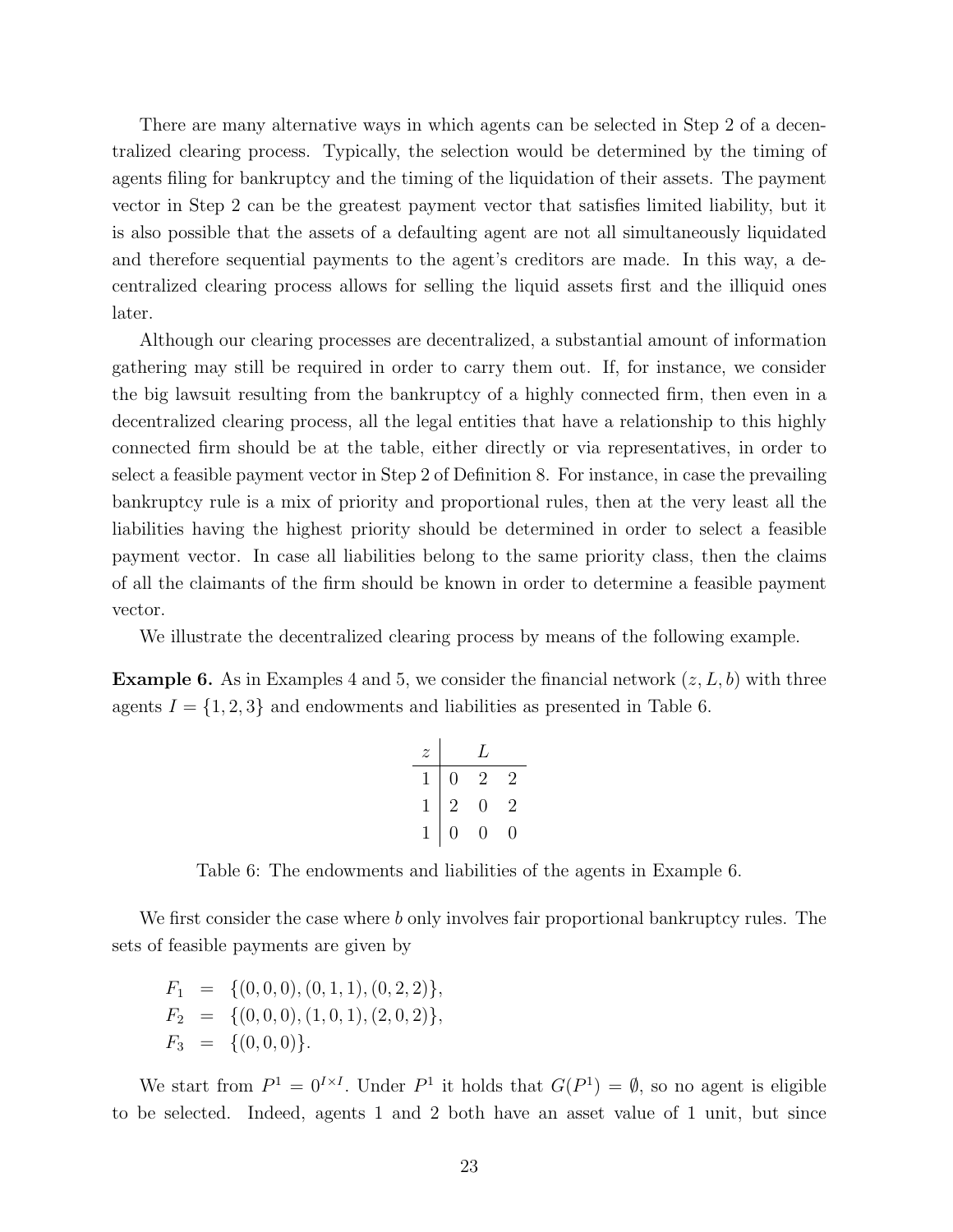$\sum_{j\in I} (S_{1j}(P_1^1) - P_{1j}^1) = \sum_{j\in I} (S_{2j}(P_2^1) - P_{2j}^1) = 2$ , their next higher payment vector requires an asset value of 2 units. We stop at the least clearing payment matrix  $P^-$  as derived in Example 5.

Now let b only involve priority bankruptcy rules, where agent 1 has priority over agent 2 and agent 2 has priority over agent 3. The sets of feasible payments are given by

$$
F_1 = \{ (0,0,0), (0,1,0), (0,2,0), (0,2,1), (0,2,2) \},
$$
  
\n
$$
F_2 = \{ (0,0,0), (1,0,0), (2,0,0), (2,0,1), (2,0,2) \},
$$
  
\n
$$
F_3 = \{ (0,0,0) \}.
$$

Let us start the process again with  $P^1 = 0^{I \times I}$ . Under  $P^1$ , both agents 1 and 2 are eligible to be selected,  $G(P^1) = \{1, 2\}$ . Suppose agent 1 files for bankruptcy first. Since  $a_1(P^1) = 1$ , the only possible payment vector is  $(0, 1, 0)$ , where agent 1 pays 1 unit to agent 2 and the payment matrix is updated to  $P^2$  as presented in Table 7.

| $P^1$ |  |  |  |                                 |  |  |  | $P^2$ $P^3$ $P^4$ $P^5$ |  |  |  |  |  |  |  |
|-------|--|--|--|---------------------------------|--|--|--|-------------------------|--|--|--|--|--|--|--|
|       |  |  |  | 0 0 0 0 1 0 0 1 0 0 0 2 1 0 2 1 |  |  |  |                         |  |  |  |  |  |  |  |
|       |  |  |  | 0 0 0 0 0 0 2 0 0 2 0 0 2 0 1   |  |  |  |                         |  |  |  |  |  |  |  |
|       |  |  |  | 0 0 0 0 0 0 0 0 0 0 0 0 0 0 0 0 |  |  |  |                         |  |  |  |  |  |  |  |

Table 7: The total payments in iterations 1, 2, 3, 4, and 5 in Example 6.

Under  $P^2$  only agent 2 is eligible,  $G(P^2) = \{2\}$ . Since  $a_2(P^2) = 2$ , there are now two possible payment vectors for agent 2,  $(1, 0, 0)$  and  $(2, 0, 0)$ . Suppose the liquidator always selects the maximal payment compatible with limited liability,  $b_2(a_2(P^2)) = (2,0,0)$ . Agent 2 pays 2 units to agent 1 and 0 units to agent 3. The payment matrix is now  $P<sup>3</sup>$  as presented in Table 7.

Under  $P^3$  only agent 1 is eligible,  $G(P^3) = \{1\}$ . Since  $a_1(P^3) = 3$ , there are two possible payment vectors for agent 1,  $(0, 2, 0)$  and  $(0, 2, 1)$ . Under the maximal payment of  $b_1(a_1(P^3)) = (0, 2, 1)$ , agent 1 makes an additional transfer of 1 unit to agent 2 and makes a transfer of 1 unit to agent 3, and the new payment matrix is equal to  $P^4$ . At  $P^4$ , it holds that  $G(P^4) = \{2\}$ , the only possible payment vector is  $(2, 0, 1)$ , so agent 2 makes a transfer of 1 unit to agent 3. Since  $G(P^5) = \emptyset$ , there are no more eligible agents and the process is over at the payment matrix  $P<sup>5</sup>$  of Table 7. In this example, the matrix  $P<sup>5</sup>$  is the unique clearing payment matrix.

**Proposition 7.** Given a financial network  $(z, L, b)$ , a decentralized clearing process terminates in a finite number of iterations with the least clearing payment matrix  $P^-$ .

**Proof.** Finite convergence is satisfied, since total payments made increase by at least one unit in each iteration and total payments have to be bounded above by the amounts involved in the liabilities, a finite number.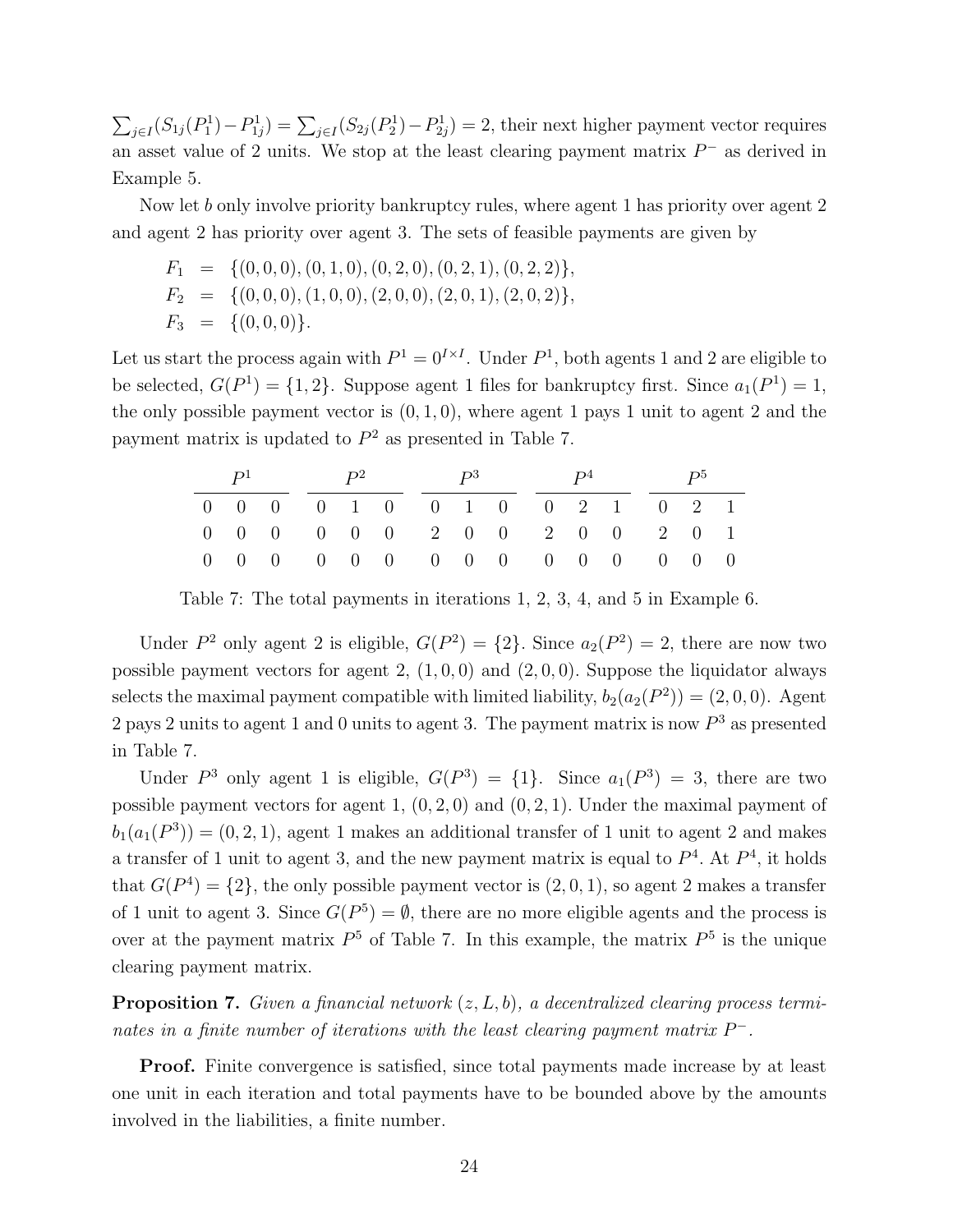Assume that  $(P^1, \ldots, P^K)$  corresponds to the realization of a decentralized process. We show that  $P<sup>K</sup>$  is a clearing payment matrix by verifying the conditions of Definition 6.

1. Feasibility. In each iteration a feasible payment vector is selected, thus  $P^K \in \mathcal{P}$ .

2. Limited liability. It is immediate to verify that  $P^1 = 0^{I \times I}$  satisfies limited liability. We proceed by induction. Assume, for some  $k < K$ ,  $P^k$  satisfies limited liability. For the selected agent  $i_{k+1}$  it holds that

$$
\sum_{j \in I} P_{i_{k+1}j}^{k+1} \le a_{i_{k+1}}(P^k) = a_{i_{k+1}}(P^{k+1}).
$$

For every agent  $i \in I \setminus \{i_{k+1}\}\text{, we have}$ 

$$
\sum_{j \in I} P_{ij}^{k+1} = \sum_{j \in I} P_{ij}^{k} \le a_i(P^k) \le a_i(P^{k+1}),
$$

where the first inequality follows from the induction hypothesis.

We conclude that  $P^k$  satisfies limited liability for every  $k \in \{1, \ldots, K\}$ .

3. Priority of creditors. Suppose  $P<sup>K</sup>$  does not satisfy priority of creditors. It follows that  $G(P^K) \neq \emptyset$ , which contradicts that the decentralized clearing process terminates at  $P^K$ .

We have shown that  $P<sup>K</sup>$  is clearing payment matrix. To show that it is the least clearing payment matrix, let k be the last iteration in  $\{1, \ldots, K\}$  such that  $P^k \leq P^-$ . Notice that such a k exists since  $P^1 \leq P^-$ .

Suppose  $k < K$ . We argue first that  $P^{k+1} \leq \varphi(P^k)$ . By construction of  $P_{i_{k+1}}^{k+1}$  $a_{i_{k+1}}^{k+1}$  it holds that  $\sum_{j\in I} P_{i_{k+1}j}^{k+1} \leq a_{i_{k+1}}(P^k)$ , so clearly  $P_{i_{k+1}}^{k+1} \leq b_{i_{k+1}}(a_{i_{k+1}}(P^k)) = \varphi_{i_{k+1}}(P^k)$ . For  $i \in I \setminus \{i_{k+1}\},$ it holds that

$$
P_i^{k+1} = P_i^k \le b_i(a_i(P^k)) = \varphi_i(P^k),
$$

where the inequality follows from the fact that  $P<sup>k</sup>$  satisfies limited liability.

Then we have that

$$
P^{k+1} \le \varphi(P^k) \le \varphi(P^-) = P^-,
$$

where the second inequality follows from the monotonicity of  $\varphi$  as shown in the proof of Proposition 4 and the equality from the fact that  $P^-$  is a fixed point of  $\varphi$  by Proposition 3. This contradicts the definition of k as the last iteration such that  $P^k \leq P^-$ .

Consequently, we have that  $k = K$ . Since  $P^{K} \leq P^{-}$  and  $P^{K}$  is a clearing payment matrix, it follows that  $P^{K} = F$ <sup>−</sup>. ✷

Whereas the centralized procedures yield the greatest payment matrix  $P^+$ , a decentralized process converges to the least payment matrix  $P^-$ . Surprisingly, the convergence to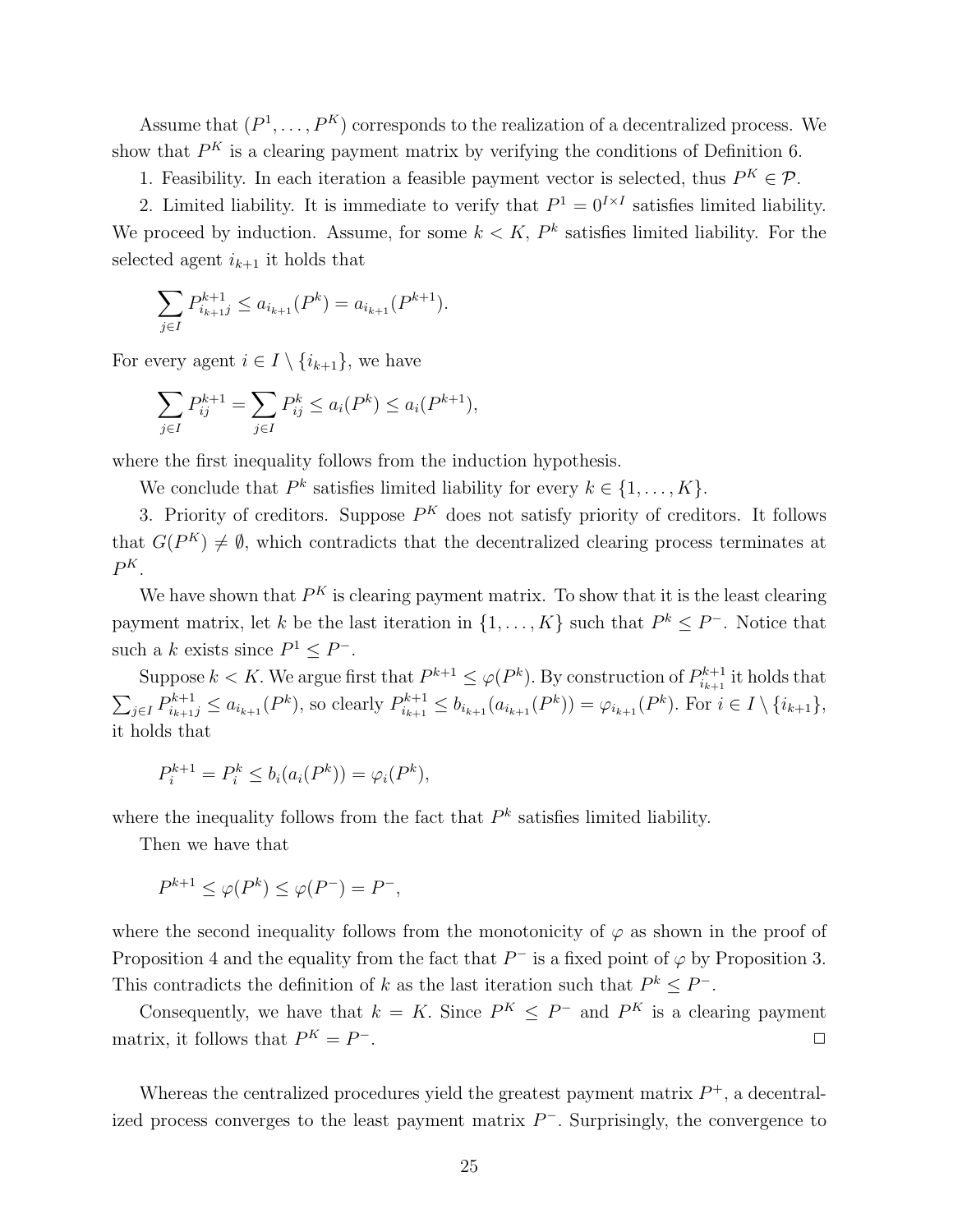$P^-$  is independent of the precise specification of the decentralized process in the following sense. The process to select eligible agents is potentially history-dependent and stochastic. The additional payments are only required to be positive and not necessarily maximal, taking into account limited liability. They may be determined in a potentially historydependent and stochastic way too. What is important is that selected agents pay some extra amount in accordance with the bankruptcy rules. If payments are not in accordance with the bankruptcy rules, then one might end up with a different clearing payment matrix. For instance, in case agents could decide themselves whom to pay, they have incentives to pay those agents on which they have claims themselves. Obviously, without enforcement of payments, agents would prefer not to pay at all.

Whether the difference between a centralized procedure and a decentralized process is substantial or not depends on the values of  $\kappa_i$ , see Proposition 5. For almost any financial application,  $\kappa_i$  is a very small number when compared to the size of the liabilities, and so the difference between a centralized procedure and a decentralized process will not be significant.

#### 6 The Perfectly Divisible Case

In this section we analyze the perfectly divisible case and relate it to our integer approach.

A financial network  $(z, L, d)$  in the perfectly divisible case consists of endowments  $z \in$  $\mathbb{R}^I_+$ , a liability matrix  $L \in \mathbb{R}^{I \times I}_+$ , and *division rules*  $d = (d_i)_{i \in I}$  with  $d_i : \mathbb{R}_+ \to \mathbb{R}^I_+$ . We use the term division rule rather than bankruptcy rule to emphasize that we are operating in the perfectly divisible setup.

**Assumption 2.** Let  $(z, L, d)$  be a financial network in the perfectly divisible case. For every  $i \in I$ , the division rule  $d_i$  is a monotonic function  $d_i : \mathbb{R}_+ \to \mathbb{R}_+^I$  such that:

- 1. For every  $E_i \in \mathbb{R}_+$ ,  $\sum_{j \in I} d_{ij}(E_i) = \min\{\sum_{j \in I} L_{ij}, E_i\}.$
- 2. For every  $E_i \in \mathbb{R}_+$ , for every  $j \in I$ ,  $d_{ij}(E_i) \leq L_{ij}$ .

It can be shown that any division rule satisfying Assumption 2 is continuous.

In Section 2 we defined the proportional division rule  $d<sup>prop</sup>$ , which is easily verified to satisfy Assumption 2. When all division rules are proportional, we have exactly the setting of Eisenberg and Noe (2001). The case with general division rules, though not allowing for agent specific bankruptcy rules, corresponds to the framework of Groote Schaarsberg et al. (2013).

In Section 2 we provided a construction to turn the proportional division rule into the fair proportional bankruptcy rule. The next definition extends this construction to any division rule.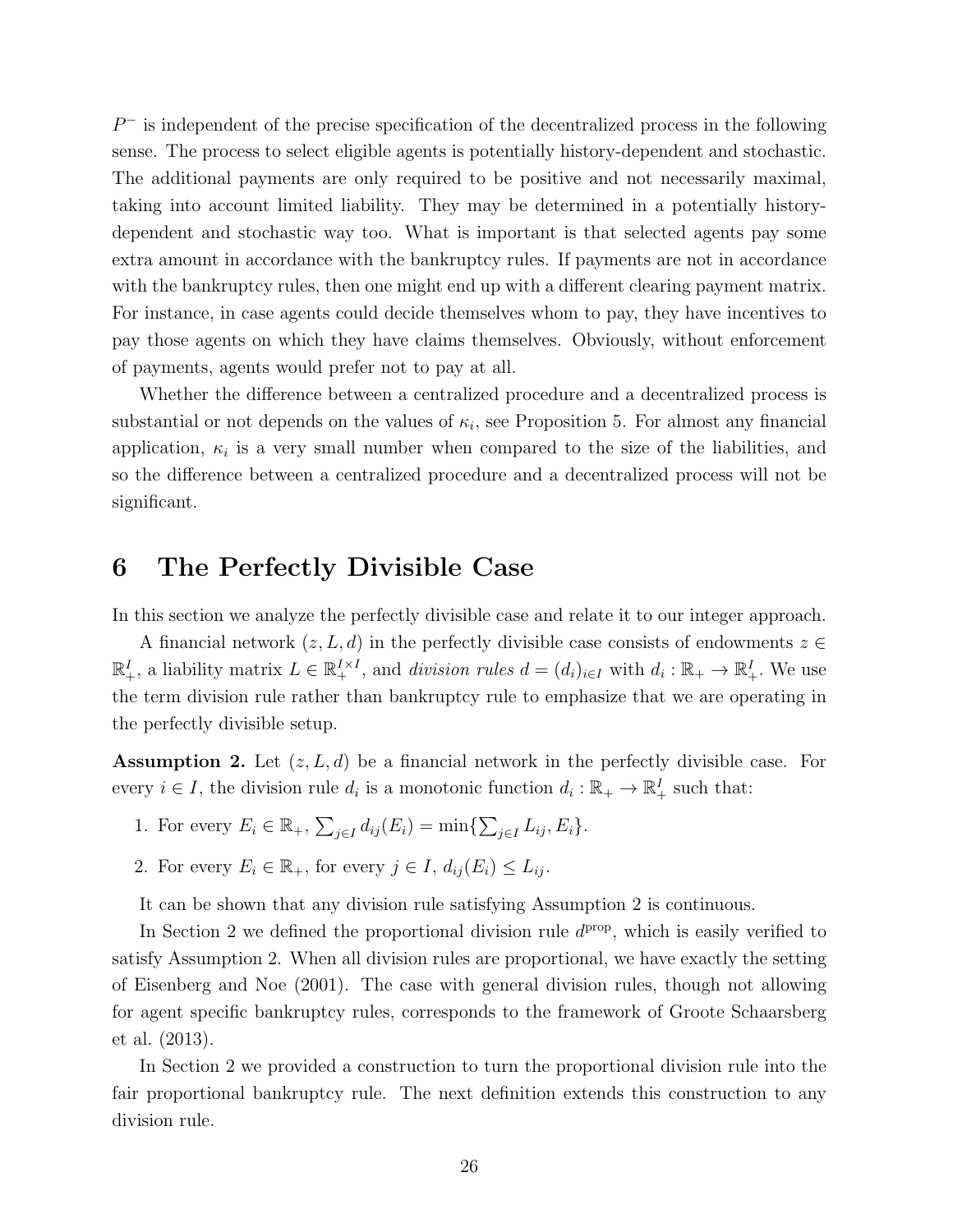**Definition 9.** Given a vector of liabilities  $L_i$  and a division rule  $d_i : \mathbb{R}_+ \to \mathbb{R}_+^I$  of agent  $i \in I$ , the *induced bankruptcy rule*  $b_i : \mathbb{N}_0 \to \mathbb{N}_0^I$  of agent *i* is defined by  $b_i = b_i^{\lfloor d_i(\mathbb{R}_+) \rfloor}$  $\frac{a_i(\mathbb{K}_+)}{i}$ .

The next result establishes that if  $d_i$  is a division rule satisfying Assumption 2, then the induced bankruptcy rule  $b_i$  satisfies Assumption 1.

**Proposition 8.** Given a vector of liabilities  $L_i$  and a division rule  $d_i : \mathbb{R}_+ \to \mathbb{R}_+^I$  of agent  $i \in I$  satisfying Assumption 2, the induced bankruptcy rule  $b_i^{\lfloor d_i(\mathbb{R}_+) \rfloor}$  $\int_{i}^{a_i(\mathbb{R}+1)} satisfies Assumption 1.$ 

**Proof.** We show that  $\lfloor d_i(\mathbb{R}_+) \rfloor$  being a subset of  $\mathbb{N}_0^I$  is totally ordered by  $\leq$ , contains  $0<sup>I</sup>$ , and its maximal element is  $L<sub>i</sub>$ . The result then follows from Proposition 1.

Monotonicity of  $d_i$  implies that  $\lfloor d_i(\mathbb{R}_+) \rfloor$  is totally ordered by  $\leq$ .

Since  $d_i$  maps into  $\mathbb{R}^I_+$  and  $\sum_{j\in I} d_{ij}(0) = \min\{\sum_{j\in I} L_{ij}, 0\} = 0$ , it follows that  $d_i(0) =$  $0^I$ , so  $0^I \in \lfloor d_i(\mathbb{R}_+) \rfloor$ .

Since, for every  $E_i \in \mathbb{R}_+$ , for every  $j \in I$ ,  $d_{ij}(E_i) \leq L_{ij}$  by Assumption 2.2, it follows that  $\lfloor d_i(\mathbb{R}_+) \rfloor$  is a subset of  $\mathbb{N}_0^I$ , and its maximal element is  $L_i$ .  $\square$ 

We have shown in Section 2 that if  $b_i$  is the fair proportional bankruptcy rule and  $L_i > 0$ , then  $\kappa_i$  is at most as large as the number of non-zero liabilities  $\lambda_i$  of agent i, which in turn is less than the number of agents  $n$ . The next result shows that the latter inequality holds for any induced bankruptcy rule.

**Proposition 9.** Consider a financial network  $(z, L, b)$ . Let  $i \in I$  be such that  $L_i > 0$  and the bankruptcy rule  $b_i$  is induced by a division rule  $d_i$  satisfying Assumption 2. It holds that  $\kappa_i \leq \lambda_i \leq n-1$ .

**Proof.** Take any  $P_i \in F_i \setminus \{L_i\}$ . Suppose there is  $j \in I$  such that  $S_{ij}(P_i) - P_{ij} \geq 2$ . Let  $E_i, E''_i \in \mathbb{R}_+$  be such that  $P_{ij} = \lfloor d_{ij}(E_i) \rfloor$  and  $S_{ij}(P_i) = \lfloor d_{ij}(E''_i) \rfloor$ . By continuity and monotonicity of  $d_i$ , there is  $E'_i \in \mathbb{R}_+$  such that  $E_i \lt E''_i \lt E''_i$  and

$$
P_{ij} = \lfloor d_{ij}(E_i) \rfloor < \lfloor d_{ij}(E'_i) \rfloor < \lfloor d_{ij}(E''_i) \rfloor = S_{ij}(P_i).
$$

By monotonicity of  $d_i$ , we have that  $P_i \langle d_i(E'_i) \rangle \langle S_i(P_i) \rangle$ . Since  $\langle d_i(E'_i) \rangle \in F_i$ , this contradicts the definition of  $S_i(P_i)$ .

Consequently, it holds for every  $j \in I$  that  $S_{ij}(P_i) - P_{ij} \in \{0, 1\}$ , so

$$
\sum_{j\in I} (S_{ij}(P_i) - P_{ij}) = \sum_{\{j\in I | L_{ij} > 0\}} (S_{ij}(P_i) - P_{ij}) \leq #\{j \in I \mid L_{ij} > 0\} = \lambda_i \leq n - 1,
$$

and therefore

$$
\kappa_i = \max_{P_i \in F_i \setminus \{L_i\}} \sum_{j \in I} (S_{ij}(P_i) - P_{ij}) \le \lambda_i \le n - 1.
$$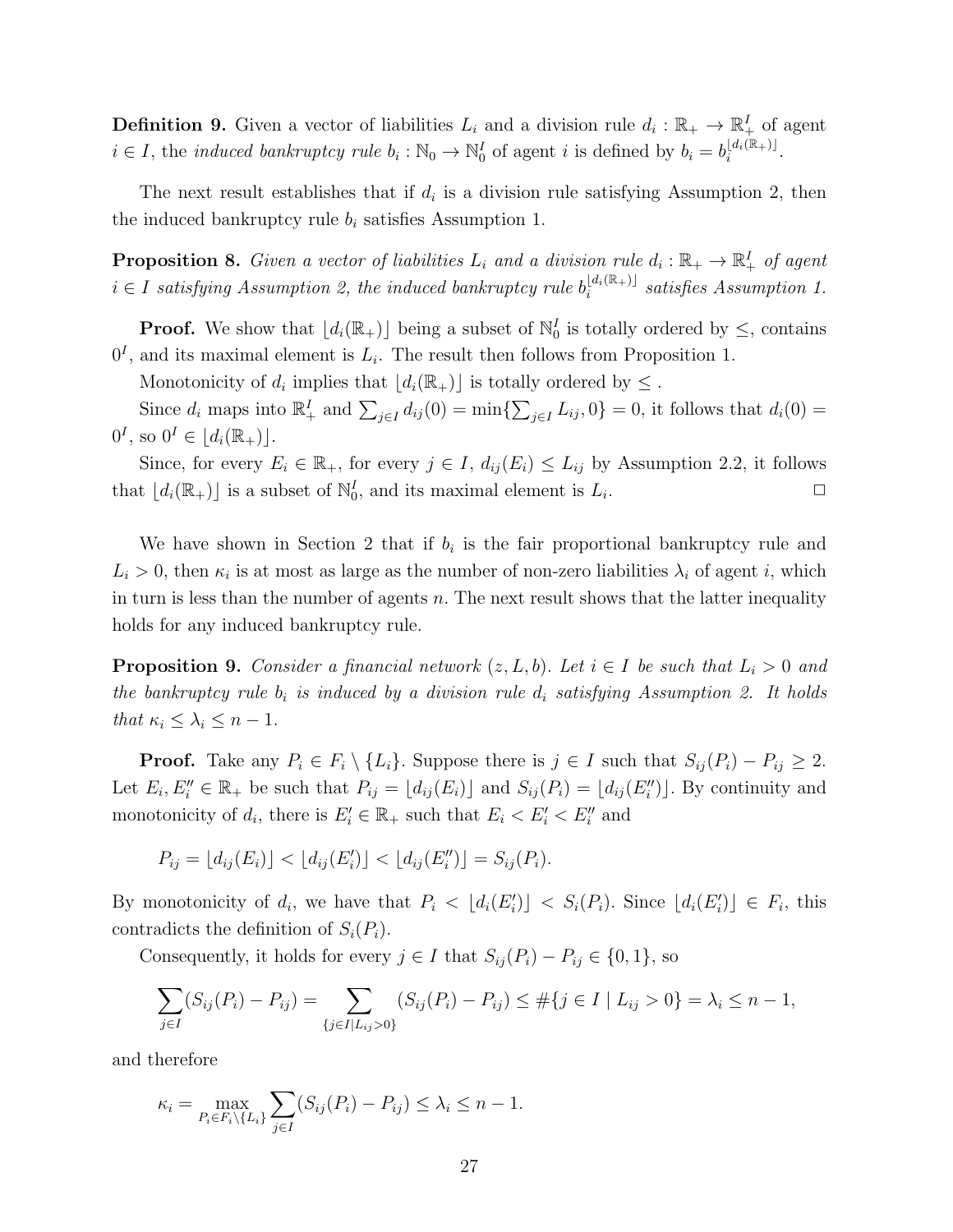The all-or-nothing bankruptcy rule is an example of a bankruptcy rule satisfying Assumption 1 that is not induced by any division rule satisfying Assumption 2. Indeed, suppose  $i \in I$  is an agent having liabilities  $L_i = (0, 2, 2)$ . Let  $d_i$  be a division rule satisfying Assumption 2. Since  $d_i$  is continuous, the set  $\lfloor d_i(\mathbb{R}_+) \rfloor$  contains an element  $f_i$  such that  $f_{i2} = 1$ , as well as an element  $f_i'$  such that  $f_{i3}' = 1$ . Recall from Example 3 that the set of feasible payments corresponding to the all-or-nothing bankruptcy rule is given by

 $F_i = \{(0, 0, 0), (0, 2, 2)\},\$ 

so both  $f_i$  and  $f'_i$  are not part of it.

As before, we use  $P$  for the set of feasible payment matrices, so

$$
\mathcal{P} = \{ P \in \mathbb{R}_+^{I \times I} \mid \forall i \in I, \ P_i \in d_i(\mathbb{R}_+) \}.
$$

A clearing payment matrix is now defined as follows.

**Definition 10.** Given a financial network  $(z, L, d)$  in the perfectly divisible case,  $P \in \mathbb{R}^{I \times I}_{+}$ is a clearing payment matrix if it satisfies the following three properties:

- 1. Feasibility:  $P \in \mathcal{P}$ .
- 2. Limited liability: For every  $i \in I$ ,  $e_i(P) \geq 0$ .
- 3. Priority of creditors: For every  $i \in I$ , if  $P_i < L_i$ , then  $e_i(P) = 0$ .

Using the approach of Groote Schaarsberg et al. (2013), it can be shown that a clearing payment matrix exists in the perfectly divisible case and that each clearing payment matrix leads to the same value of equity, thereby generalizing the same result for the case with proportional division rules by Eisenberg and Noe (2001). We denote this value of equity by  $e^* \in \mathbb{R}^I_+$ .

The assumption of perfectly divisible payments is clearly an abstraction. We are interested in the question whether it serves as a good approximation for the case with a smallest unit of account, when this smallest unit converges to zero.

For  $m \in \mathbb{N}$ , let  $1/m$  be the unit of account. To each financial network  $(z, L, d)$  in the perfectly divisible case, we associate a financial network  $(z(m), L(m), b<sup>d</sup>(m))$ , where  $z(m) = \lfloor m \cdot z \rfloor, L(m) = \lfloor m \cdot L \rfloor$ , and, for every  $i \in I$ ,  $b_i^d(m) = b_i^{\lfloor m \cdot d_i(\mathbb{R}_+) \rfloor}$  $\int_{i}^{\lfloor m \cdot a_i(\mathbb{K}_+) \rfloor}$ . Amounts now correspond to multiples of  $1/m$ , so we have to divide  $z(m)$ ,  $L(m)$ , and  $b<sup>d</sup>(m)$  by m to compare them to  $z, L$ , and  $d$ , respectively.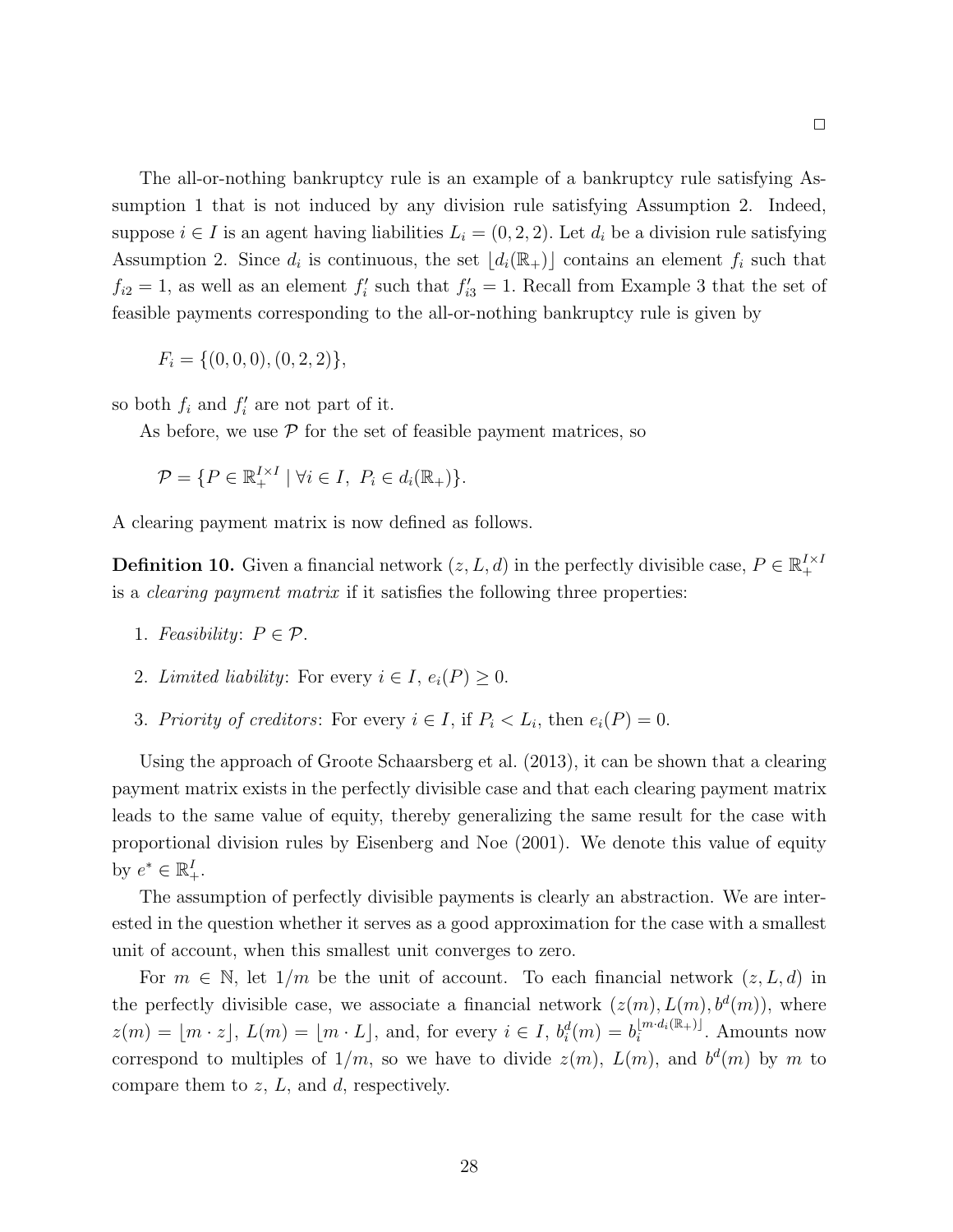Asset and equity values resulting from a payment matrix  $P \in \mathcal{M}$  in the model with unit of account  $1/m$  are denoted by  $a^m(P)$  and  $e^m(P)$ , respectively. We have

$$
a_i^{m}(P) = z_i(m) + \sum_{j \in I} P_{ji}, \quad i \in I, e_i^{m}(P) = a_i^{m}(P) - \sum_{j \in I} P_{ij}, \quad i \in I.
$$

The following proposition gives an affirmative answer to our question.

**Proposition 10.** Let  $(z, L, d)$  be a financial network in the perfectly divisible case. For every  $m \in \mathbb{N}$ , let  $P^m$  be a clearing payment matrix of the financial network  $(z(m), L(m), b^d(m))$ . Then  $\lim_{m\to\infty}(1/m) \cdot e^m(P^m) = e^*$ .

**Proof.** Since  $((1/m) \cdot P^m)_{m \in \mathbb{N}}$  is a bounded sequence, we can assume without loss of generality that it converges to a matrix  $\overline{P}$ .

We show that  $\overline{P}$  is a clearing payment matrix for the financial network  $(z, L, d)$  in the perfectly divisible case by verifying the three conditions of Definition 10.

1. Feasibility. Take some  $i \in I$ . It holds that  $P_i^m \in [m \cdot d_i(\mathbb{R}_+)]$ , so  $(1/m) \cdot P_i^m =$  $(1/m) \cdot [m \cdot d_i(E_i^m)]$  for some  $E_i^m \in \mathbb{R}_+$ . It follows that  $(1/m) \cdot [m \cdot d_i(E_i^m)] = [d_i(E_i^m)]_m$ , where  $\lfloor x \rfloor_m$  denotes the greatest multiple of  $1/m$  that is less than or equal to  $x \in \mathbb{R}_+$ . The Hausdorff distance of the point  $\lfloor d_i(E_i^m)\rfloor_m$  to the compact set  $d_i(\mathbb{R}_+)$  is less than or equal to  $1/m$  under  $\|\cdot\|_{\infty}$ . It then follows that

$$
\overline{P}_i = \lim_{m \to \infty} \frac{1}{m} \cdot P_i^m = \lim_{m \to \infty} \lfloor d_i(E_i^m) \rfloor_m \in d_i(\mathbb{R}_+).
$$

2. Limited liability. Take some  $i \in I$ . By limited liability in Definition 6,  $e_i^m(P^m) \geq 0$ , so  $(1/m) \cdot e_i^m(P^m) \geq 0$ , and

$$
e_i(\overline{P}_i) = \lim_{m \to \infty} (1/m) \cdot e_i^m(P^m) \ge 0.
$$

3. Priority of creditors. Assume  $i \in I$  is such that  $\overline{P}_i < L_i$ . For m sufficiently large, it holds that  $P_i^m < [m \cdot L_i]$ . By priority of creditors in Definition 6 it follows that

$$
a_i^m(P^m) < \sum_{j \in I} S_{ij}^m(P_i^m) \le \sum_{j \in I} P_{ij}^m + n - 1,
$$

where  $S_i^m(P_i^m)$  denotes the unique successor of  $P_i^m$ . We find that

$$
e_i^m(P^m) = a_i^m(P^m) - \sum_{j \in I} P_{ij}^m < n - 1,
$$

so

$$
e_i(\overline{P}_i) = \lim_{m \to \infty} (1/m) e_i^m(P^m) \le 0.
$$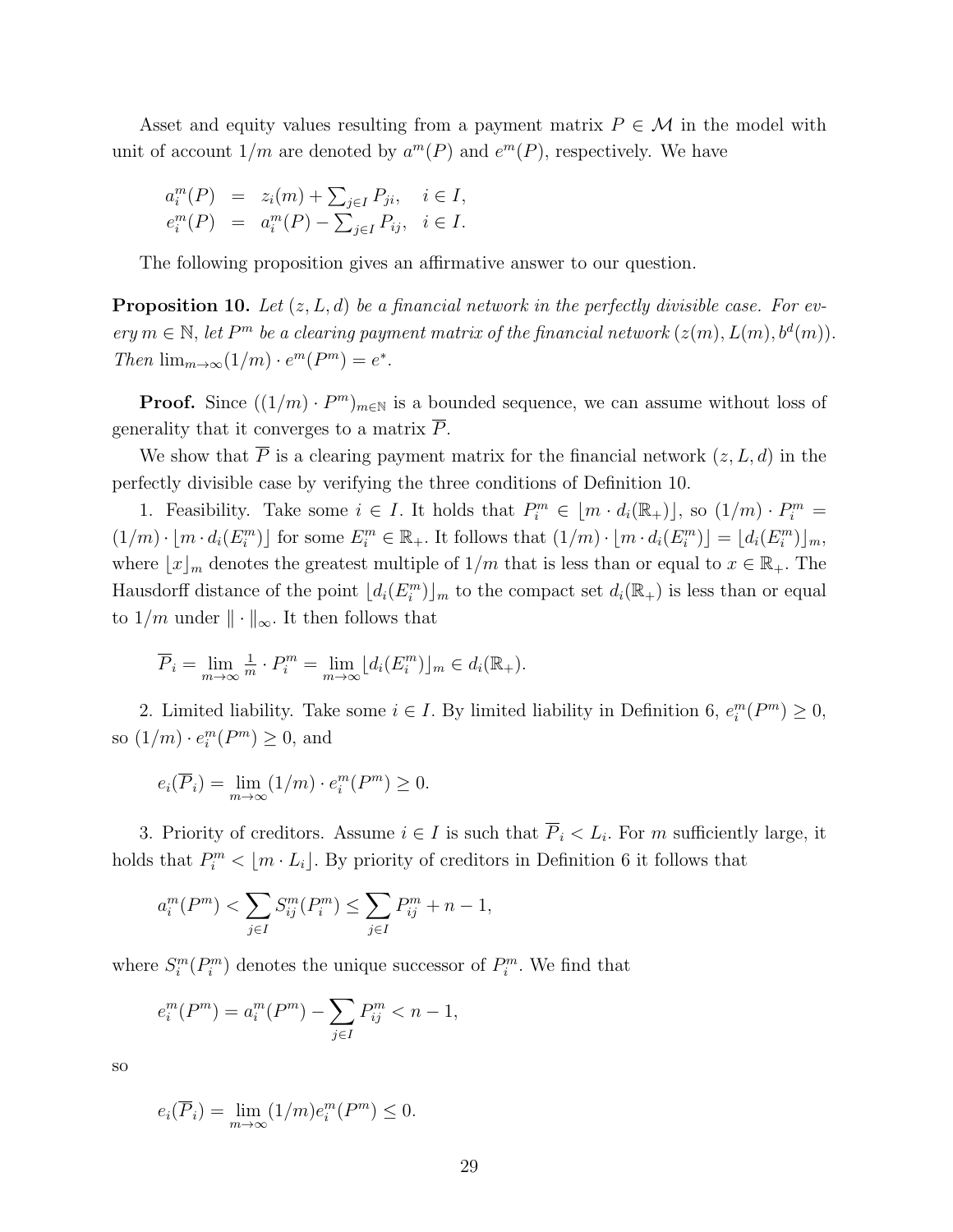Since  $e_i(\overline{P}_i)$  satisfies limited liability, it follows that  $e_i(\overline{P}_i) = 0$ .

We conclude that the matrix  $\overline{P}$  is a clearing payment matrix in the sense of Definition 10, so  $e(\overline{P}) = e^*$ , and therefore

$$
\lim_{m \to \infty} \frac{1}{m} \cdot e^m(P^m) = e(\overline{P}) = e^*.
$$

A decentralized clearing process in the spirit of Definition 8 can also be defined in the perfectly divisible setup. We show by means of an example that in the perfectly divisible setup, convergence of a decentralized clearing process might require infinitely many iterations even if in every Step 2 of the process the highest payment vector consistent with limited liability is selected.

**Example 7.** As in Example 5, we consider a financial network  $(z, L, d)$  with three agents  $I = \{1, 2, 3\}$  and endowments and liabilities as presented in Table 8, but now do not assume a smallest unit of account, so have proportional division rules instead of fair proportional bankruptcy rules. The unique clearing payment matrix and the resulting asset and equity values are presented in Table 8 as well.

|  | $z \perp L$ |  |                                                   | $\left  P \right  a(P) \left  e(P) \right $                                            |  |  |
|--|-------------|--|---------------------------------------------------|----------------------------------------------------------------------------------------|--|--|
|  |             |  |                                                   | $\boxed{1 \mid 0 \quad 2 \quad 2 \mid 0 \quad 1 \quad 1 \mid 2}$                       |  |  |
|  |             |  | $1 \begin{bmatrix} 2 & 2 & 0 \end{bmatrix}$ 1 1 0 | 2                                                                                      |  |  |
|  |             |  |                                                   | $1 \begin{array}{ c c c c c c c c } \hline 1 & 0 & 0 & 0 & 0 & 3 \ \hline \end{array}$ |  |  |

Table 8: The financial network and the unique clearing payment matrix in Example 7, when using the proportional division rule.

We study a decentralized clearing process and start with the situation with agents making no transfers,  $P^1 = 0^{I \times I}$ . Under  $P^1$ , both agents 1 and 2 are eligible to be selected, since both of them have positive assets and positive liabilities. Assume the liquidator starts with agent 1 and requires him to make the maximal payment vector satisfying limited liability,  $d_1(a_1(P^1)) = (0, 1/2, 1/2)$ . At  $P^2$  only agent 2 is eligible and the maximal payment vector satisfying limited liability is  $d_2(a_2(P^2)) = (3/4, 0, 3/4)$ . Proceeding in this way, we obtain the sequence of payment matrices as presented in Table 9. Agents 1 and 2 are selected in an alternating fashion with their maximal payment vector consistent with limited liability. The process takes infinitely many iterations, so does never stop.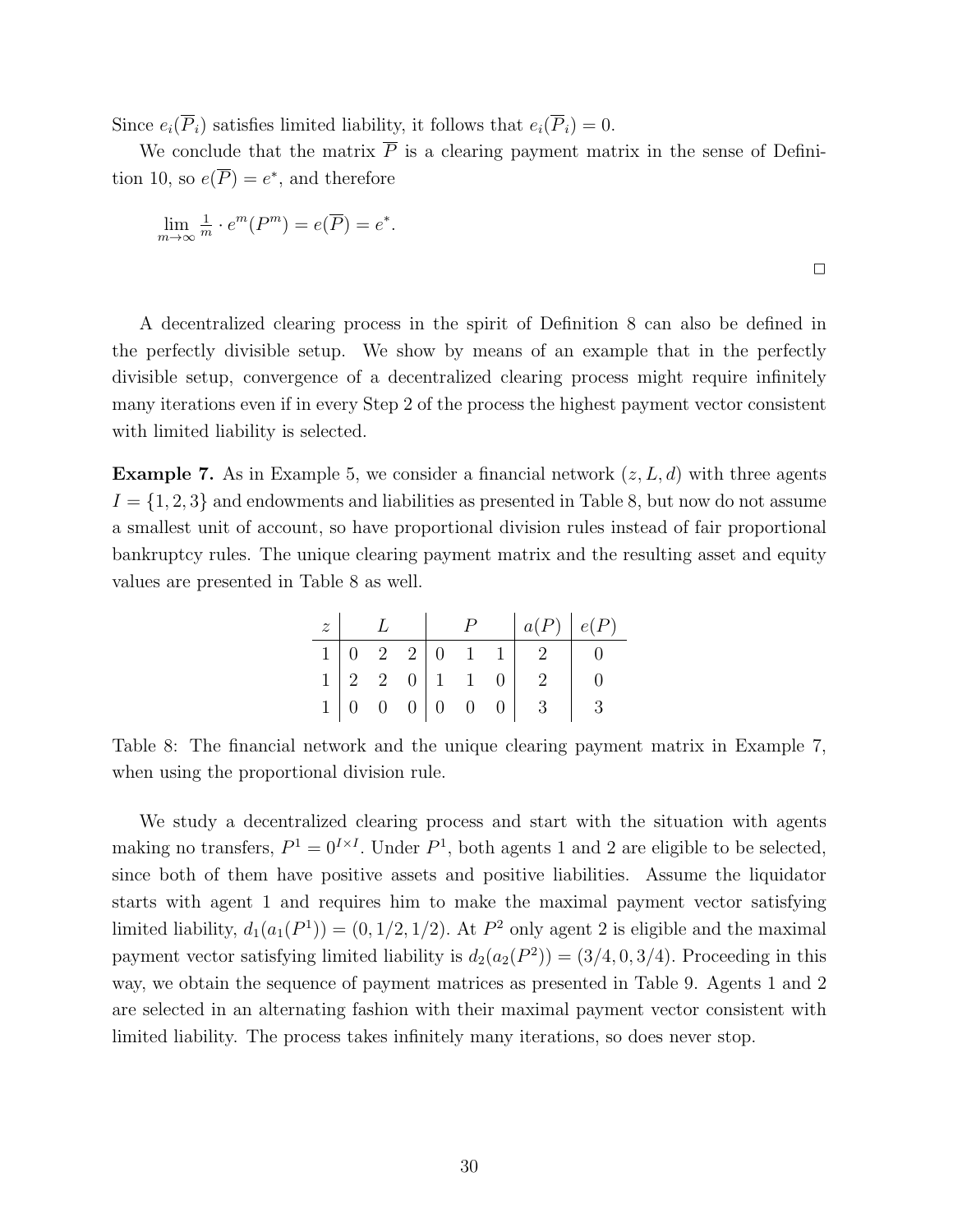|                | P <sup>1</sup> |                |                | $P^2$           |                |                |                                  |     | $P^3$          |                |                | D <sup>4</sup> |                |
|----------------|----------------|----------------|----------------|-----------------|----------------|----------------|----------------------------------|-----|----------------|----------------|----------------|----------------|----------------|
| $0 \quad 0$    |                | $\overline{0}$ |                | $0 \t1/2 \t1/2$ |                |                |                                  |     | 0 $1/2$ $1/2$  |                | $\overline{0}$ | 7/8            | 7/8            |
| $\theta$       | $\overline{0}$ | $\overline{0}$ | $\overline{0}$ | $\overline{0}$  | $\overline{0}$ |                | 3/4                              |     | $\overline{0}$ | 3/4            | 3/4            | $\overline{0}$ | 3/4            |
| $\overline{0}$ | $\overline{0}$ | $\overline{0}$ | $\overline{0}$ | $\overline{0}$  | $\overline{0}$ |                | $\overline{0}$                   |     | $\overline{0}$ | $\overline{0}$ | $\theta$       | $\overline{0}$ | $\overline{0}$ |
|                |                |                |                |                 |                | P <sup>5</sup> |                                  |     |                |                |                |                |                |
|                |                |                |                |                 | $\theta$       | 7/8            |                                  | 7/8 |                |                |                |                |                |
|                |                |                |                |                 | 15/16          |                | $\begin{array}{c} 0 \end{array}$ |     | 15/16          | $\cdots$       |                |                |                |
|                |                |                |                |                 | $\theta$       | $\theta$       |                                  |     | $\theta$       |                |                |                |                |

Table 9: The total payments in iterations 1, 2, 3, 4, and 5 in Example 7.

## 7 Conclusion

Motivated by a large literature on contagion in financial networks, we study bankruptcy problems in a network environment, thereby generalizing the literature on bankruptcy problems that consider the division of a single estate among multiple claimants. An important difference with the case of a single estate is that in a network environment, the value of the estate is endogenous as it depends on the extent to which other agents pay their liabilities.

The systemic risk literature on financial networks has considered a number of centralized procedures to find a clearing payment matrix and the emphasis has been on finding the greatest clearing payment matrix. The centralized procedures assume a great amount of coordination and information that is typically not available.

In this paper we introduce a large class of decentralized clearing processes to select agents and force them to liquidate their assets. We require that each iteration in such a process satisfies limited liability. The required payments can therefore be implemented at every step. We find that for any decentralized clearing process in the class, there is convergence to the least clearing payment matrix in a finite number of iterations.

To facilitate the definition of the class of decentralized clearing processes, it is convenient to work in a discrete framework, unlike the entire literature on systemic risk. Also unlike this literature, which invariably has focused on proportional bankruptcy rules, we allow for general bankruptcy rules. Apart from the already mentioned financial applications, other examples where our model applies are for instance international student exchange networks and job processing by a network of servers.

We define the notion of a clearing payment matrix for our discrete setup as a payment matrix that satisfies feasibility, limited liability, and priority of creditors. We show that such payment matrices exist and that they constitute a complete lattice, so in particular there is a least and a greatest clearing payment matrix. Contrary to the perfectly divisible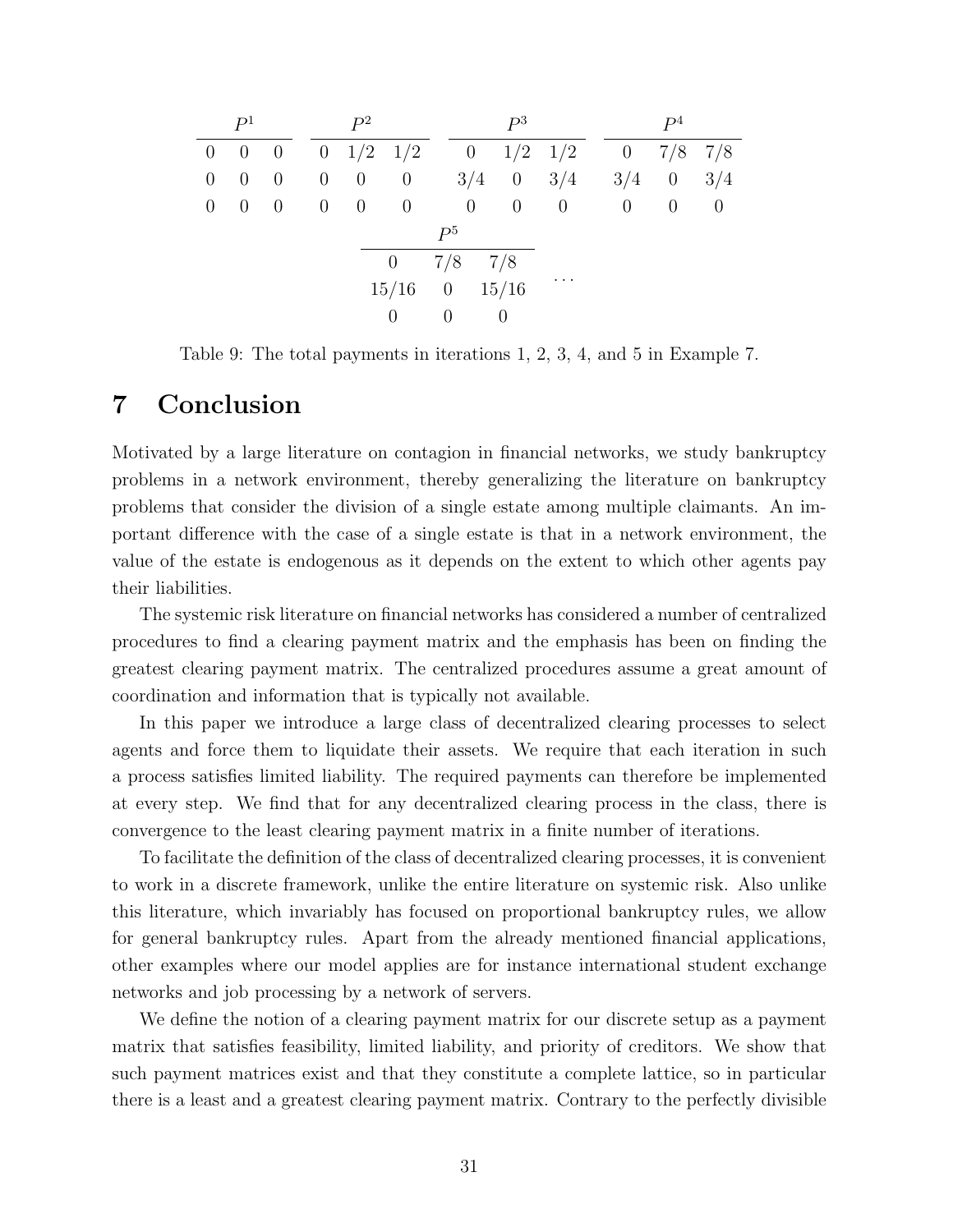setup, it is not the case that all payment matrices induce the same value of equity. It therefore matters which payment matrix is being used. We derive tight bounds on the maximal differences in equity values that can result from using different clearing payment matrices.

We show that when the unit of account is sufficiently small, which would be the case in most financial applications, the final values of equity as determined by any decentralized process are essentially the same as the ones determined by a centralized procedure. As a policy implication, it is not necessary to collect and process all the sensitive data of all the agents simultaneously and run a centralized clearing procedure.

The results of our paper apply to a setting where the values of the liabilities are not affected by the liquidation process itself. A number of authors, most notably Cifuentes et al. (2005) and Shin (2008), have argued that when assets are illiquid, so have less than perfectly elastic demand curves, then sales by distressed institutions depress the market prices of such assets. In the setup of this paper, any decentralized clearing process leads to the same clearing payment matrix. When the values of the endowments depend on the clearing process itself, then such a result is likely to change. However, as we have already noted, a decentralized clearing process allows for selling the liquid assets first and the illiquid ones later, thereby mitigating such effects.

## References

- Acemoglu, Daron, Asuman Ozdaglar, Alireza Tahbaz-Salehi. 2015. Systemic risk and stability in financial networks. American Economic Review 105 564–608.
- Balinski, Michael L., H. Peyton Young. 1975. The quota method of apportionment. The American Mathematical Monthly 82 701–730.
- Bjørndal, Endre, Kurt Jörnsten. 2010. Flow sharing and bankruptcy games. International Journal of Game Theory 39 11–28.
- Brown, J. Randall. 1979. The sharing problem. Operations Research 27 324–340.
- Capponi, Agostino, Peng-Chu Chen, David D. Yao. 2015. Liability concentration and systemic losses in financial networks. Forthcoming in *Operations Research*.
- Chen, Chen, Garud Iyengar, Ciamac C. Moallemi. 2013. An axiomatic approach to systemic risk. Management Science 59 1373–1388.
- Chen, Siwei. 2015. Systematic favorability in claims problems with indivisibilities. Social Choice and Welfare 44 283–300.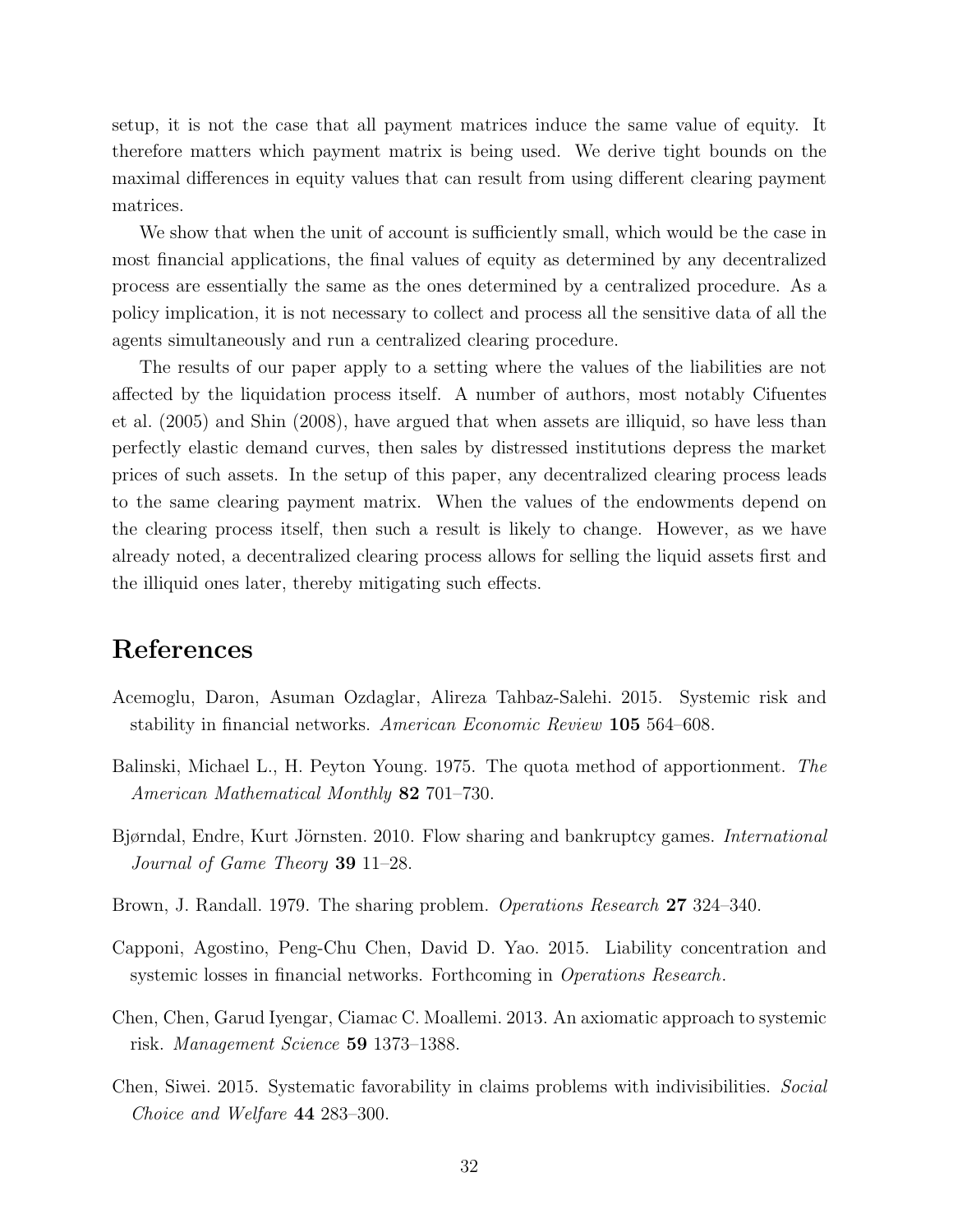- Cifuentes, Rodrigo, Gianluigi Ferrucci, Hyun Song Shin. 2005. Liquidity risk and contagion. Journal of the European Economic Association 3 556–566.
- Demange, Gabrielle. 2015. Contagion in financial networks: a threat index. Working Paper 1–36.
- Dur, Umut Mert, M. Utku Unver. 2015. Two-Sided matching via balanced exchange: Tuition and worker exchanges. Working paper 1–52.
- Eisenberg, Larry, Thomas H. Noe. 2001. Systemic risk in financial systems. Management Science 47 236–249.
- Elliott, Matthew, Benjamin Golub, Matthew O. Jackson. 2014. Financial networks and contagion. American Economic Review 104 3115–3153.
- Elsinger, Helmut, Alfred Lehar, Martin Summer. 2006. Risk assessment for banking systems. Management Science, 52 1301–1314.
- Gai, Prasanna, Sujit Kapadia. 2010. Contagion in financial networks. Proceedings of the Royal Society of London A: Mathematical, Physical and Engineering Sciences 466 2401–2423.
- Glasserman, Paul, H. Peyton Young. 2015. How likely is contagion in financial networks? Journal of Banking and Finance 50 383–399.
- Groote Schaarsberg, Mirjam, Hans Reijnierse, Peter Borm. 2013. On solving liability problems. CentER Discussion Paper 2013-033 1–24.
- Herrero, Carmen, Ricardo Martínez. 2008. Balanced allocation methods for claims problems with indivisibilities. Social Choice and Welfare **30** 603–617.
- Kaminski, Marek M. 2000. 'Hydraulic' rationing. Mathematical Social Sciences 40 131– 155.
- Moulin, Hervé. 2000. Priority rules and other asymmetric rationing methods. *Econometrica* 68 643–684.
- Moulin, Hervé, Jay Sethuraman. 2013. The bipartite rationing problem. *Operations Re*search 61 1087–1100.
- Moulin, Hervé, Richard Stong. 2002. Fair queuing and other probabilistic allocation methods. Mathematics of Operations Research 27 1–30.